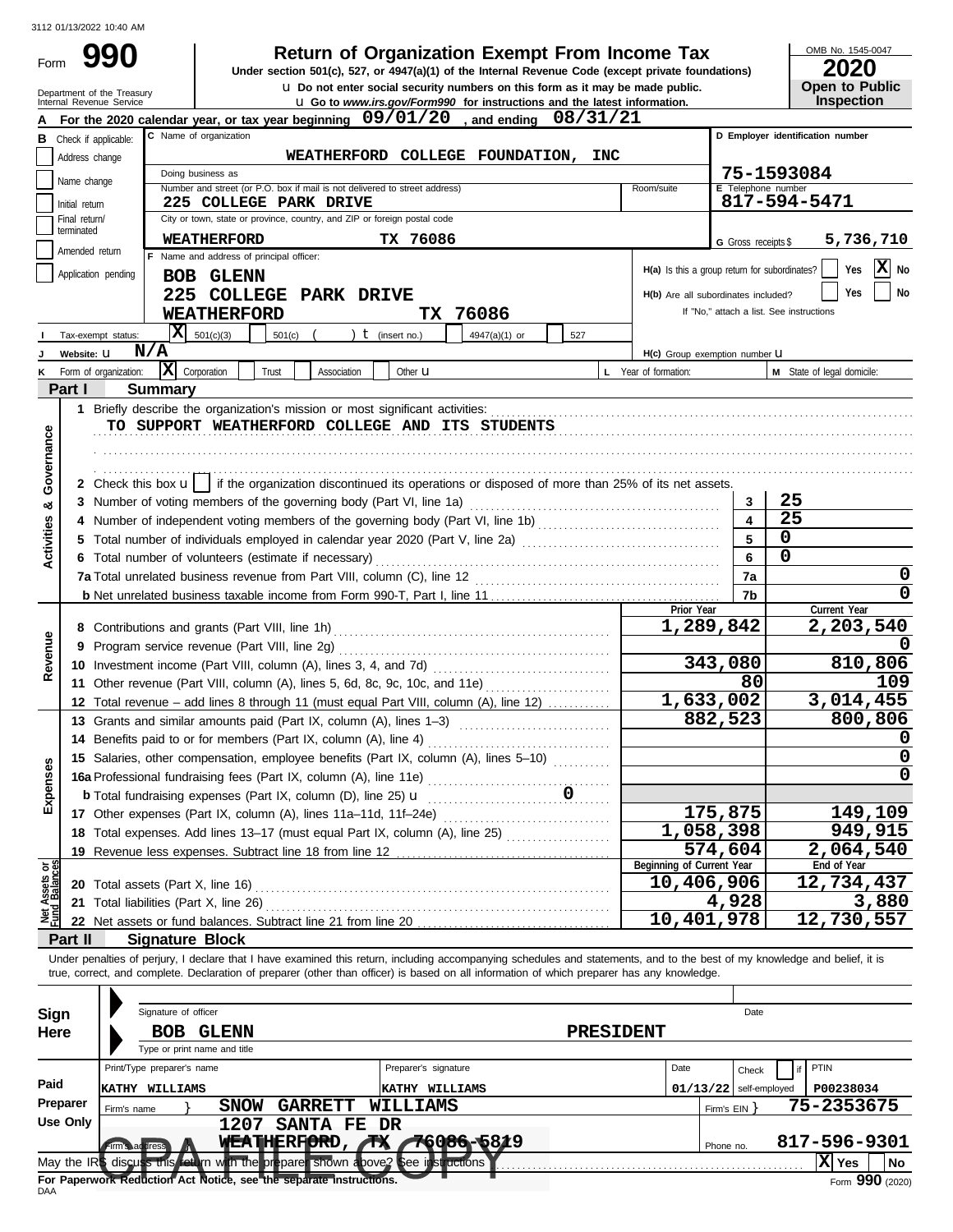| Form 990 (2020) WEATHERFORD COLLEGE FOUNDATION, INC 75-1593084                                                                                                                                                | Page 2                           |
|---------------------------------------------------------------------------------------------------------------------------------------------------------------------------------------------------------------|----------------------------------|
| <b>Statement of Program Service Accomplishments</b><br>Part III                                                                                                                                               |                                  |
| 1 Briefly describe the organization's mission:<br>TO SUPPORT WEATHERFORD COLLEGE AND ITS STUDENTS                                                                                                             |                                  |
|                                                                                                                                                                                                               |                                  |
|                                                                                                                                                                                                               |                                  |
| Did the organization undertake any significant program services during the year which were not listed on the<br>$\mathbf{2}$                                                                                  |                                  |
| prior Form 990 or 990-EZ?                                                                                                                                                                                     | Yes $ \mathbf{X} $ No            |
| If "Yes," describe these new services on Schedule O.                                                                                                                                                          |                                  |
| Did the organization cease conducting, or make significant changes in how it conducts, any program<br>3<br>services?                                                                                          | $\Box$ Yes $\boxed{\text{X}}$ No |
| If "Yes," describe these changes on Schedule O.                                                                                                                                                               |                                  |
| Describe the organization's program service accomplishments for each of its three largest program services, as measured by<br>4                                                                               |                                  |
| expenses. Section 501(c)(3) and 501(c)(4) organizations are required to report the amount of grants and allocations to others,<br>the total expenses, and revenue, if any, for each program service reported. |                                  |
|                                                                                                                                                                                                               |                                  |
|                                                                                                                                                                                                               |                                  |
| SCHOLARSHIPS ARE PROVIDED FOR STUDENTS AT WEATHERFORD<br>COLLEGE.                                                                                                                                             |                                  |
|                                                                                                                                                                                                               |                                  |
|                                                                                                                                                                                                               |                                  |
|                                                                                                                                                                                                               |                                  |
|                                                                                                                                                                                                               |                                  |
|                                                                                                                                                                                                               |                                  |
|                                                                                                                                                                                                               |                                  |
|                                                                                                                                                                                                               |                                  |
|                                                                                                                                                                                                               |                                  |
|                                                                                                                                                                                                               |                                  |
| N/A                                                                                                                                                                                                           |                                  |
|                                                                                                                                                                                                               |                                  |
|                                                                                                                                                                                                               |                                  |
|                                                                                                                                                                                                               |                                  |
|                                                                                                                                                                                                               |                                  |
|                                                                                                                                                                                                               |                                  |
|                                                                                                                                                                                                               |                                  |
|                                                                                                                                                                                                               |                                  |
|                                                                                                                                                                                                               |                                  |
| 429, 142 including grants of \$ 429, 142<br>) (Revenue \$<br>) (Expenses \$<br>4c (Code:                                                                                                                      |                                  |
| TO CONTRIBUTE TO WEATHERFORD COLLEGE'S<br>OF FUNDRAISING GIFTS<br><b>TRANSFER</b>                                                                                                                             |                                  |
| <b>IMPROVEMENTS.</b><br><b>CAPITAL</b>                                                                                                                                                                        |                                  |
|                                                                                                                                                                                                               |                                  |
|                                                                                                                                                                                                               |                                  |
|                                                                                                                                                                                                               |                                  |
|                                                                                                                                                                                                               |                                  |
|                                                                                                                                                                                                               |                                  |
|                                                                                                                                                                                                               |                                  |
|                                                                                                                                                                                                               |                                  |
|                                                                                                                                                                                                               |                                  |
| 4d Other program services (Describe on Schedule O.)                                                                                                                                                           |                                  |
| (Revenue \$<br>(Expenses<br>ncluding grants<br>4е<br>l otal                                                                                                                                                   |                                  |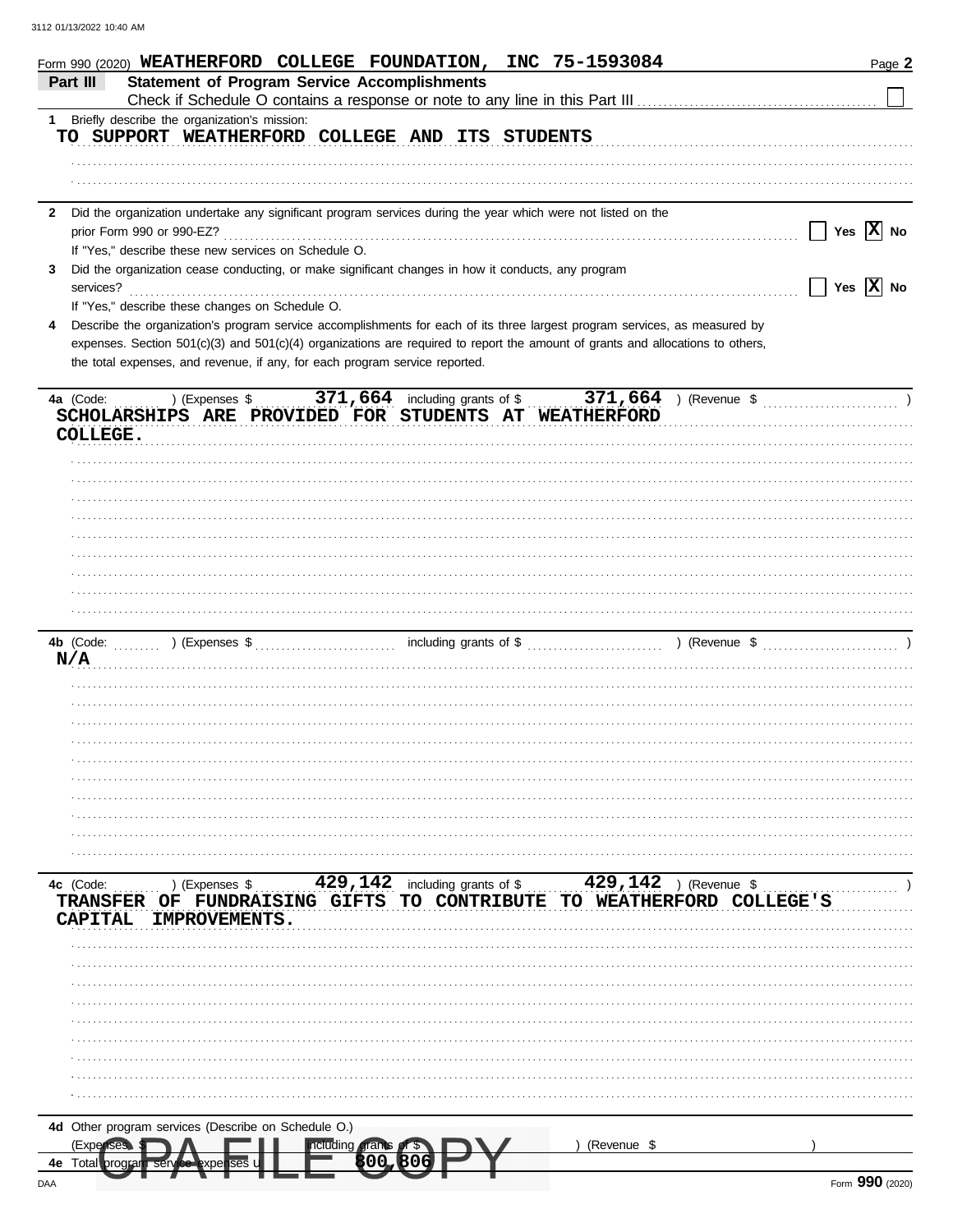**Part IV Checklist of Required Schedules**

#### **Form 990 (2020) WEATHERFORD COLLEGE FOUNDATION, INC 75-1593084** Page 3

|     |                                                                                                                                                                                      |              | Yes              | No          |
|-----|--------------------------------------------------------------------------------------------------------------------------------------------------------------------------------------|--------------|------------------|-------------|
| 1   | Is the organization described in section $501(c)(3)$ or $4947(a)(1)$ (other than a private foundation)? If "Yes,"                                                                    |              |                  |             |
|     | complete Schedule A                                                                                                                                                                  | 1            | х<br>$\mathbf x$ |             |
| 2   |                                                                                                                                                                                      | $\mathbf{2}$ |                  |             |
| 3   | Did the organization engage in direct or indirect political campaign activities on behalf of or in opposition to                                                                     |              |                  | x           |
| 4   | candidates for public office? If "Yes," complete Schedule C, Part I<br>Section 501(c)(3) organizations. Did the organization engage in lobbying activities, or have a section 501(h) | 3            |                  |             |
|     | election in effect during the tax year? If "Yes," complete Schedule C, Part II                                                                                                       | 4            |                  | x           |
| 5   | Is the organization a section $501(c)(4)$ , $501(c)(5)$ , or $501(c)(6)$ organization that receives membership dues,                                                                 |              |                  |             |
|     |                                                                                                                                                                                      | 5            |                  | x           |
| 6   | Did the organization maintain any donor advised funds or any similar funds or accounts for which donors                                                                              |              |                  |             |
|     | have the right to provide advice on the distribution or investment of amounts in such funds or accounts? If                                                                          |              |                  |             |
|     | "Yes," complete Schedule D, Part I                                                                                                                                                   | 6            |                  | x           |
| 7   | Did the organization receive or hold a conservation easement, including easements to preserve open space,                                                                            |              |                  |             |
|     |                                                                                                                                                                                      | 7            |                  | x           |
| 8   | Did the organization maintain collections of works of art, historical treasures, or other similar assets? If "Yes,"                                                                  |              |                  |             |
|     | complete Schedule D, Part III                                                                                                                                                        | 8            |                  | x           |
| 9   | Did the organization report an amount in Part X, line 21, for escrow or custodial account liability, serve as a                                                                      |              |                  |             |
|     | custodian for amounts not listed in Part X; or provide credit counseling, debt management, credit repair, or                                                                         |              |                  |             |
|     |                                                                                                                                                                                      | 9            |                  | x           |
| 10  | Did the organization, directly or through a related organization, hold assets in donor-restricted endowments                                                                         |              |                  |             |
|     | or in quasi endowments? If "Yes," complete Schedule D, Part V                                                                                                                        | 10           | X                |             |
| 11  | If the organization's answer to any of the following questions is "Yes," then complete Schedule D, Parts VI,                                                                         |              |                  |             |
|     | VII, VIII, IX, or X as applicable.                                                                                                                                                   |              |                  |             |
| а   | Did the organization report an amount for land, buildings, and equipment in Part X, line 10? If "Yes,"                                                                               |              |                  |             |
|     | complete Schedule D, Part VI                                                                                                                                                         | 11a          | х                |             |
| b   | Did the organization report an amount for investments—other securities in Part X, line 12, that is 5% or more                                                                        |              |                  |             |
|     | of its total assets reported in Part X, line 16? If "Yes," complete Schedule D, Part VII                                                                                             | 11b          |                  | X           |
| c   | Did the organization report an amount for investments—program related in Part X, line 13, that is 5% or more                                                                         |              |                  |             |
|     | of its total assets reported in Part X, line 16? If "Yes," complete Schedule D, Part VIII                                                                                            | 11c          |                  | x           |
| d   | Did the organization report an amount for other assets in Part X, line 15, that is 5% or more of its total assets                                                                    |              |                  |             |
|     | reported in Part X, line 16? If "Yes," complete Schedule D, Part IX                                                                                                                  | 11d          |                  | X           |
|     |                                                                                                                                                                                      | 11e          |                  | $\mathbf x$ |
| f   | Did the organization's separate or consolidated financial statements for the tax year include a footnote that addresses                                                              |              |                  |             |
|     | the organization's liability for uncertain tax positions under FIN 48 (ASC 740)? If "Yes," complete Schedule D, Part X                                                               | 11f          |                  | x           |
| 12a | Did the organization obtain separate, independent audited financial statements for the tax year? If "Yes," complete                                                                  |              |                  |             |
|     |                                                                                                                                                                                      | 12a          | X                |             |
|     | <b>b</b> Was the organization included in consolidated, independent audited financial statements for the tax year? If                                                                |              |                  |             |
|     | "Yes," and if the organization answered "No" to line 12a, then completing Schedule D, Parts XI and XII is optional                                                                   | 12b          |                  | X           |
| 13  |                                                                                                                                                                                      | 13           |                  | $\mathbf x$ |
| 14a |                                                                                                                                                                                      | 14a          |                  | X           |
| b   | Did the organization have aggregate revenues or expenses of more than \$10,000 from grantmaking,                                                                                     |              |                  |             |
|     | fundraising, business, investment, and program service activities outside the United States, or aggregate                                                                            |              |                  |             |
|     |                                                                                                                                                                                      | 14b          |                  | X           |
| 15  | Did the organization report on Part IX, column (A), line 3, more than \$5,000 of grants or other assistance to or                                                                    |              |                  | X           |
| 16  | Did the organization report on Part IX, column (A), line 3, more than \$5,000 of aggregate grants or other                                                                           | 15           |                  |             |
|     | assistance to or for foreign individuals? If "Yes," complete Schedule F, Parts III and IV [[[[[[[[[[[[[[[[[[[                                                                        | 16           |                  | X           |
| 17  | Did the organization report a total of more than \$15,000 of expenses for professional fundraising services on                                                                       |              |                  |             |
|     |                                                                                                                                                                                      | 17           |                  | X           |
| 18  | Did the organization report more than \$15,000 total of fundraising event gross income and contributions on                                                                          |              |                  |             |
|     |                                                                                                                                                                                      | 18           |                  | X           |
| 19  | Did the organization report more than \$15,000 of gross income from gaming activities on Part VIII, line 9a?                                                                         |              |                  |             |
|     |                                                                                                                                                                                      | 19           |                  | х           |
| 20a |                                                                                                                                                                                      | 20a          |                  | X           |
| b   |                                                                                                                                                                                      | 20b          |                  |             |
| 21  | Did the organization report more than \$5,000 of grants of other assistance to my domestic organization or                                                                           |              |                  |             |
|     |                                                                                                                                                                                      | 21           |                  | x           |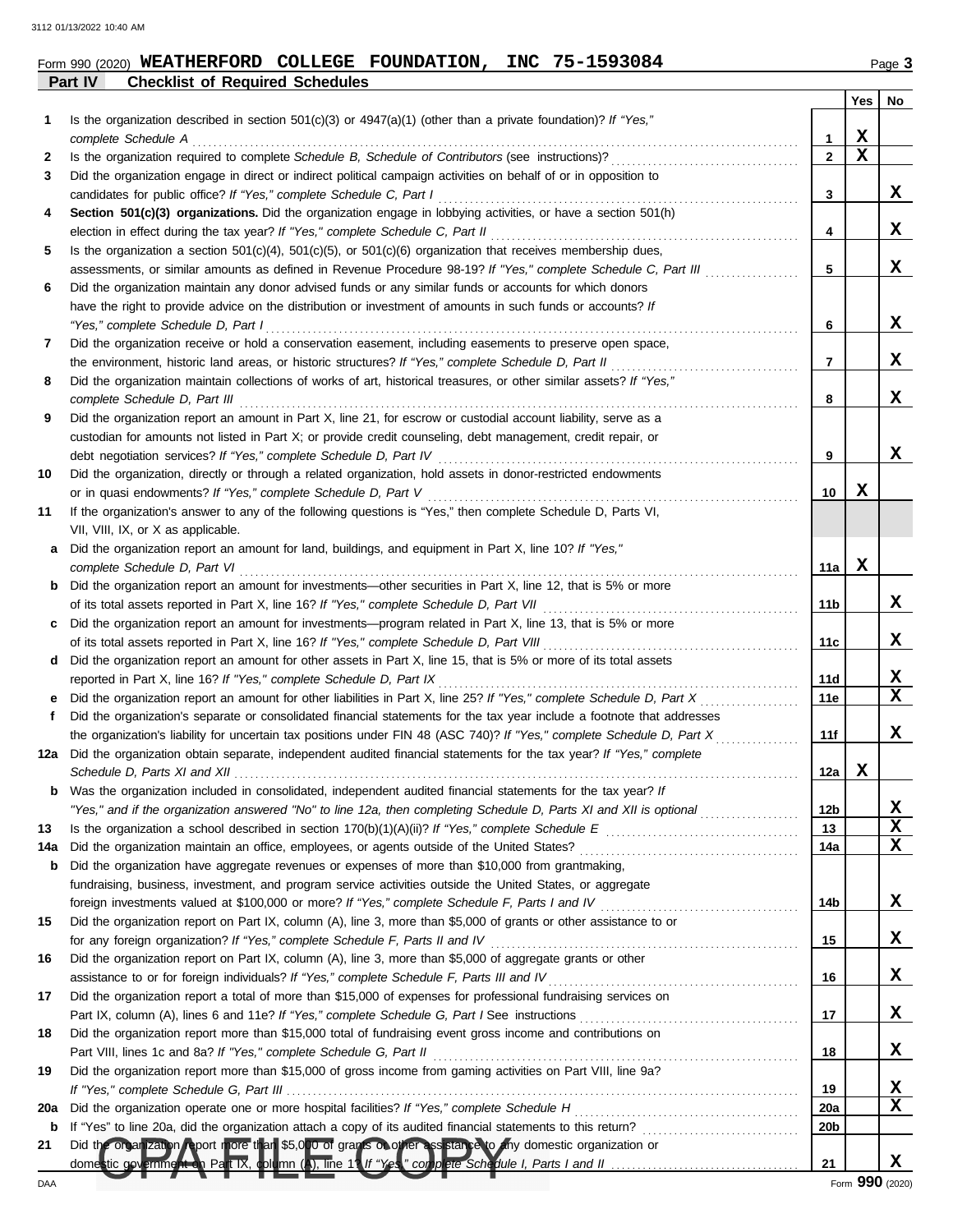|  | Form 990 (2020) WEATHERFORD COLLEGE FOUNDATION, |  | INC 75-1593084 | Page 4 |  |
|--|-------------------------------------------------|--|----------------|--------|--|
|  |                                                 |  |                |        |  |

**Part IV Checklist of Required Schedules** *(continued)*

|        |                                                                                                                                                                             |                |   |                 | Yes | No              |
|--------|-----------------------------------------------------------------------------------------------------------------------------------------------------------------------------|----------------|---|-----------------|-----|-----------------|
| 22     | Did the organization report more than \$5,000 of grants or other assistance to or for domestic individuals on                                                               |                |   |                 |     |                 |
|        | Part IX, column (A), line 2? If "Yes," complete Schedule I, Parts I and III                                                                                                 |                |   | 22              | X   |                 |
| 23     | Did the organization answer "Yes" to Part VII, Section A, line 3, 4, or 5 about compensation of the                                                                         |                |   |                 |     |                 |
|        | organization's current and former officers, directors, trustees, key employees, and highest compensated                                                                     |                |   |                 |     |                 |
|        | employees? If "Yes," complete Schedule J                                                                                                                                    |                |   | 23              | x   |                 |
| 24a    | Did the organization have a tax-exempt bond issue with an outstanding principal amount of more than                                                                         |                |   |                 |     |                 |
|        | \$100,000 as of the last day of the year, that was issued after December 31, 2002? If "Yes," answer lines 24b                                                               |                |   |                 |     |                 |
|        | through 24d and complete Schedule K. If "No," go to line 25a                                                                                                                |                |   | 24a             |     | x               |
| b      | Did the organization invest any proceeds of tax-exempt bonds beyond a temporary period exception?                                                                           |                |   | 24 <sub>b</sub> |     |                 |
| c      | Did the organization maintain an escrow account other than a refunding escrow at any time during the year                                                                   |                |   | 24c             |     |                 |
| d      | to defease any tax-exempt bonds?<br>Did the organization act as an "on behalf of" issuer for bonds outstanding at any time during the year?                                 |                |   | 24d             |     |                 |
| 25a    | Section 501(c)(3), 501(c)(4), and 501(c)(29) organizations. Did the organization engage in an excess benefit                                                                |                |   |                 |     |                 |
|        | transaction with a disqualified person during the year? If "Yes," complete Schedule L, Part I                                                                               |                |   | 25a             |     | x               |
| b      | Is the organization aware that it engaged in an excess benefit transaction with a disqualified person in a prior                                                            |                |   |                 |     |                 |
|        | year, and that the transaction has not been reported on any of the organization's prior Forms 990 or 990-EZ?                                                                |                |   |                 |     |                 |
|        | If "Yes," complete Schedule L, Part I                                                                                                                                       |                |   | 25b             |     | x               |
| 26     | Did the organization report any amount on Part X, line 5 or 22, for receivables from or payables to any current                                                             |                |   |                 |     |                 |
|        | or former officer, director, trustee, key employee, creator or founder, substantial contributor, or 35%                                                                     |                |   |                 |     |                 |
|        | controlled entity or family member of any of these persons? If "Yes," complete Schedule L, Part II                                                                          |                |   | 26              |     | x               |
| 27     | Did the organization provide a grant or other assistance to any current or former officer, director, trustee, key                                                           |                |   |                 |     |                 |
|        | employee, creator or founder, substantial contributor or employee thereof, a grant selection committee                                                                      |                |   |                 |     |                 |
|        | member, or to a 35% controlled entity (including an employee thereof) or family member of any of these                                                                      |                |   |                 |     |                 |
|        | persons? If "Yes," complete Schedule L, Part III                                                                                                                            |                |   | 27              |     | x               |
| 28     | Was the organization a party to a business transaction with one of the following parties (see Schedule L, Part                                                              |                |   |                 |     |                 |
|        | IV instructions, for applicable filing thresholds, conditions, and exceptions):                                                                                             |                |   |                 |     |                 |
| а      | A current or former officer, director, trustee, key employee, creator or founder, or substantial contributor? If                                                            |                |   |                 |     | X               |
|        | "Yes," complete Schedule L, Part IV<br>A family member of any individual described in line 28a? If "Yes," complete Schedule L, Part IV                                      |                |   | 28a<br>28b      |     | X               |
| b<br>c | A 35% controlled entity of one or more individuals and/or organizations described in lines 28a or 28b? If                                                                   |                |   |                 |     |                 |
|        | "Yes," complete Schedule L, Part IV                                                                                                                                         |                |   | 28c             |     | X               |
| 29     |                                                                                                                                                                             |                |   | 29              |     | X               |
| 30     | Did the organization receive contributions of art, historical treasures, or other similar assets, or qualified                                                              |                |   |                 |     |                 |
|        | conservation contributions? If "Yes," complete Schedule M                                                                                                                   |                |   | 30              |     | X               |
| 31     | Did the organization liquidate, terminate, or dissolve and cease operations? If "Yes," complete Schedule N, Part I                                                          |                |   | 31              |     | $\mathbf x$     |
| 32     | Did the organization sell, exchange, dispose of, or transfer more than 25% of its net assets? If "Yes,"                                                                     |                |   |                 |     |                 |
|        | complete Schedule N, Part II                                                                                                                                                |                |   | 32              |     | Х               |
| 33     | Did the organization own 100% of an entity disregarded as separate from the organization under Regulations                                                                  |                |   |                 |     |                 |
|        | sections 301.7701-2 and 301.7701-3? If "Yes," complete Schedule R, Part I                                                                                                   |                |   | 33              |     | X.              |
| 34     | Was the organization related to any tax-exempt or taxable entity? If "Yes," complete Schedule R, Part II, III,                                                              |                |   |                 |     |                 |
|        | or IV, and Part V, line 1                                                                                                                                                   |                |   | 34              |     | X               |
| 35a    |                                                                                                                                                                             |                |   | 35a             |     | X               |
| b      | If "Yes" to line 35a, did the organization receive any payment from or engage in any transaction with a                                                                     |                |   |                 |     |                 |
|        | controlled entity within the meaning of section 512(b)(13)? If "Yes," complete Schedule R, Part V, line 2                                                                   |                |   | 35 <sub>b</sub> |     |                 |
| 36     | Section 501(c)(3) organizations. Did the organization make any transfers to an exempt non-charitable<br>related organization? If "Yes," complete Schedule R, Part V, line 2 |                |   | 36              |     | X,              |
| 37     | Did the organization conduct more than 5% of its activities through an entity that is not a related organization                                                            |                |   |                 |     |                 |
|        | and that is treated as a partnership for federal income tax purposes? If "Yes," complete Schedule R, Part VI                                                                |                |   | 37              |     | X.              |
| 38     | Did the organization complete Schedule O and provide explanations in Schedule O for Part VI, lines 11b and                                                                  |                |   |                 |     |                 |
|        | 19? Note: All Form 990 filers are required to complete Schedule O.                                                                                                          |                |   | 38              | X   |                 |
|        | Statements Regarding Other IRS Filings and Tax Compliance<br>Part V                                                                                                         |                |   |                 |     |                 |
|        | Check if Schedule O contains a response or note to any line in this Part V                                                                                                  |                |   |                 |     |                 |
|        |                                                                                                                                                                             |                |   |                 | Yes | No              |
| 1a     | Enter the number reported in Box 3 of Form 1096. Enter -0- if not applicable                                                                                                | 1a             | 0 |                 |     |                 |
| b      | Enter the number of Forms W-2G included in line 1a. Enter -0- if not applicable                                                                                             | 1 <sub>b</sub> | 0 |                 |     |                 |
| c      | Did the organization comply with backup withholding rules for reportable peyments to vendors and                                                                            |                |   |                 |     |                 |
|        | reportable gaming (gambling) winnings to prize winners?                                                                                                                     |                |   | 1c              |     |                 |
| DAA    |                                                                                                                                                                             |                |   |                 |     | Form 990 (2020) |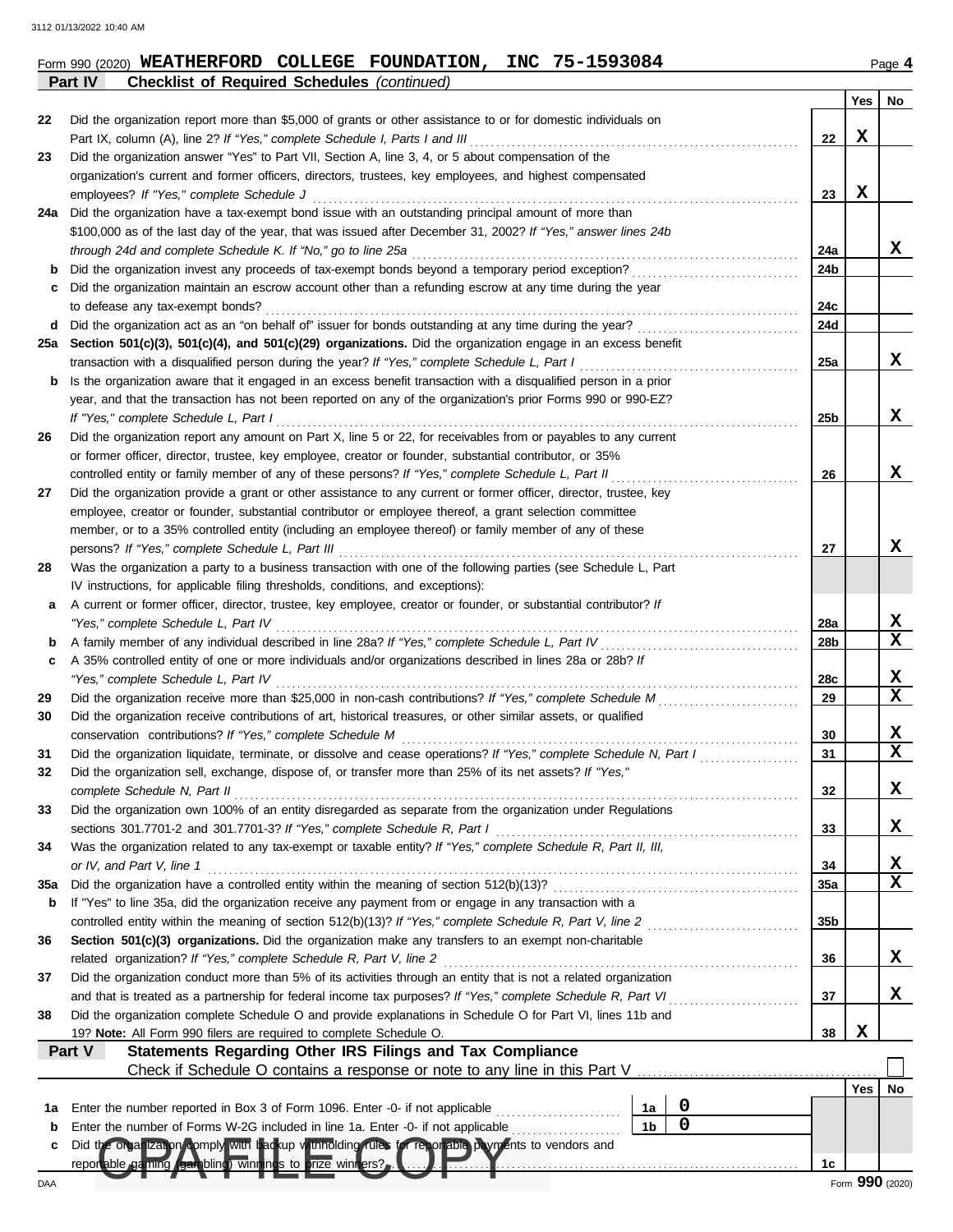| Form 990 (2020) WEATHERFORD COLLEGE FOUNDATION, |  | INC 75-1593084 | Page $5$ |
|-------------------------------------------------|--|----------------|----------|
|                                                 |  |                |          |

|         | Statements Regarding Other IRS Filings and Tax Compliance (continued)<br>Part V                                                                                                                                                                                        |                                    |         |                 |                 |             |
|---------|------------------------------------------------------------------------------------------------------------------------------------------------------------------------------------------------------------------------------------------------------------------------|------------------------------------|---------|-----------------|-----------------|-------------|
|         |                                                                                                                                                                                                                                                                        |                                    |         |                 | Yes             | No          |
| 2a      | Enter the number of employees reported on Form W-3, Transmittal of Wage and Tax                                                                                                                                                                                        |                                    |         |                 |                 |             |
|         | Statements, filed for the calendar year ending with or within the year covered by this return                                                                                                                                                                          | 2a                                 | 0       |                 |                 |             |
| b       | If at least one is reported on line 2a, did the organization file all required federal employment tax returns?                                                                                                                                                         |                                    |         | 2b              |                 |             |
|         | Note: If the sum of lines 1a and 2a is greater than 250, you may be required to e-file (see instructions)                                                                                                                                                              |                                    |         |                 |                 | x           |
| За      | Did the organization have unrelated business gross income of \$1,000 or more during the year?                                                                                                                                                                          |                                    |         | За              |                 |             |
| b       | If "Yes," has it filed a Form 990-T for this year? If "No" to line 3b, provide an explanation on Schedule O consequences consequences                                                                                                                                  |                                    |         | 3b              |                 |             |
| 4a      | At any time during the calendar year, did the organization have an interest in, or a signature or other authority over,<br>a financial account in a foreign country (such as a bank account, securities account, or other financial account)?                          |                                    |         | 4a              |                 | X           |
| b       | If "Yes," enter the name of the foreign country $\mathbf u$                                                                                                                                                                                                            |                                    |         |                 |                 |             |
|         | See instructions for filing requirements for FinCEN Form 114, Report of Foreign Bank and Financial Accounts (FBAR).                                                                                                                                                    |                                    |         |                 |                 |             |
| 5a      | Was the organization a party to a prohibited tax shelter transaction at any time during the tax year?                                                                                                                                                                  |                                    |         | 5a              |                 | X           |
| b       |                                                                                                                                                                                                                                                                        |                                    |         | 5 <sub>b</sub>  |                 | $\mathbf x$ |
| c       | If "Yes" to line 5a or 5b, did the organization file Form 8886-T?                                                                                                                                                                                                      |                                    |         | 5c              |                 |             |
| 6а      | Does the organization have annual gross receipts that are normally greater than \$100,000, and did the                                                                                                                                                                 |                                    |         |                 |                 |             |
|         |                                                                                                                                                                                                                                                                        |                                    |         | 6a              |                 | X           |
| b       | If "Yes," did the organization include with every solicitation an express statement that such contributions or                                                                                                                                                         |                                    |         |                 |                 |             |
|         | gifts were not tax deductible?                                                                                                                                                                                                                                         |                                    |         | 6b              |                 |             |
| 7       | Organizations that may receive deductible contributions under section 170(c).                                                                                                                                                                                          |                                    |         |                 |                 |             |
| а       | Did the organization receive a payment in excess of \$75 made partly as a contribution and partly for goods                                                                                                                                                            |                                    |         |                 |                 |             |
|         | and services provided to the payor?                                                                                                                                                                                                                                    |                                    |         | 7a              |                 |             |
| b       |                                                                                                                                                                                                                                                                        |                                    |         | 7b              |                 |             |
| c       | Did the organization sell, exchange, or otherwise dispose of tangible personal property for which it was                                                                                                                                                               |                                    |         |                 |                 |             |
|         | required to file Form 8282?                                                                                                                                                                                                                                            |                                    |         | 7с              |                 |             |
| d       |                                                                                                                                                                                                                                                                        | 7d                                 |         |                 |                 |             |
| е       |                                                                                                                                                                                                                                                                        |                                    |         | 7e              |                 |             |
| f       | Did the organization, during the year, pay premiums, directly or indirectly, on a personal benefit contract?                                                                                                                                                           |                                    |         | 7f              |                 |             |
| g       | If the organization received a contribution of qualified intellectual property, did the organization file Form 8899 as required?<br>If the organization received a contribution of cars, boats, airplanes, or other vehicles, did the organization file a Form 1098-C? |                                    |         | 7g<br>7h        |                 |             |
| h<br>8  | Sponsoring organizations maintaining donor advised funds. Did a donor advised fund maintained by the                                                                                                                                                                   |                                    | 1.1.1.1 |                 |                 |             |
|         | sponsoring organization have excess business holdings at any time during the year?                                                                                                                                                                                     |                                    |         | 8               |                 |             |
| 9       | Sponsoring organizations maintaining donor advised funds.                                                                                                                                                                                                              |                                    |         |                 |                 |             |
| а       | Did the sponsoring organization make any taxable distributions under section 4966?                                                                                                                                                                                     |                                    |         | 9a              |                 |             |
| b       |                                                                                                                                                                                                                                                                        |                                    |         | 9b              |                 |             |
| 10      | Section 501(c)(7) organizations. Enter:                                                                                                                                                                                                                                |                                    |         |                 |                 |             |
| а       | Initiation fees and capital contributions included on Part VIII, line 12 [11] [11] [12] [11] [12] [11] [12] [1                                                                                                                                                         | 10a                                |         |                 |                 |             |
|         | Gross receipts, included on Form 990, Part VIII, line 12, for public use of club facilities                                                                                                                                                                            | 10 <sub>b</sub>                    |         |                 |                 |             |
| 11      | Section 501(c)(12) organizations. Enter:                                                                                                                                                                                                                               |                                    |         |                 |                 |             |
| a       | Gross income from members or shareholders                                                                                                                                                                                                                              | 11a                                |         |                 |                 |             |
| b       | Gross income from other sources (Do not net amounts due or paid to other sources                                                                                                                                                                                       |                                    |         |                 |                 |             |
|         |                                                                                                                                                                                                                                                                        | 11 <sub>b</sub>                    |         |                 |                 |             |
| 12a     | Section 4947(a)(1) non-exempt charitable trusts. Is the organization filing Form 990 in lieu of Form 1041?                                                                                                                                                             |                                    |         | 12a             |                 |             |
| b       |                                                                                                                                                                                                                                                                        |                                    |         |                 |                 |             |
| 13      | Section 501(c)(29) qualified nonprofit health insurance issuers.                                                                                                                                                                                                       |                                    |         |                 |                 |             |
| a       |                                                                                                                                                                                                                                                                        |                                    |         | 13a             |                 |             |
|         | Note: See the instructions for additional information the organization must report on Schedule O.                                                                                                                                                                      |                                    |         |                 |                 |             |
| b       | Enter the amount of reserves the organization is required to maintain by the states in which                                                                                                                                                                           |                                    |         |                 |                 |             |
|         |                                                                                                                                                                                                                                                                        | 13 <sub>b</sub><br>13 <sub>c</sub> |         |                 |                 |             |
| c       | Enter the amount of reserves on hand                                                                                                                                                                                                                                   |                                    |         | 14a             |                 | X           |
| 14a     | Did the organization receive any payments for indoor tanning services during the tax year?                                                                                                                                                                             |                                    |         | 14 <sub>b</sub> |                 |             |
| b<br>15 | Is the organization subject to the section 4960 tax on payment(s) of more than \$1,000,000 in remuneration or                                                                                                                                                          |                                    |         |                 |                 |             |
|         | excess parachute payment(s) during the year?                                                                                                                                                                                                                           |                                    |         | 15              |                 | x           |
|         | If "Yes," see instructions and file Form 4720, Schedule N.                                                                                                                                                                                                             |                                    |         |                 |                 |             |
| 16      | Is the organization an educational institution subject to the section 4968 excise tax on net investment income?                                                                                                                                                        |                                    |         | 16              |                 | x           |
|         | If "Yes," complete Form 4720, Schedule O.                                                                                                                                                                                                                              |                                    |         |                 |                 |             |
|         | PA FILE COPY                                                                                                                                                                                                                                                           |                                    |         |                 | Form 990 (2020) |             |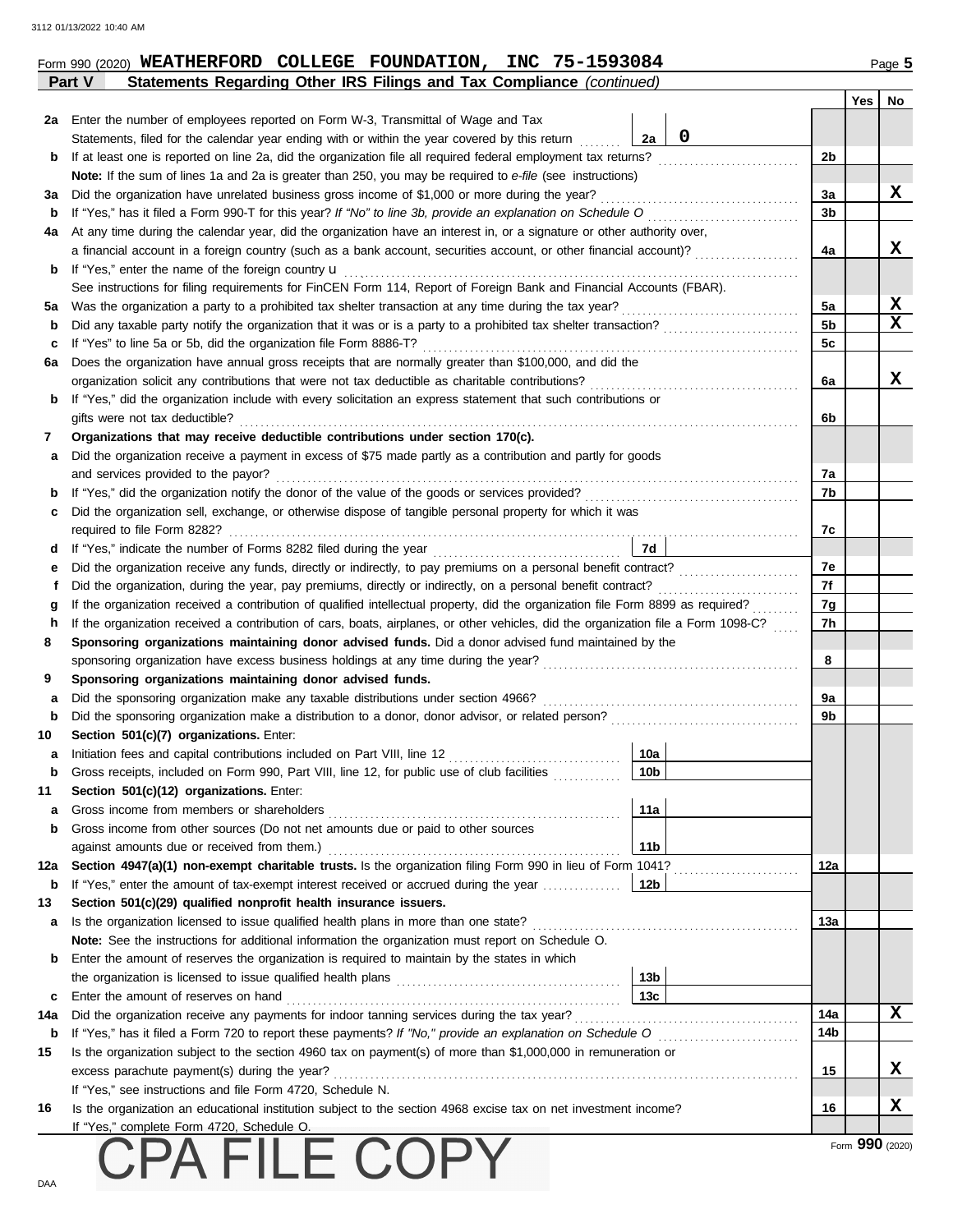| Form 990 (2020) WEATHERFORD COLLEGE FOUNDATION, |  | INC 75-1593084 | Page b |
|-------------------------------------------------|--|----------------|--------|
|                                                 |  |                |        |

| Part VI | <b>Governance, Management, and Disclosure</b> For each "Yes" response to lines 2 through 7b below, and for a "No"         |
|---------|---------------------------------------------------------------------------------------------------------------------------|
|         | response to line 8a, 8b, or 10b below, describe the circumstances, processes, or changes on Schedule O. See instructions. |
|         | $\sqrt{\text{X}}$                                                                                                         |
|         | Section A Coverning Rody and Management                                                                                   |

|              | Secuon A. Governing Body and management                                                                                             |    |    |     |     |             |
|--------------|-------------------------------------------------------------------------------------------------------------------------------------|----|----|-----|-----|-------------|
|              |                                                                                                                                     |    |    |     | Yes | No          |
| 1а           | Enter the number of voting members of the governing body at the end of the tax year                                                 | 1a | 25 |     |     |             |
|              | If there are material differences in voting rights among members of the governing body, or                                          |    |    |     |     |             |
|              | if the governing body delegated broad authority to an executive committee or similar                                                |    |    |     |     |             |
|              | committee, explain on Schedule O.                                                                                                   |    |    |     |     |             |
| b            | Enter the number of voting members included on line 1a, above, who are independent                                                  | 1b | 25 |     |     |             |
| $\mathbf{2}$ | Did any officer, director, trustee, or key employee have a family relationship or a business relationship with                      |    |    |     |     |             |
|              | any other officer, director, trustee, or key employee?                                                                              |    |    | 2   |     | x           |
| 3            | Did the organization delegate control over management duties customarily performed by or under the direct                           |    |    |     |     |             |
|              | supervision of officers, directors, trustees, or key employees to a management company or other person?                             |    |    | 3   |     | X           |
| 4            | Did the organization make any significant changes to its governing documents since the prior Form 990 was filed?                    |    |    | 4   |     | $\mathbf x$ |
| 5            | Did the organization become aware during the year of a significant diversion of the organization's assets?                          |    |    | 5   |     | X           |
| 6            | Did the organization have members or stockholders?                                                                                  |    |    | 6   |     | X           |
| 7а           | Did the organization have members, stockholders, or other persons who had the power to elect or appoint                             |    |    |     |     |             |
|              | one or more members of the governing body?                                                                                          |    |    | 7a  |     | x           |
| b            | Are any governance decisions of the organization reserved to (or subject to approval by) members,                                   |    |    |     |     |             |
|              | stockholders, or persons other than the governing body?                                                                             |    |    | 7b  |     | x           |
| 8            | Did the organization contemporaneously document the meetings held or written actions undertaken during the year by the following:   |    |    |     |     |             |
| а            | The governing body?                                                                                                                 |    |    | 8а  | х   |             |
| b            | Each committee with authority to act on behalf of the governing body?                                                               |    |    | 8b  | х   |             |
| 9            | Is there any officer, director, trustee, or key employee listed in Part VII, Section A, who cannot be reached at                    |    |    |     |     | x           |
|              |                                                                                                                                     |    |    | 9   |     |             |
|              | Section B. Policies (This Section B requests information about policies not required by the Internal Revenue Code.                  |    |    |     | Yes | No          |
| 10a          | Did the organization have local chapters, branches, or affiliates?                                                                  |    |    | 10a |     | x           |
| b            | If "Yes," did the organization have written policies and procedures governing the activities of such chapters,                      |    |    |     |     |             |
|              |                                                                                                                                     |    |    | 10b |     |             |
| 11a          | Has the organization provided a complete copy of this Form 990 to all members of its governing body before filing the form?         |    |    | 11a | х   |             |
| b            | Describe in Schedule O the process, if any, used by the organization to review this Form 990.                                       |    |    |     |     |             |
| 12a          | Did the organization have a written conflict of interest policy? If "No," go to line 13                                             |    |    | 12a | x   |             |
| b            | Were officers, directors, or trustees, and key employees required to disclose annually interests that could give rise to conflicts? |    |    | 12b | X   |             |
| c            | Did the organization regularly and consistently monitor and enforce compliance with the policy? If "Yes,"                           |    |    |     |     |             |
|              | describe in Schedule O how this was done                                                                                            |    |    | 12c | х   |             |
| 13           | Did the organization have a written whistleblower policy?                                                                           |    |    | 13  | X   |             |
| 14           | Did the organization have a written document retention and destruction policy?                                                      |    |    | 14  | X   |             |
| 15           | Did the process for determining compensation of the following persons include a review and approval by                              |    |    |     |     |             |
|              | independent persons, comparability data, and contemporaneous substantiation of the deliberation and decision?                       |    |    |     |     |             |
| a            |                                                                                                                                     |    |    | 15a |     | х           |
| b            | Other officers or key employees of the organization                                                                                 |    |    | 15b |     | X           |
|              | If "Yes" to line 15a or 15b, describe the process in Schedule O (see instructions).                                                 |    |    |     |     |             |
| 16a          | Did the organization invest in, contribute assets to, or participate in a joint venture or similar arrangement                      |    |    |     |     |             |
|              | with a taxable entity during the year?                                                                                              |    |    | 16a |     | x           |
| b            | If "Yes," did the organization follow a written policy or procedure requiring the organization to evaluate its                      |    |    |     |     |             |
|              | participation in joint venture arrangements under applicable federal tax law, and take steps to safeguard the                       |    |    |     |     |             |
|              |                                                                                                                                     |    |    | 16b |     |             |
|              | <b>Section C. Disclosure</b>                                                                                                        |    |    |     |     |             |
| 17           | List the states with which a copy of this Form 990 is required to be filed $\mathbf u$ NONE                                         |    |    |     |     |             |
| 18           | Section 6104 requires an organization to make its Forms 1023 (1024 or 1024-A, if applicable), 990, and 990-T (Section 501(c)        |    |    |     |     |             |
|              |                                                                                                                                     |    |    |     |     |             |

Own website  $\boxed{\mathbf{X}}$  Another's website  $\boxed{\mathbf{X}}$  Upon request Other *(explain on Schedule O)*

**19** Describe on Schedule O whether (and if so, how) the organization made its governing documents, conflict of interest policy, and financial statements available to the public during the tax year.

#### **20** State the name, address, and telephone number of the person who possesses the organization's books and records u

### **WEATHERFORD COLLEGE BUSINESS OFFICE 225 COLLEGE PARK DRIVE**

**WEATHERFORD A FILE R. PY** TX 76086 817-594-5471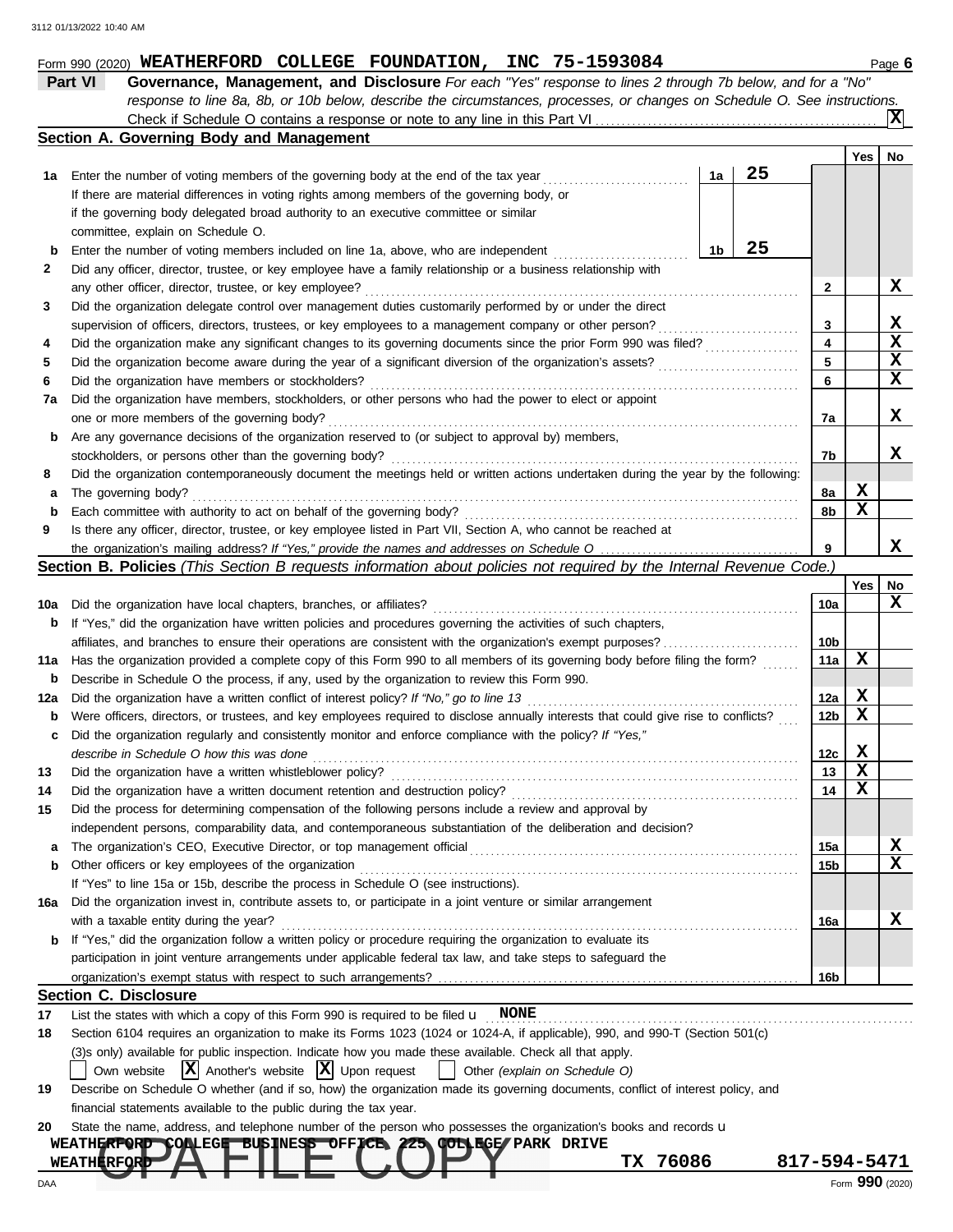#### **Section A. Independent Contractors Part VII Compensation of Officers, Directors, Trustees, Key Employees, Highest Compensated Employees, and Form 990 (2020) WEATHERFORD COLLEGE FOUNDATION, INC 75-1593084** Page 7 **Officers, Directors, Trustees, Key Employees, and Highest Compensated Employees 1a** Complete this table for all persons required to be listed. Report compensation for the calendar year ending with or within the ■ List all of the organization's **current** officers, directors, trustees (whether individuals or organizations), regardless of amount of compensation. Enter -0- in columns (D), (E), and (F) if no compensation was paid. ● List all of the organization's **current** key employees, if any. See instructions for definition of "key employee." organization's tax year. Check if Schedule O contains a response or note to any line in this Part VII

who received reportable compensation (Box 5 of Form W-2 and/or Box 7 of Form 1099-MISC) of more than \$100,000 from the organization and any related organizations. ■ List the organization's five **current** highest compensated employees (other than an officer, director, trustee, or key employee)<br> **•** Preceived reportable compensation (Box 5 of Form *M*, 2 and/or Box 7 of Form 1000 MIS

● List all of the organization's **former** officers, key employees, and highest compensated employees who received more than<br>00,000 of reportable compensation from the erganization and any related erganizations \$100,000 of reportable compensation from the organization and any related organizations.

■ List all of the organization's **former directors or trustees** that received, in the capacity as a former director or trustee of the<br>enization, more than \$10,000 of reportable compensation from the organization and any r organization, more than \$10,000 of reportable compensation from the organization and any related organizations. See instructions for the order in which to list the persons above.

Check this box if neither the organization nor any related organization compensated any current officer, director, or trustee.

| (A)<br>Name and title           | (B)<br>Average<br>hours<br>per week<br>(list any               |                                      |                          | Position    | (C)          | (do not check more than one<br>box, unless person is both an<br>officer and a director/trustee) | (D)<br>Reportable<br>compensation<br>from the<br>organization | (E)<br>Reportable<br>compensation<br>from related<br>organizations | (F)<br>Estimated amount<br>of other<br>compensation<br>from the |
|---------------------------------|----------------------------------------------------------------|--------------------------------------|--------------------------|-------------|--------------|-------------------------------------------------------------------------------------------------|---------------------------------------------------------------|--------------------------------------------------------------------|-----------------------------------------------------------------|
|                                 | hours for<br>related<br>organizations<br>below<br>dotted line) | Individual<br>or director<br>trustee | Institutional<br>trustee | Officer     | Key employee | Former<br>Highest compensated<br>employee                                                       | (W-2/1099-MISC)                                               | (W-2/1099-MISC)                                                    | organization and<br>related organizations                       |
| TOD FARMER<br>$(1)$ DR.         |                                                                |                                      |                          |             |              |                                                                                                 |                                                               |                                                                    |                                                                 |
|                                 | 40.00                                                          |                                      |                          |             |              |                                                                                                 |                                                               |                                                                    |                                                                 |
| WC PRESIDENT<br>(2) BRENT BAKER | 0.00                                                           | $\mathbf x$                          |                          |             |              |                                                                                                 | 0                                                             | 309,241                                                            | $\mathbf 0$                                                     |
|                                 | 40.00                                                          |                                      |                          |             |              |                                                                                                 |                                                               |                                                                    |                                                                 |
| EXECUTIVE DIRECTOR              | 0.00                                                           | $\mathbf x$                          |                          | $\mathbf x$ |              |                                                                                                 | 0                                                             | 129,815                                                            | 0                                                               |
| (3) ALLISON BAKER               |                                                                |                                      |                          |             |              |                                                                                                 |                                                               |                                                                    |                                                                 |
|                                 | 2.00                                                           |                                      |                          |             |              |                                                                                                 |                                                               |                                                                    |                                                                 |
| <b>DIRECTOR</b>                 | 0.00                                                           | $\mathbf x$                          |                          |             |              |                                                                                                 | 0                                                             | $\mathbf 0$                                                        | $\mathbf 0$                                                     |
| (4) LIN BEARDEN                 |                                                                |                                      |                          |             |              |                                                                                                 |                                                               |                                                                    |                                                                 |
|                                 | 2.00                                                           |                                      |                          |             |              |                                                                                                 |                                                               |                                                                    |                                                                 |
| <b>DIRECTOR</b>                 | 0.00                                                           | $\mathbf x$                          |                          |             |              |                                                                                                 | 0                                                             | 0                                                                  | $\mathbf 0$                                                     |
| (5) DONNA BOONE                 |                                                                |                                      |                          |             |              |                                                                                                 |                                                               |                                                                    |                                                                 |
|                                 | 2.00                                                           |                                      |                          |             |              |                                                                                                 |                                                               |                                                                    |                                                                 |
| <b>DIRECTOR</b>                 | 0.00                                                           | X                                    |                          |             |              |                                                                                                 | 0                                                             | 0                                                                  | 0                                                               |
| (6) DR. RICHARD BOWERS          |                                                                |                                      |                          |             |              |                                                                                                 |                                                               |                                                                    |                                                                 |
|                                 | 2.00                                                           |                                      |                          |             |              |                                                                                                 |                                                               |                                                                    |                                                                 |
| <b>DIRECTOR</b>                 | 0.00                                                           | $\mathbf x$                          |                          |             |              |                                                                                                 | 0                                                             | 0                                                                  | $\pmb{0}$                                                       |
| (7) DON CHRESTMAN               |                                                                |                                      |                          |             |              |                                                                                                 |                                                               |                                                                    |                                                                 |
|                                 | 2.00                                                           |                                      |                          |             |              |                                                                                                 |                                                               |                                                                    |                                                                 |
| <b>DIRECTOR</b>                 | 0.00                                                           | $\mathbf x$                          |                          |             |              |                                                                                                 | 0                                                             | 0                                                                  | 0                                                               |
| <b>CREASON</b><br>(8) WARREN    |                                                                |                                      |                          |             |              |                                                                                                 |                                                               |                                                                    |                                                                 |
|                                 | 2.00                                                           |                                      |                          |             |              |                                                                                                 |                                                               |                                                                    |                                                                 |
| <b>DIRECTOR</b>                 | 0.00                                                           | $\mathbf x$                          |                          |             |              |                                                                                                 | 0                                                             | 0                                                                  | 0                                                               |
| (9) VICKIE DURANT               |                                                                |                                      |                          |             |              |                                                                                                 |                                                               |                                                                    |                                                                 |
|                                 | 2.00                                                           |                                      |                          |             |              |                                                                                                 |                                                               |                                                                    |                                                                 |
| <b>DIRECTOR</b>                 | 0.00                                                           | $\mathbf x$                          |                          |             |              |                                                                                                 | 0                                                             | 0                                                                  | 0                                                               |
| (10) ROY EATON                  |                                                                |                                      |                          |             |              |                                                                                                 |                                                               |                                                                    |                                                                 |
|                                 | 2.00                                                           |                                      |                          |             |              |                                                                                                 |                                                               |                                                                    |                                                                 |
| <b>DIRECTOR</b>                 | 0.00                                                           | $\mathbf x$                          |                          |             |              |                                                                                                 | 0                                                             | $\mathbf 0$                                                        | 0                                                               |
| (11) DAN FEELY                  | 2.00                                                           |                                      |                          |             |              |                                                                                                 |                                                               |                                                                    |                                                                 |
| <b>DIRECTOR</b>                 | . OD                                                           | X                                    |                          |             |              |                                                                                                 | 0                                                             | 0                                                                  | 0                                                               |
|                                 |                                                                |                                      |                          |             |              |                                                                                                 |                                                               |                                                                    | Form 990 (2020)                                                 |
| <b>DAA</b>                      |                                                                |                                      |                          |             |              |                                                                                                 |                                                               |                                                                    |                                                                 |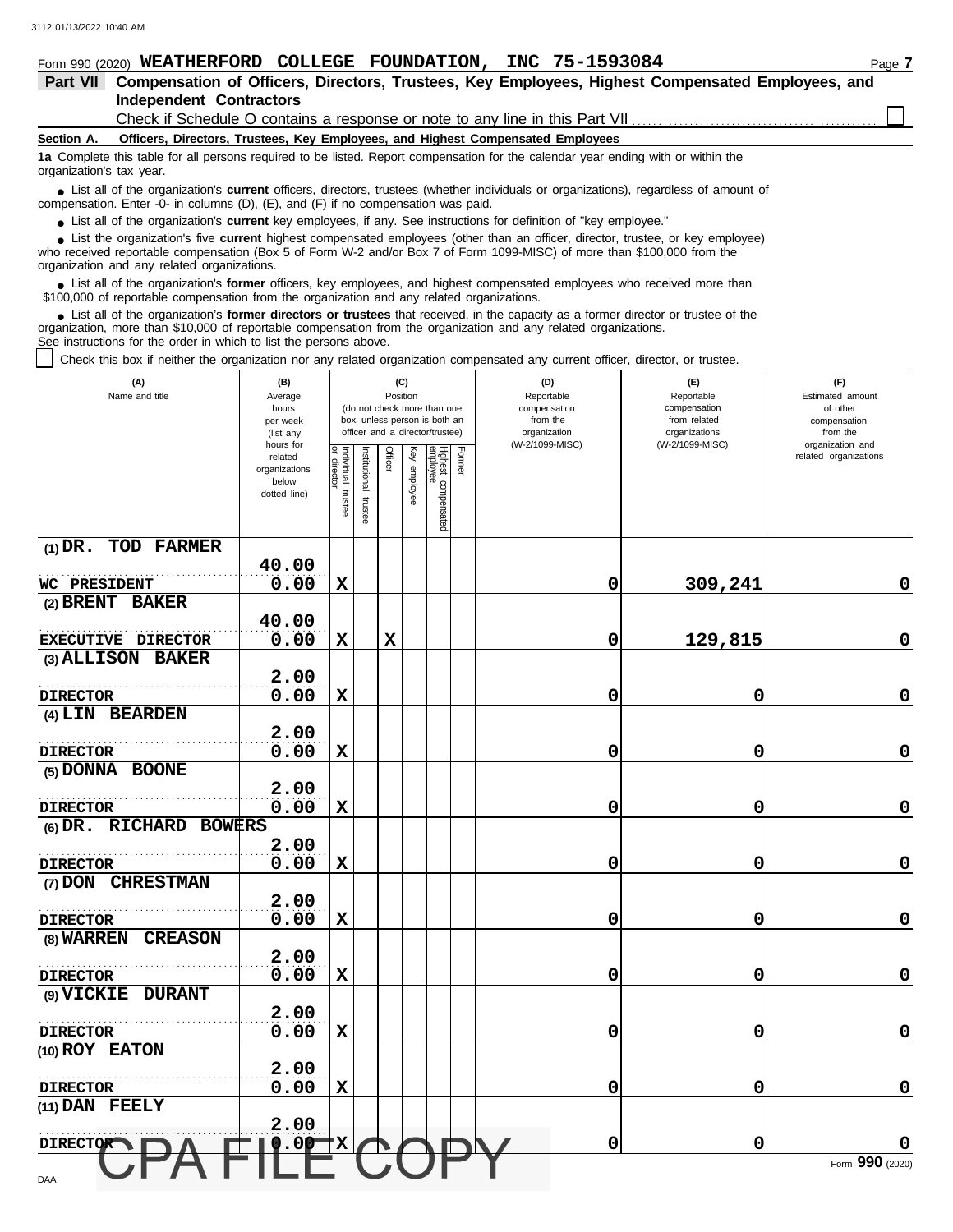| 3112 01/13/2022 10:40 AM<br>Form 990 (2020) WEATHERFORD COLLEGE FOUNDATION, INC 75-1593084<br>Part VII                                                                                                                                                                                                                                            |                                                                |                                      |                         |             |                 |                                                                                                 |             | Section A. Officers, Directors, Trustees, Key Employees, and Highest Compensated Employees (continued) |                                                                    |   |                                                                 | Page 8 |
|---------------------------------------------------------------------------------------------------------------------------------------------------------------------------------------------------------------------------------------------------------------------------------------------------------------------------------------------------|----------------------------------------------------------------|--------------------------------------|-------------------------|-------------|-----------------|-------------------------------------------------------------------------------------------------|-------------|--------------------------------------------------------------------------------------------------------|--------------------------------------------------------------------|---|-----------------------------------------------------------------|--------|
| (A)<br>Name and title                                                                                                                                                                                                                                                                                                                             | (B)<br>Average<br>hours<br>per week<br>(list any               |                                      |                         |             | (C)<br>Position | (do not check more than one<br>box, unless person is both an<br>officer and a director/trustee) |             | (D)<br>Reportable<br>compensation<br>from the<br>organization                                          | (E)<br>Reportable<br>compensation<br>from related<br>organizations |   | (F)<br>Estimated amount<br>of other<br>compensation<br>from the |        |
|                                                                                                                                                                                                                                                                                                                                                   | hours for<br>related<br>organizations<br>below<br>dotted line) | Individual<br>or director<br>trustee | nstitutional<br>trustee | Officer     | Key employee    | Highest compensated<br>employee                                                                 | Former      | (W-2/1099-MISC)                                                                                        | (W-2/1099-MISC)                                                    |   | organization and<br>related organizations                       |        |
| <b>LISA FLOWERS</b><br>(12)                                                                                                                                                                                                                                                                                                                       |                                                                |                                      |                         |             |                 |                                                                                                 |             |                                                                                                        |                                                                    |   |                                                                 |        |
| <b>DIRECTOR</b>                                                                                                                                                                                                                                                                                                                                   | 2.00<br>0.00                                                   | $\mathbf x$                          |                         |             |                 |                                                                                                 |             | 0                                                                                                      | 0                                                                  |   |                                                                 | 0      |
| (13)<br>CHARLIE GILCHRIST                                                                                                                                                                                                                                                                                                                         | 2.00                                                           |                                      |                         |             |                 |                                                                                                 |             |                                                                                                        |                                                                    |   |                                                                 |        |
| <b>DIRECTOR</b>                                                                                                                                                                                                                                                                                                                                   | 0.00                                                           | X                                    |                         |             |                 |                                                                                                 |             | 0                                                                                                      | 0                                                                  |   |                                                                 | 0      |
| <b>BOB GLENN</b><br>(14)                                                                                                                                                                                                                                                                                                                          |                                                                |                                      |                         |             |                 |                                                                                                 |             |                                                                                                        |                                                                    |   |                                                                 |        |
| PRESIDENT                                                                                                                                                                                                                                                                                                                                         | 2.00<br>0.00                                                   | $\mathbf x$                          |                         | X           |                 |                                                                                                 |             | 0                                                                                                      | 0                                                                  |   |                                                                 | 0      |
| (15)<br>BRENT GOUGH                                                                                                                                                                                                                                                                                                                               |                                                                |                                      |                         |             |                 |                                                                                                 |             |                                                                                                        |                                                                    |   |                                                                 |        |
| <b>TREASURER</b>                                                                                                                                                                                                                                                                                                                                  | 2.00<br>0.00                                                   | $\mathbf x$                          |                         | X           |                 |                                                                                                 |             | 0                                                                                                      | 0                                                                  |   |                                                                 | 0      |
| (16)<br><b>JACY GUYNES</b>                                                                                                                                                                                                                                                                                                                        |                                                                |                                      |                         |             |                 |                                                                                                 |             |                                                                                                        |                                                                    |   |                                                                 |        |
| <b>SECRETARY</b>                                                                                                                                                                                                                                                                                                                                  | 2.00<br>0.00                                                   | $\mathbf x$                          |                         | $\mathbf x$ |                 |                                                                                                 |             | 0                                                                                                      | 0                                                                  |   |                                                                 | 0      |
| DR. RICKEY HARMAN<br>(17)                                                                                                                                                                                                                                                                                                                         |                                                                |                                      |                         |             |                 |                                                                                                 |             |                                                                                                        |                                                                    |   |                                                                 |        |
| <b>DIRECTOR</b>                                                                                                                                                                                                                                                                                                                                   | 2.00<br>0.00                                                   | $\mathbf x$                          |                         |             |                 |                                                                                                 |             | 0                                                                                                      | 0                                                                  |   |                                                                 | 0      |
| <b>JUSTIN HOOPER</b><br>(18)                                                                                                                                                                                                                                                                                                                      |                                                                |                                      |                         |             |                 |                                                                                                 |             |                                                                                                        |                                                                    |   |                                                                 |        |
| <b>DIRECTOR</b>                                                                                                                                                                                                                                                                                                                                   | 2.00<br>0.00                                                   | $\mathbf x$                          |                         |             |                 |                                                                                                 |             | 0                                                                                                      | 0                                                                  |   |                                                                 | 0      |
| <b>CURTIS JEFFERSON</b><br>(19)                                                                                                                                                                                                                                                                                                                   |                                                                |                                      |                         |             |                 |                                                                                                 |             |                                                                                                        |                                                                    |   |                                                                 |        |
| <b>DIRECTOR</b>                                                                                                                                                                                                                                                                                                                                   | 2.00<br>0.00                                                   | $\mathbf x$                          |                         |             |                 |                                                                                                 |             | 0                                                                                                      | 0                                                                  |   |                                                                 | 0      |
| 1b.                                                                                                                                                                                                                                                                                                                                               |                                                                |                                      |                         |             |                 |                                                                                                 | u           |                                                                                                        | 439,056                                                            |   |                                                                 |        |
| c Total from continuation sheets to Part VII, Section A                                                                                                                                                                                                                                                                                           |                                                                |                                      |                         |             |                 |                                                                                                 | u           |                                                                                                        |                                                                    |   |                                                                 |        |
| d<br>Total number of individuals (including but not limited to those listed above) who received more than \$100,000 of<br>$\mathbf{2}$                                                                                                                                                                                                            |                                                                |                                      |                         |             |                 |                                                                                                 | $\mathbf u$ |                                                                                                        | 439,056                                                            |   |                                                                 |        |
| reportable compensation from the organization $\bf{u}$ 0                                                                                                                                                                                                                                                                                          |                                                                |                                      |                         |             |                 |                                                                                                 |             |                                                                                                        |                                                                    |   | Yes                                                             | No     |
| Did the organization list any <b>former</b> officer, director, trustee, key employee, or highest compensated<br>3                                                                                                                                                                                                                                 |                                                                |                                      |                         |             |                 |                                                                                                 |             |                                                                                                        |                                                                    | 3 |                                                                 | x      |
| employee on line 1a? If "Yes," complete Schedule J for such individual [11][11] content to the set on line 1a? If "Yes," complete Schedule J for such individual [11][11] content to the set of the set of the set of the set<br>For any individual listed on line 1a, is the sum of reportable compensation and other compensation from the<br>4 |                                                                |                                      |                         |             |                 |                                                                                                 |             |                                                                                                        |                                                                    |   |                                                                 |        |
| organization and related organizations greater than \$150,000? If "Yes," complete Schedule J for such<br>individual                                                                                                                                                                                                                               |                                                                |                                      |                         |             |                 |                                                                                                 |             |                                                                                                        |                                                                    | 4 | х                                                               |        |
| Did any person listed on line 1a receive or accrue compensation from any unrelated organization or individual<br>5                                                                                                                                                                                                                                |                                                                |                                      |                         |             |                 |                                                                                                 |             |                                                                                                        |                                                                    | 5 |                                                                 | X      |
| Section B. Independent Contractors                                                                                                                                                                                                                                                                                                                |                                                                |                                      |                         |             |                 |                                                                                                 |             |                                                                                                        |                                                                    |   |                                                                 |        |
| Complete this table for your five highest compensated independent contractors that received more than \$100,000 of<br>1<br>compensation from the organization. Report compensation for the calendar year ending with or within the organization's tax year.                                                                                       |                                                                |                                      |                         |             |                 |                                                                                                 |             |                                                                                                        |                                                                    |   |                                                                 |        |
|                                                                                                                                                                                                                                                                                                                                                   | (A)<br>Name and business address                               |                                      |                         |             |                 |                                                                                                 |             |                                                                                                        | (B)<br>Description of services                                     |   | (C)<br>Compensation                                             |        |
|                                                                                                                                                                                                                                                                                                                                                   |                                                                |                                      |                         |             |                 |                                                                                                 |             |                                                                                                        |                                                                    |   |                                                                 |        |
|                                                                                                                                                                                                                                                                                                                                                   |                                                                |                                      |                         |             |                 |                                                                                                 |             |                                                                                                        |                                                                    |   |                                                                 |        |
|                                                                                                                                                                                                                                                                                                                                                   |                                                                |                                      |                         |             |                 |                                                                                                 |             |                                                                                                        |                                                                    |   |                                                                 |        |
|                                                                                                                                                                                                                                                                                                                                                   |                                                                |                                      |                         |             |                 |                                                                                                 |             |                                                                                                        |                                                                    |   |                                                                 |        |
|                                                                                                                                                                                                                                                                                                                                                   |                                                                |                                      |                         |             |                 |                                                                                                 |             |                                                                                                        |                                                                    |   |                                                                 |        |
|                                                                                                                                                                                                                                                                                                                                                   |                                                                |                                      |                         |             |                 |                                                                                                 |             |                                                                                                        |                                                                    |   |                                                                 |        |
| DA FILE QODV                                                                                                                                                                                                                                                                                                                                      |                                                                |                                      |                         |             |                 |                                                                                                 |             |                                                                                                        |                                                                    |   |                                                                 |        |

#### **2** Total number of independent contractors (including but not limited to those listed above) who received more than  $$100,000$  of compensation from the organization  $$

**0**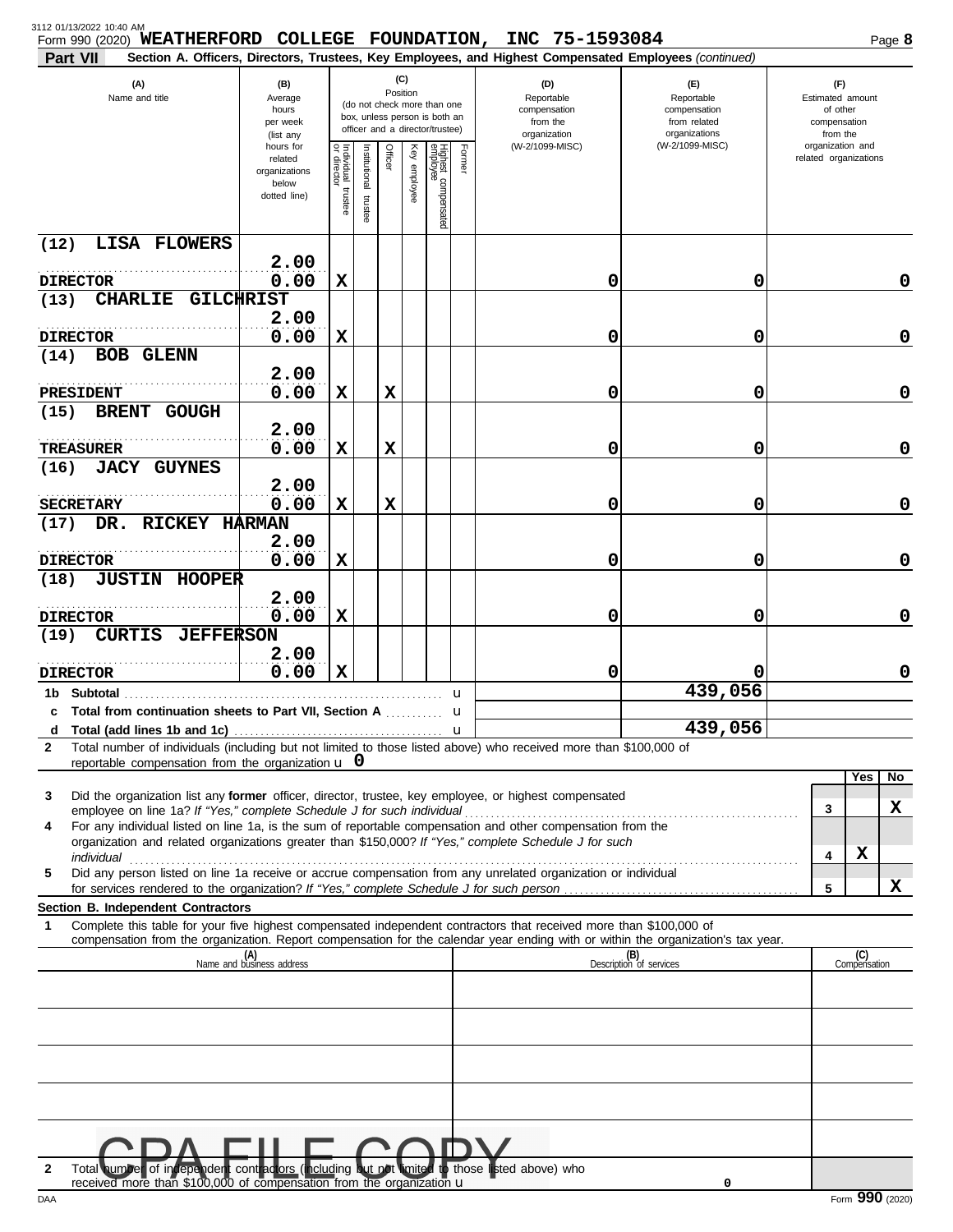#### **Form 990 (2020) WEATHERFORD COLLEGE FOUNDATION, INC 75-1593084** Page 9

### **Part VIII Statement of Revenue**

|                                                                  |     |                                                                                     |    |                      |                 |                      | (A)<br>Total revenue        | (B)<br>Related or exempt<br>function revenue | (C)<br>Unrelated<br>business revenue | (D)<br>Revenue excluded<br>from tax under<br>sections 512-514 |
|------------------------------------------------------------------|-----|-------------------------------------------------------------------------------------|----|----------------------|-----------------|----------------------|-----------------------------|----------------------------------------------|--------------------------------------|---------------------------------------------------------------|
|                                                                  |     |                                                                                     |    |                      | 1a              |                      |                             |                                              |                                      |                                                               |
|                                                                  |     | 1a Federated campaigns                                                              |    |                      | 1 <sub>b</sub>  |                      |                             |                                              |                                      |                                                               |
|                                                                  |     | <b>b</b> Membership dues                                                            |    |                      | 1 <sub>c</sub>  |                      |                             |                                              |                                      |                                                               |
|                                                                  |     | c Fundraising events                                                                |    |                      | 1 <sub>d</sub>  |                      |                             |                                              |                                      |                                                               |
|                                                                  |     | d Related organizations                                                             |    |                      |                 |                      |                             |                                              |                                      |                                                               |
|                                                                  |     | e Government grants (contributions) [1] Content Contributions                       |    |                      | 1e              |                      |                             |                                              |                                      |                                                               |
| <b>Contributions, Gifts, Grants</b><br>and Other Similar Amounts |     | f All other contributions, gifts, grants,<br>and similar amounts not included above |    |                      | 1f              | 2,203,540            |                             |                                              |                                      |                                                               |
|                                                                  |     | <b>g</b> Noncash contributions included in lines 1a-1f                              |    |                      | 1g  \$          |                      |                             |                                              |                                      |                                                               |
|                                                                  |     |                                                                                     |    |                      |                 | $\mathbf u$          | 2,203,540                   |                                              |                                      |                                                               |
|                                                                  |     |                                                                                     |    |                      |                 | <b>Business Code</b> |                             |                                              |                                      |                                                               |
|                                                                  | 2a  |                                                                                     |    |                      |                 |                      |                             |                                              |                                      |                                                               |
|                                                                  | b   |                                                                                     |    |                      |                 |                      |                             |                                              |                                      |                                                               |
| Program Service<br>Revenue                                       | c   |                                                                                     |    |                      |                 |                      |                             |                                              |                                      |                                                               |
|                                                                  | d   |                                                                                     |    |                      |                 |                      |                             |                                              |                                      |                                                               |
|                                                                  | е   |                                                                                     |    |                      |                 |                      |                             |                                              |                                      |                                                               |
|                                                                  |     | f All other program service revenue                                                 |    |                      |                 |                      |                             |                                              |                                      |                                                               |
|                                                                  |     |                                                                                     |    |                      |                 |                      |                             |                                              |                                      |                                                               |
|                                                                  | 3   | Investment income (including dividends, interest, and                               |    |                      |                 |                      |                             |                                              |                                      |                                                               |
|                                                                  |     | other similar amounts)                                                              |    |                      |                 | u                    | 204,129                     |                                              |                                      | 204,129                                                       |
|                                                                  | 4   | Income from investment of tax-exempt bond proceeds                                  |    |                      |                 | u                    |                             |                                              |                                      |                                                               |
|                                                                  | 5   |                                                                                     |    |                      |                 | u                    |                             |                                              |                                      |                                                               |
|                                                                  |     |                                                                                     |    | (i) Real             |                 | (ii) Personal        |                             |                                              |                                      |                                                               |
|                                                                  |     | <b>6a</b> Gross rents                                                               | 6а |                      |                 |                      |                             |                                              |                                      |                                                               |
|                                                                  |     | <b>b</b> Less: rental expenses                                                      | 6b |                      |                 |                      |                             |                                              |                                      |                                                               |
|                                                                  |     |                                                                                     | 6c |                      |                 |                      |                             |                                              |                                      |                                                               |
|                                                                  |     | <b>c</b> Rental inc. or (loss)                                                      |    |                      |                 |                      |                             |                                              |                                      |                                                               |
|                                                                  |     | <b>7a</b> Gross amount from                                                         |    | (i) Securities       |                 | u<br>(ii) Other      |                             |                                              |                                      |                                                               |
|                                                                  |     | sales of assets<br>other than inventory                                             |    | 3,328,932            |                 |                      |                             |                                              |                                      |                                                               |
|                                                                  |     |                                                                                     | 7a |                      |                 |                      |                             |                                              |                                      |                                                               |
|                                                                  |     | <b>b</b> Less: cost or other                                                        |    |                      |                 |                      |                             |                                              |                                      |                                                               |
|                                                                  |     | basis and sales exps.                                                               | 7b | 2,722,255<br>606,677 |                 |                      |                             |                                              |                                      |                                                               |
| Other Revenue                                                    |     | c Gain or (loss)                                                                    | 7c |                      |                 |                      | 606,677                     |                                              |                                      | 606,677                                                       |
|                                                                  |     |                                                                                     |    |                      |                 | u                    |                             |                                              |                                      |                                                               |
|                                                                  |     | 8a Gross income from fundraising events                                             |    |                      |                 |                      |                             |                                              |                                      |                                                               |
|                                                                  |     | (not including $\quad$ \$ $\quad$                                                   |    |                      |                 |                      |                             |                                              |                                      |                                                               |
|                                                                  |     | of contributions reported on line 1c).                                              |    |                      |                 |                      |                             |                                              |                                      |                                                               |
|                                                                  |     | See Part IV, line 18 $\ldots$                                                       |    |                      | 8а              |                      |                             |                                              |                                      |                                                               |
|                                                                  |     | <b>b</b> Less: direct expenses                                                      |    |                      | 8b              |                      |                             |                                              |                                      |                                                               |
|                                                                  |     |                                                                                     |    |                      |                 | u                    |                             |                                              |                                      |                                                               |
|                                                                  |     | 9a Gross income from gaming activities.                                             |    |                      |                 |                      |                             |                                              |                                      |                                                               |
|                                                                  |     | See Part IV, line 19                                                                |    |                      | 9а              |                      |                             |                                              |                                      |                                                               |
|                                                                  |     | <b>b</b> Less: direct expenses                                                      |    |                      | 9 <sub>b</sub>  |                      |                             |                                              |                                      |                                                               |
|                                                                  |     |                                                                                     |    |                      |                 |                      |                             |                                              |                                      |                                                               |
|                                                                  |     | 10a Gross sales of inventory, less                                                  |    |                      |                 |                      |                             |                                              |                                      |                                                               |
|                                                                  |     | returns and allowances                                                              |    | .                    | 10a             |                      |                             |                                              |                                      |                                                               |
|                                                                  |     | <b>b</b> Less: cost of goods sold                                                   |    |                      | 10 <sub>b</sub> |                      |                             |                                              |                                      |                                                               |
|                                                                  |     |                                                                                     |    |                      |                 | $\mathbf{u}$         |                             |                                              |                                      |                                                               |
|                                                                  |     |                                                                                     |    |                      |                 | <b>Business Code</b> |                             |                                              |                                      |                                                               |
|                                                                  | 11a | OTHER REVENUE                                                                       |    |                      |                 |                      | 109                         | 109                                          |                                      |                                                               |
|                                                                  | b   |                                                                                     |    |                      |                 |                      |                             |                                              |                                      |                                                               |
| Miscellaneous<br>Revenue                                         |     |                                                                                     |    |                      |                 |                      |                             |                                              |                                      |                                                               |
|                                                                  |     |                                                                                     |    |                      |                 |                      |                             |                                              |                                      |                                                               |
|                                                                  |     |                                                                                     |    |                      |                 | u                    | 109                         |                                              |                                      |                                                               |
|                                                                  |     | 12 Total revenue. See instructions                                                  |    |                      |                 |                      | 3,014,455<br>$\blacksquare$ | 109                                          | 0                                    | 810,806                                                       |
|                                                                  |     |                                                                                     |    |                      |                 |                      |                             |                                              |                                      | Form 990 (2020)                                               |
| DAA                                                              |     |                                                                                     |    |                      |                 |                      |                             |                                              |                                      |                                                               |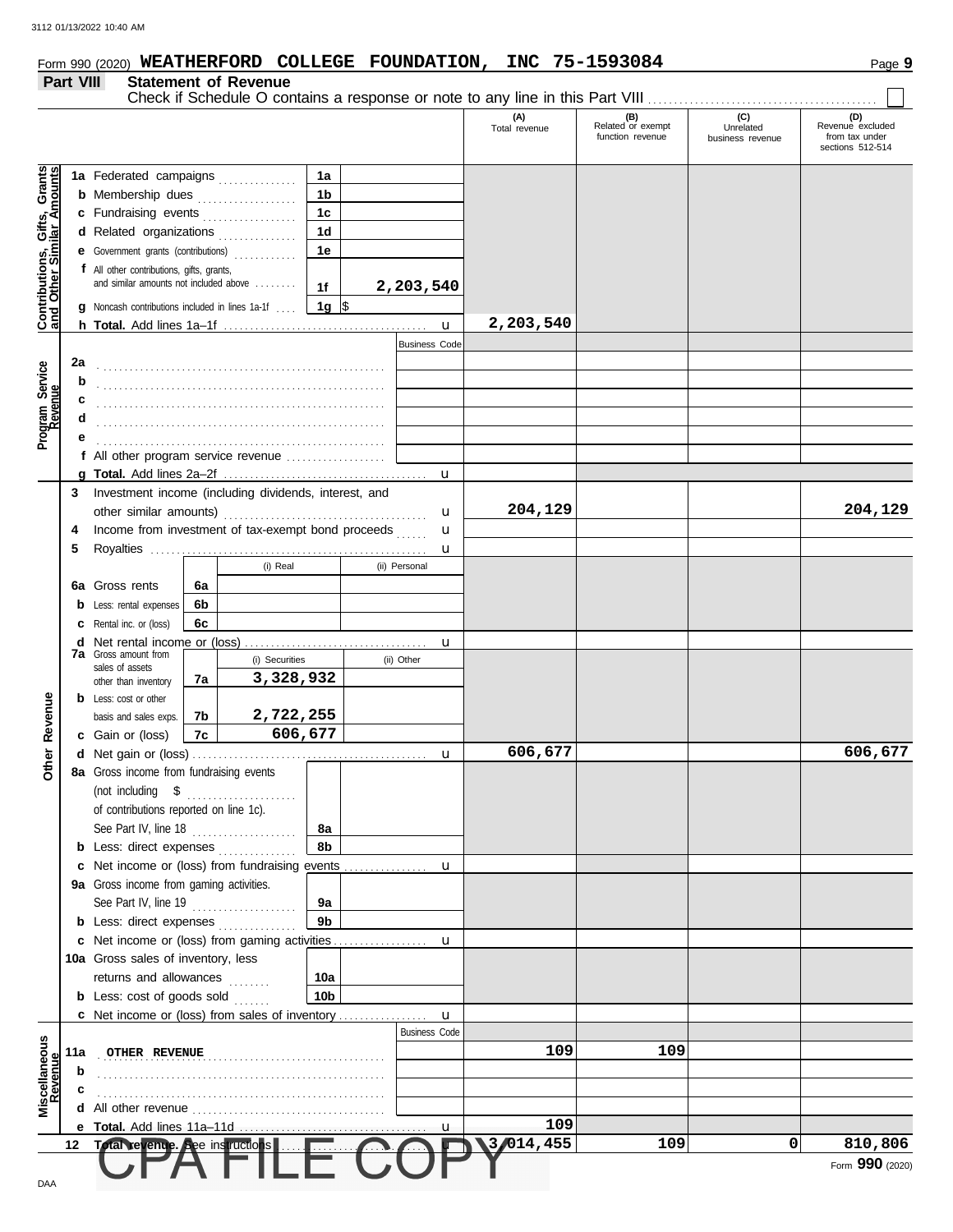### **Form 990 (2020) WEATHERFORD COLLEGE FOUNDATION, INC 75-1593084** Page 10

|         | Part IX<br><b>Statement of Functional Expenses</b>                                                                                                                                                                                                                                                                                                                                                                                                                                                  |                       |                                    |                                           |                                |
|---------|-----------------------------------------------------------------------------------------------------------------------------------------------------------------------------------------------------------------------------------------------------------------------------------------------------------------------------------------------------------------------------------------------------------------------------------------------------------------------------------------------------|-----------------------|------------------------------------|-------------------------------------------|--------------------------------|
|         | Section 501(c)(3) and 501(c)(4) organizations must complete all columns. All other organizations must complete column (A).                                                                                                                                                                                                                                                                                                                                                                          |                       |                                    |                                           |                                |
|         | Check if Schedule O contains a response or note to any line in this Part IX                                                                                                                                                                                                                                                                                                                                                                                                                         |                       |                                    |                                           |                                |
|         | Do not include amounts reported on lines 6b,<br>7b, 8b, 9b, and 10b of Part VIII.                                                                                                                                                                                                                                                                                                                                                                                                                   | (A)<br>Total expenses | (B)<br>Program service<br>expenses | (C)<br>Management and<br>general expenses | (D)<br>Fundraising<br>expenses |
| 1.      | Grants and other assistance to domestic organizations                                                                                                                                                                                                                                                                                                                                                                                                                                               |                       |                                    |                                           |                                |
|         | and domestic governments. See Part IV, line 21                                                                                                                                                                                                                                                                                                                                                                                                                                                      |                       |                                    |                                           |                                |
| 2       | Grants and other assistance to domestic                                                                                                                                                                                                                                                                                                                                                                                                                                                             |                       |                                    |                                           |                                |
|         | individuals. See Part IV, line 22<br>.                                                                                                                                                                                                                                                                                                                                                                                                                                                              | 800,806               | 800,806                            |                                           |                                |
| 3       | Grants and other assistance to foreign                                                                                                                                                                                                                                                                                                                                                                                                                                                              |                       |                                    |                                           |                                |
|         | organizations, foreign governments, and foreign                                                                                                                                                                                                                                                                                                                                                                                                                                                     |                       |                                    |                                           |                                |
|         | individuals. See Part IV, lines 15 and 16                                                                                                                                                                                                                                                                                                                                                                                                                                                           |                       |                                    |                                           |                                |
| 4       | Benefits paid to or for members                                                                                                                                                                                                                                                                                                                                                                                                                                                                     |                       |                                    |                                           |                                |
| 5       | Compensation of current officers, directors,                                                                                                                                                                                                                                                                                                                                                                                                                                                        |                       |                                    |                                           |                                |
|         | trustees, and key employees                                                                                                                                                                                                                                                                                                                                                                                                                                                                         |                       |                                    |                                           |                                |
| 6       | Compensation not included above to disqualified                                                                                                                                                                                                                                                                                                                                                                                                                                                     |                       |                                    |                                           |                                |
|         | persons (as defined under section 4958(f)(1)) and                                                                                                                                                                                                                                                                                                                                                                                                                                                   |                       |                                    |                                           |                                |
| 7       | persons described in section 4958(c)(3)(B)<br>Other salaries and wages                                                                                                                                                                                                                                                                                                                                                                                                                              |                       |                                    |                                           |                                |
| 8       | Pension plan accruals and contributions (include                                                                                                                                                                                                                                                                                                                                                                                                                                                    |                       |                                    |                                           |                                |
|         | section 401(k) and 403(b) employer contributions)                                                                                                                                                                                                                                                                                                                                                                                                                                                   |                       |                                    |                                           |                                |
| 9       | Other employee benefits                                                                                                                                                                                                                                                                                                                                                                                                                                                                             |                       |                                    |                                           |                                |
| 10      | Payroll taxes                                                                                                                                                                                                                                                                                                                                                                                                                                                                                       |                       |                                    |                                           |                                |
| 11      | Fees for services (nonemployees):                                                                                                                                                                                                                                                                                                                                                                                                                                                                   |                       |                                    |                                           |                                |
| а       |                                                                                                                                                                                                                                                                                                                                                                                                                                                                                                     |                       |                                    |                                           |                                |
| b       |                                                                                                                                                                                                                                                                                                                                                                                                                                                                                                     |                       |                                    |                                           |                                |
| c       |                                                                                                                                                                                                                                                                                                                                                                                                                                                                                                     | 40,199                |                                    | 40,199                                    |                                |
| d       |                                                                                                                                                                                                                                                                                                                                                                                                                                                                                                     |                       |                                    |                                           |                                |
| е       | Professional fundraising services. See Part IV, line 17                                                                                                                                                                                                                                                                                                                                                                                                                                             |                       |                                    |                                           |                                |
| f       | Investment management fees                                                                                                                                                                                                                                                                                                                                                                                                                                                                          |                       |                                    |                                           |                                |
| g       | Other. (If line 11g amount exceeds 10% of line 25, column                                                                                                                                                                                                                                                                                                                                                                                                                                           |                       |                                    |                                           |                                |
|         | (A) amount, list line 11g expenses on Schedule O.)                                                                                                                                                                                                                                                                                                                                                                                                                                                  |                       |                                    |                                           |                                |
| 12      | Advertising and promotion                                                                                                                                                                                                                                                                                                                                                                                                                                                                           |                       |                                    |                                           |                                |
| 13      |                                                                                                                                                                                                                                                                                                                                                                                                                                                                                                     | 4,100                 |                                    | 4,100                                     |                                |
| 14      | Information technology                                                                                                                                                                                                                                                                                                                                                                                                                                                                              |                       |                                    |                                           |                                |
| 15      | Royalties                                                                                                                                                                                                                                                                                                                                                                                                                                                                                           |                       |                                    |                                           |                                |
| 16      | 17 Travel                                                                                                                                                                                                                                                                                                                                                                                                                                                                                           |                       |                                    |                                           |                                |
| 18      | Payments of travel or entertainment expenses                                                                                                                                                                                                                                                                                                                                                                                                                                                        |                       |                                    |                                           |                                |
|         | for any federal, state, or local public officials                                                                                                                                                                                                                                                                                                                                                                                                                                                   |                       |                                    |                                           |                                |
| 19      | Conferences, conventions, and meetings                                                                                                                                                                                                                                                                                                                                                                                                                                                              |                       |                                    |                                           |                                |
| 20      | $\textbf{Interest} \hspace{2em} \begin{minipage}{1em} \begin{minipage}{1em} \begin{minipage}{1em} \begin{minipage}{1em} \end{minipage} \end{minipage} \end{minipage} \begin{minipage}{1em} \begin{minipage}{1em} \begin{minipage}{1em} \begin{minipage}{1em} \end{minipage} \end{minipage} \end{minipage} \end{minipage} \begin{minipage}{1em} \begin{minipage}{1em} \begin{minipage}{1em} \begin{minipage}{1em} \end{minipage} \end{minipage} \end{minipage} \end{minipage} \begin{minipage}{1em}$ |                       |                                    |                                           |                                |
| 21      | Payments to affiliates                                                                                                                                                                                                                                                                                                                                                                                                                                                                              |                       |                                    |                                           |                                |
| 22      | Depreciation, depletion, and amortization                                                                                                                                                                                                                                                                                                                                                                                                                                                           |                       |                                    |                                           |                                |
| 23      |                                                                                                                                                                                                                                                                                                                                                                                                                                                                                                     |                       |                                    |                                           |                                |
| 24      | Other expenses. Itemize expenses not covered                                                                                                                                                                                                                                                                                                                                                                                                                                                        |                       |                                    |                                           |                                |
|         | above (List miscellaneous expenses on line 24e. If                                                                                                                                                                                                                                                                                                                                                                                                                                                  |                       |                                    |                                           |                                |
|         | line 24e amount exceeds 10% of line 25, column                                                                                                                                                                                                                                                                                                                                                                                                                                                      |                       |                                    |                                           |                                |
|         | (A) amount, list line 24e expenses on Schedule O.)                                                                                                                                                                                                                                                                                                                                                                                                                                                  |                       |                                    |                                           |                                |
| а       | OTHER EXPENSES                                                                                                                                                                                                                                                                                                                                                                                                                                                                                      | 36,081                |                                    | 36,081                                    |                                |
| b       | INVESTMENT EXPENSES                                                                                                                                                                                                                                                                                                                                                                                                                                                                                 | 28,615<br>17,011      |                                    | 28,615<br>17,011                          |                                |
| c       | <b>SUPPLIES</b><br>RECEPTION & ENTERTAINMENT                                                                                                                                                                                                                                                                                                                                                                                                                                                        | 13,059                |                                    | 13,059                                    |                                |
| d       |                                                                                                                                                                                                                                                                                                                                                                                                                                                                                                     | 10,044                |                                    | $\overline{1}0, 044$                      |                                |
| е<br>25 | All other expenses<br>Total functional expenses. Add lines 1 through 24e                                                                                                                                                                                                                                                                                                                                                                                                                            | 949,915               | 800,806                            | 149,109                                   | $\mathbf 0$                    |
| 26      | Joint costs. Complete this line only if the                                                                                                                                                                                                                                                                                                                                                                                                                                                         |                       |                                    |                                           |                                |
|         | organization reported in column (B) joint costs                                                                                                                                                                                                                                                                                                                                                                                                                                                     |                       |                                    |                                           |                                |
|         | from a combined educational campaign and<br>fundraising solicitation. Check here u<br>if                                                                                                                                                                                                                                                                                                                                                                                                            |                       |                                    |                                           |                                |
|         | following SOP 98-2 (ASC 958-720).                                                                                                                                                                                                                                                                                                                                                                                                                                                                   | COPY                  |                                    |                                           |                                |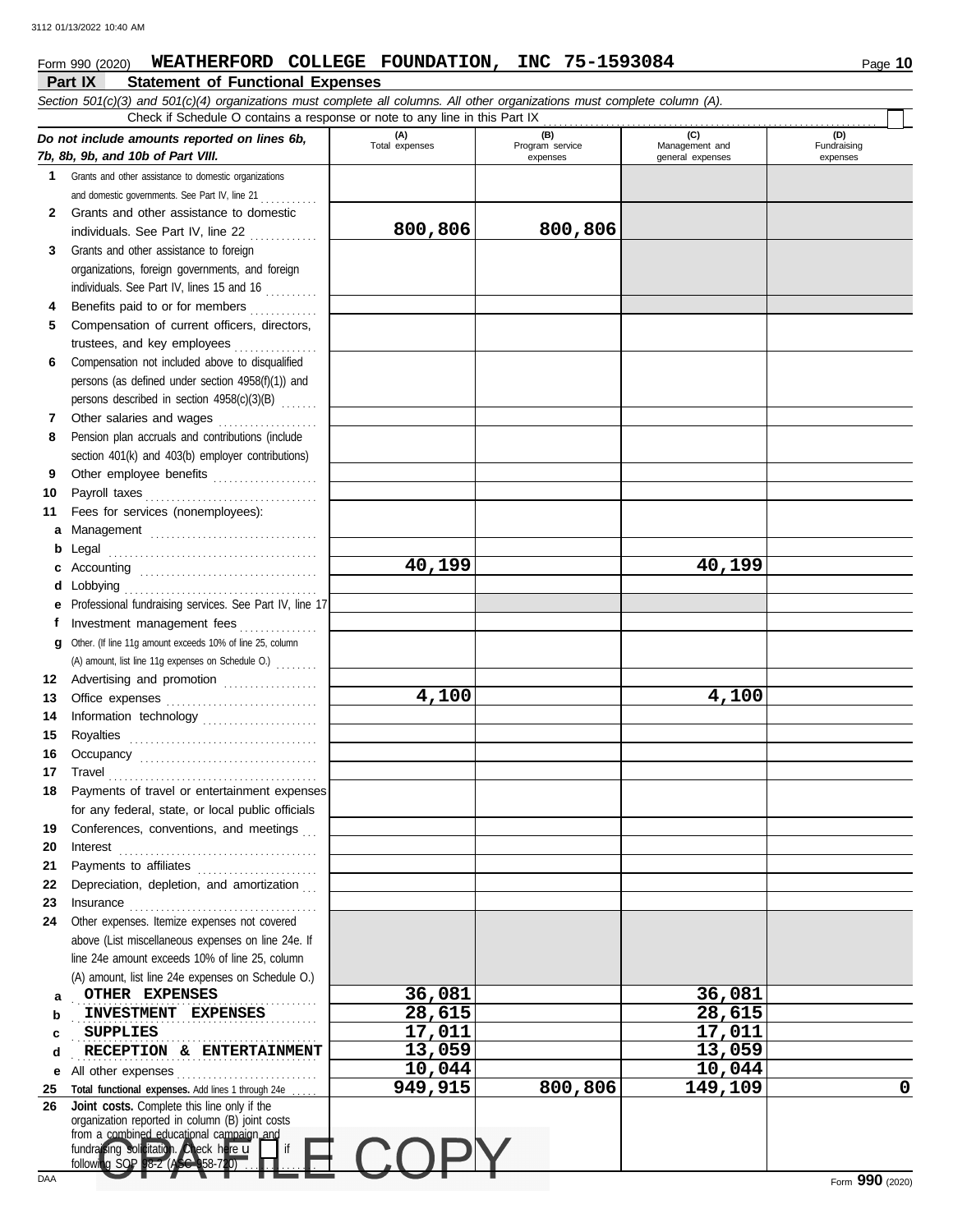|                 |    |                                                                                              |     |                     | (A)                       |                | (B)          |  |  |  |  |  |  |
|-----------------|----|----------------------------------------------------------------------------------------------|-----|---------------------|---------------------------|----------------|--------------|--|--|--|--|--|--|
|                 |    |                                                                                              |     |                     | Beginning of year         |                | End of year  |  |  |  |  |  |  |
|                 | 1  | Cash-non-interest-bearing                                                                    |     |                     | 328,077                   | $\overline{1}$ | 280,587      |  |  |  |  |  |  |
|                 | 2  |                                                                                              |     |                     | 2,534,246                 | $\overline{2}$ | 2,475,806    |  |  |  |  |  |  |
|                 | 3  |                                                                                              |     |                     | 141,131                   | $\mathbf{3}$   | 273,693      |  |  |  |  |  |  |
|                 | 4  | Accounts receivable, net                                                                     |     |                     | 8,712                     | 4              | 6,486        |  |  |  |  |  |  |
|                 | 5  | Loans and other receivables from any current or former officer, director,                    |     |                     |                           |                |              |  |  |  |  |  |  |
|                 |    | trustee, key employee, creator or founder, substantial contributor, or 35%                   |     |                     |                           |                |              |  |  |  |  |  |  |
|                 |    | controlled entity or family member of any of these persons                                   |     |                     |                           | 5              |              |  |  |  |  |  |  |
|                 | 6  | Loans and other receivables from other disqualified persons (as defined                      |     |                     |                           |                |              |  |  |  |  |  |  |
|                 |    | under section 4958(f)(1)), and persons described in section 4958(c)(3)(B)                    |     |                     |                           | 6              |              |  |  |  |  |  |  |
| Assets          | 7  |                                                                                              |     |                     | $\overline{7}$ , 736      | $\overline{7}$ | 8,495        |  |  |  |  |  |  |
|                 | 8  | Inventories for sale or use                                                                  |     |                     |                           | 8              |              |  |  |  |  |  |  |
|                 | 9  |                                                                                              |     |                     |                           | 9              |              |  |  |  |  |  |  |
|                 |    | 10a Land, buildings, and equipment: cost or other                                            |     |                     |                           |                |              |  |  |  |  |  |  |
|                 |    |                                                                                              |     | 77,958              |                           |                |              |  |  |  |  |  |  |
|                 |    |                                                                                              | 10b | $\overline{77,958}$ |                           |                |              |  |  |  |  |  |  |
|                 |    |                                                                                              |     |                     | $\overline{7}$ , 211, 707 | 10c            | 9,522,938    |  |  |  |  |  |  |
|                 | 11 |                                                                                              |     |                     |                           | 11             |              |  |  |  |  |  |  |
|                 | 12 |                                                                                              |     |                     |                           | 12             |              |  |  |  |  |  |  |
|                 | 13 |                                                                                              |     |                     |                           | 13             |              |  |  |  |  |  |  |
|                 | 14 | Intangible assets                                                                            |     |                     | 175,297                   | 14             | 166,432      |  |  |  |  |  |  |
|                 | 15 |                                                                                              |     |                     | 10,406,906                | 15             | 12,734,437   |  |  |  |  |  |  |
|                 | 16 |                                                                                              |     |                     | 4,928                     | 16             | 3,880        |  |  |  |  |  |  |
|                 | 17 |                                                                                              |     |                     |                           | 17             |              |  |  |  |  |  |  |
|                 | 18 | Grants payable                                                                               |     |                     | 18                        |                |              |  |  |  |  |  |  |
|                 | 19 | Deferred revenue                                                                             |     | 19                  |                           |                |              |  |  |  |  |  |  |
|                 | 20 |                                                                                              |     |                     |                           | 20             |              |  |  |  |  |  |  |
|                 | 21 | Escrow or custodial account liability. Complete Part IV of Schedule D                        |     | .                   |                           | 21             |              |  |  |  |  |  |  |
|                 | 22 | Loans and other payables to any current or former officer, director,                         |     |                     |                           |                |              |  |  |  |  |  |  |
| Liabilities     |    | trustee, key employee, creator or founder, substantial contributor, or 35%                   |     |                     |                           |                |              |  |  |  |  |  |  |
|                 |    |                                                                                              |     |                     |                           | 22             |              |  |  |  |  |  |  |
|                 | 23 |                                                                                              |     |                     |                           | 23             |              |  |  |  |  |  |  |
|                 | 24 | Unsecured notes and loans payable to unrelated third parties [[[[[[[[[[[[[[[[[[[[[[[]]]]]]]] |     |                     |                           | 24             |              |  |  |  |  |  |  |
|                 | 25 | Other liabilities (including federal income tax, payables to related third                   |     |                     |                           |                |              |  |  |  |  |  |  |
|                 |    | parties, and other liabilities not included on lines 17-24). Complete Part X                 |     |                     |                           |                |              |  |  |  |  |  |  |
|                 |    |                                                                                              |     |                     | 4,928                     | 25             |              |  |  |  |  |  |  |
|                 | 26 |                                                                                              |     |                     |                           | 26             | <u>3,880</u> |  |  |  |  |  |  |
|                 |    | Organizations that follow FASB ASC 958, check here $\mathbf{u}[\overline{\mathbf{X}}]$       |     |                     |                           |                |              |  |  |  |  |  |  |
|                 |    | and complete lines 27, 28, 32, and 33.                                                       |     |                     |                           |                |              |  |  |  |  |  |  |
| <b>Balances</b> | 27 | Net assets without donor restrictions                                                        |     |                     | 450,130                   | 27             | 451,884      |  |  |  |  |  |  |
|                 | 28 | Net assets with donor restrictions                                                           |     |                     | 9,951,848                 | 28             | 12,278,673   |  |  |  |  |  |  |
| or Fund         |    | Organizations that do not follow FASB ASC 958, check here u                                  |     |                     |                           |                |              |  |  |  |  |  |  |
|                 |    | and complete lines 29 through 33.                                                            |     | 29                  |                           |                |              |  |  |  |  |  |  |
|                 | 29 | Capital stock or trust principal, or current funds                                           |     |                     |                           |                |              |  |  |  |  |  |  |
| Assets          | 30 | Paid-in or capital surplus, or land, building, or equipment fund                             |     |                     |                           | 30             |              |  |  |  |  |  |  |
|                 | 31 | Retained earnings, endowment, accumulated income, or other funds                             |     | .                   |                           | 31             |              |  |  |  |  |  |  |
| ğ               | 32 | Total net assets or fund balances                                                            |     |                     | 10,401,978                | 32             | 12,730,557   |  |  |  |  |  |  |
|                 | 33 |                                                                                              |     |                     | 10,406,906                | 33             | 12,734,437   |  |  |  |  |  |  |

Form **990** (2020)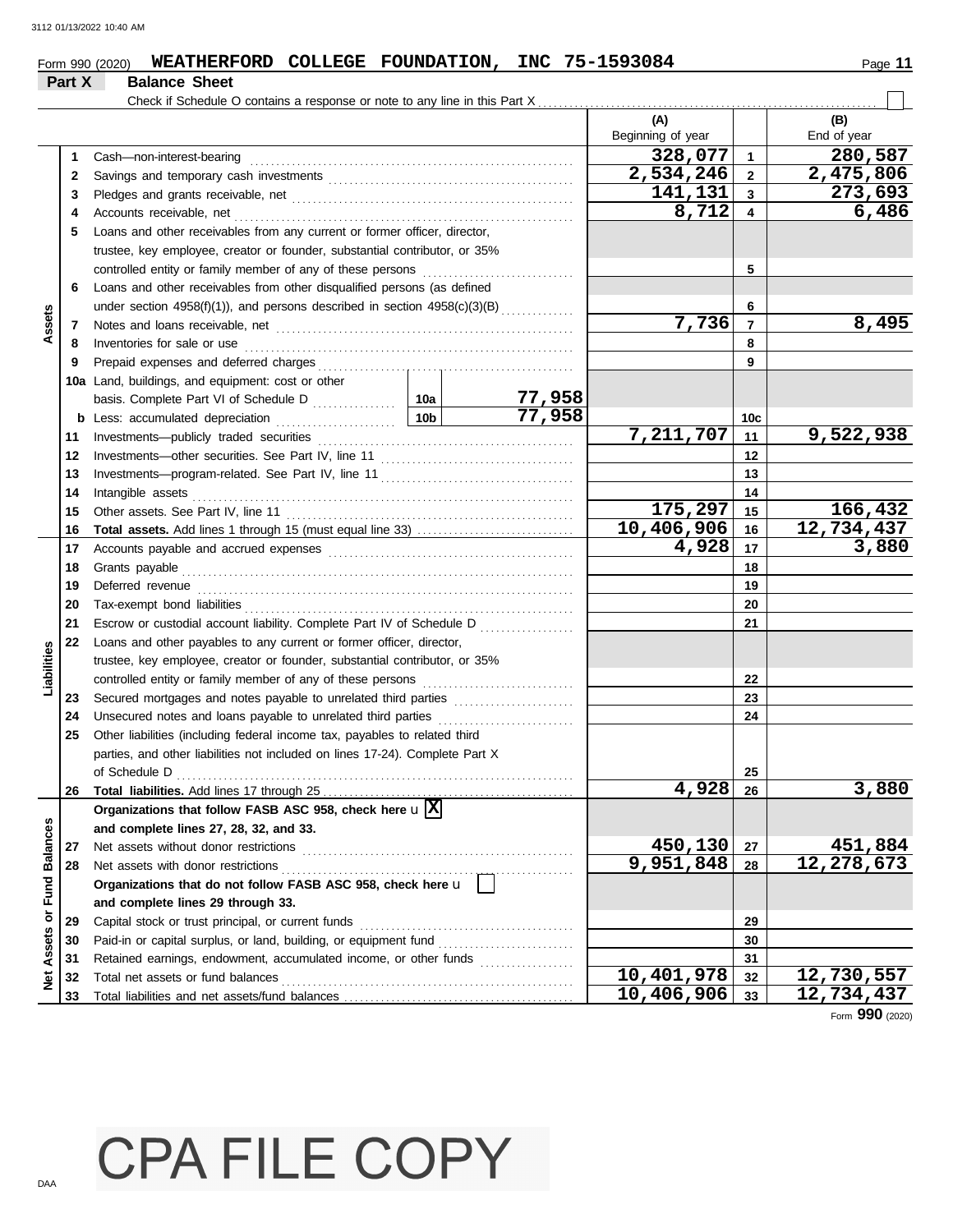|    | Form 990 (2020) WEATHERFORD COLLEGE FOUNDATION, INC 75-1593084                                                                                                      |                |     | Page 12         |
|----|---------------------------------------------------------------------------------------------------------------------------------------------------------------------|----------------|-----|-----------------|
|    | Part XI<br><b>Reconciliation of Net Assets</b>                                                                                                                      |                |     |                 |
|    |                                                                                                                                                                     |                |     |                 |
| 1  |                                                                                                                                                                     | 3,014,455      |     |                 |
| 2  | $\overline{2}$                                                                                                                                                      |                |     | 949,915         |
| 3  | $\overline{3}$                                                                                                                                                      | 2,064,540      |     |                 |
| 4  | $\overline{\mathbf{4}}$                                                                                                                                             | 10,401,978     |     |                 |
| 5  | 5                                                                                                                                                                   |                |     | 264,039         |
| 6  | 6<br>Donated services and use of facilities <b>constructs</b> and the service of facilities <b>constructs</b> and use of facilities                                 |                |     |                 |
| 7  | $\overline{7}$<br>$Investment \textit{ expenses} \textit{________} \label{ex:ex:ex:ex:1} \textit{Investment} \textit{expenses} \textit{________} \textit{________}$ |                |     |                 |
| 8  | 8                                                                                                                                                                   |                |     |                 |
| 9  | 9                                                                                                                                                                   |                |     |                 |
| 10 | Net assets or fund balances at end of year. Combine lines 3 through 9 (must equal Part X, line                                                                      |                |     |                 |
|    | 32, column (B))<br>10                                                                                                                                               | 12,730,557     |     |                 |
|    | <b>Financial Statements and Reporting</b><br>Part XII                                                                                                               |                |     |                 |
|    |                                                                                                                                                                     |                |     |                 |
|    |                                                                                                                                                                     |                | Yes | No              |
| 1  | $ \mathbf{X} $ Accrual<br>Accounting method used to prepare the Form 990:<br>Cash<br>Other                                                                          |                |     |                 |
|    | If the organization changed its method of accounting from a prior year or checked "Other," explain in                                                               |                |     |                 |
|    | Schedule O.                                                                                                                                                         |                |     |                 |
|    | 2a Were the organization's financial statements compiled or reviewed by an independent accountant?                                                                  | 2a             |     | x               |
|    | If "Yes," check a box below to indicate whether the financial statements for the year were compiled or                                                              |                |     |                 |
|    | reviewed on a separate basis, consolidated basis, or both:                                                                                                          |                |     |                 |
|    | Consolidated basis<br>Separate basis<br>Both consolidated and separate basis                                                                                        |                |     |                 |
|    | <b>b</b> Were the organization's financial statements audited by an independent accountant?                                                                         | 2 <sub>b</sub> | X   |                 |
|    | If "Yes," check a box below to indicate whether the financial statements for the year were audited on a                                                             |                |     |                 |
|    | separate basis, consolidated basis, or both:                                                                                                                        |                |     |                 |
|    | $ \mathbf{X} $ Separate basis<br>Both consolidated and separate basis<br>Consolidated basis                                                                         |                |     |                 |
|    | c If "Yes" to line 2a or 2b, does the organization have a committee that assumes responsibility for oversight of                                                    |                |     |                 |
|    | the audit, review, or compilation of its financial statements and selection of an independent accountant?                                                           | 2c             | X   |                 |
|    | If the organization changed either its oversight process or selection process during the tax year, explain on                                                       |                |     |                 |
|    | Schedule O.                                                                                                                                                         |                |     |                 |
|    | 3a As a result of a federal award, was the organization required to undergo an audit or audits as set forth in the                                                  |                |     |                 |
|    | Single Audit Act and OMB Circular A-133?                                                                                                                            | За             |     | x               |
|    | <b>b</b> If "Yes," did the organization undergo the required audit or audits? If the organization did not undergo the                                               |                |     |                 |
|    | required audit or audits, explain why on Schedule O and describe any steps taken to undergo such audits                                                             | 3 <sub>b</sub> |     |                 |
|    |                                                                                                                                                                     |                |     | Form 990 (2020) |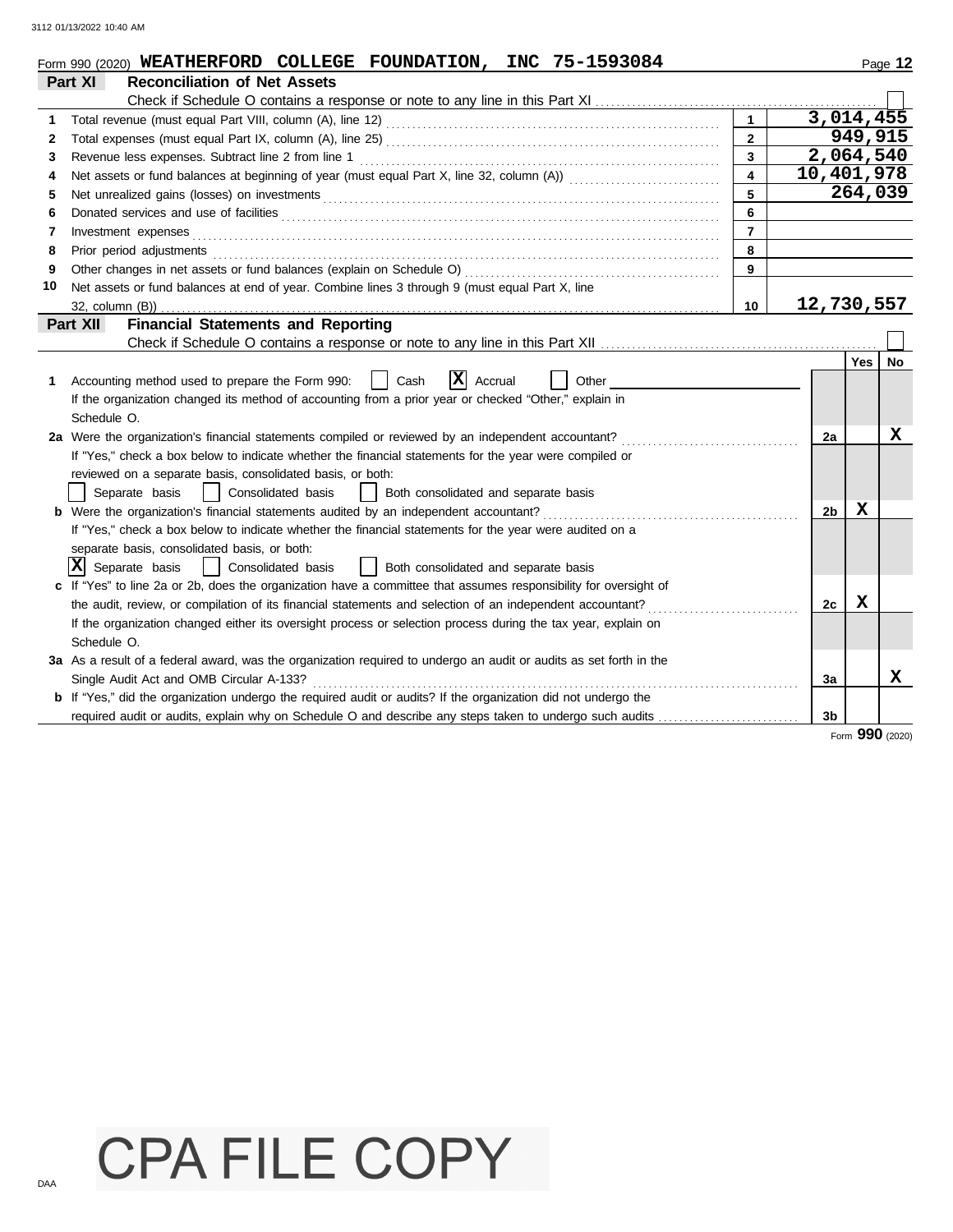| 3112 01/13/2022 10:40 AM<br>Form 990 (2020) WEATHERFORD COLLEGE FOUNDATION, INC 75-1593084<br><b>Part VII</b>                                                                                                                                                                                                                                        |                                                                |                         |                         |                 |              |                                                                                                 |        | Section A. Officers, Directors, Trustees, Key Employees, and Highest Compensated Employees (continued) |                                                                    |                                                                 | Page 8              |
|------------------------------------------------------------------------------------------------------------------------------------------------------------------------------------------------------------------------------------------------------------------------------------------------------------------------------------------------------|----------------------------------------------------------------|-------------------------|-------------------------|-----------------|--------------|-------------------------------------------------------------------------------------------------|--------|--------------------------------------------------------------------------------------------------------|--------------------------------------------------------------------|-----------------------------------------------------------------|---------------------|
| (A)<br>Name and title                                                                                                                                                                                                                                                                                                                                | (B)<br>Average<br>hours<br>per week<br>(list any               |                         |                         | (C)<br>Position |              | (do not check more than one<br>box, unless person is both an<br>officer and a director/trustee) |        | (D)<br>Reportable<br>compensation<br>from the<br>organization                                          | (E)<br>Reportable<br>compensation<br>from related<br>organizations | (F)<br>Estimated amount<br>of other<br>compensation<br>from the |                     |
|                                                                                                                                                                                                                                                                                                                                                      | hours for<br>related<br>organizations<br>below<br>dotted line) | Individual 1<br>trustee | nstitutional<br>trustee | Officer         | Key employee | Highest compensated<br>employee                                                                 | Former | (W-2/1099-MISC)                                                                                        | (W-2/1099-MISC)                                                    | organization and<br>related organizations                       |                     |
| PHIL KING<br>(20)                                                                                                                                                                                                                                                                                                                                    |                                                                |                         |                         |                 |              |                                                                                                 |        |                                                                                                        |                                                                    |                                                                 |                     |
| <b>DIRECTOR</b>                                                                                                                                                                                                                                                                                                                                      | 2.00<br>0.00                                                   | х                       |                         |                 |              |                                                                                                 |        | 0                                                                                                      | 0                                                                  |                                                                 | 0                   |
| (21)<br>ED KRAMER                                                                                                                                                                                                                                                                                                                                    | 2.00                                                           |                         |                         |                 |              |                                                                                                 |        |                                                                                                        |                                                                    |                                                                 |                     |
| <b>DIRECTOR</b><br>DR.<br>SUMANT KUMAR<br>(22)                                                                                                                                                                                                                                                                                                       | 0.00                                                           | X                       |                         |                 |              |                                                                                                 |        | 0                                                                                                      | 0                                                                  |                                                                 | $\mathbf 0$         |
| <b>DIRECTOR</b>                                                                                                                                                                                                                                                                                                                                      | 2.00<br>0.00                                                   | X                       |                         |                 |              |                                                                                                 |        | 0                                                                                                      | 0                                                                  |                                                                 | $\mathbf 0$         |
| (23)<br><b>LONNA LEACH</b>                                                                                                                                                                                                                                                                                                                           | 2.00                                                           |                         |                         |                 |              |                                                                                                 |        |                                                                                                        |                                                                    |                                                                 |                     |
| <b>DIRECTOR</b><br>LELA MORRIS<br>(24)                                                                                                                                                                                                                                                                                                               | 0.00                                                           | X                       |                         |                 |              |                                                                                                 |        | 0                                                                                                      | 0                                                                  |                                                                 | $\mathbf 0$         |
| <b>DIRECTOR</b>                                                                                                                                                                                                                                                                                                                                      | 2.00<br>0.00                                                   | X                       |                         |                 |              |                                                                                                 |        | 0                                                                                                      | 0                                                                  |                                                                 | $\mathbf 0$         |
| TOM PRITCHARD<br>(25)                                                                                                                                                                                                                                                                                                                                | 2.00                                                           |                         |                         |                 |              |                                                                                                 |        |                                                                                                        |                                                                    |                                                                 |                     |
| <b>DIRECTOR</b>                                                                                                                                                                                                                                                                                                                                      | 0.00                                                           | X                       |                         |                 |              |                                                                                                 |        | 0                                                                                                      | 0                                                                  |                                                                 | $\mathbf 0$         |
| <b>MARK RIEBE</b><br>(26)                                                                                                                                                                                                                                                                                                                            | 2.00                                                           |                         |                         |                 |              |                                                                                                 |        |                                                                                                        |                                                                    |                                                                 |                     |
| <b>DIRECTOR</b><br>(27)<br><b>MIKE SCOTT</b>                                                                                                                                                                                                                                                                                                         | 0.00                                                           | х                       |                         |                 |              |                                                                                                 |        | 0                                                                                                      | 0                                                                  |                                                                 | $\mathbf 0$         |
| <b>DIRECTOR</b>                                                                                                                                                                                                                                                                                                                                      | 2.00<br>0.00                                                   | $\mathbf x$             |                         |                 |              |                                                                                                 |        | 0                                                                                                      | 0                                                                  |                                                                 | $\mathbf 0$         |
| <b>Subtotal <i>Collection Collection</i> <b><i>Collection</i></b></b><br>1b.                                                                                                                                                                                                                                                                         |                                                                |                         |                         |                 |              |                                                                                                 | u      |                                                                                                        |                                                                    |                                                                 |                     |
| <b>c</b> Total from continuation sheets to Part VII, Section A<br>d                                                                                                                                                                                                                                                                                  |                                                                |                         |                         |                 |              |                                                                                                 | u      |                                                                                                        |                                                                    |                                                                 |                     |
| Total number of individuals (including but not limited to those listed above) who received more than \$100,000 of<br>$\mathbf{2}$                                                                                                                                                                                                                    |                                                                |                         |                         |                 |              |                                                                                                 |        |                                                                                                        |                                                                    |                                                                 |                     |
| reportable compensation from the organization $\mathbf u$                                                                                                                                                                                                                                                                                            |                                                                |                         |                         |                 |              |                                                                                                 |        |                                                                                                        |                                                                    |                                                                 | Yes<br>No.          |
| Did the organization list any former officer, director, trustee, key employee, or highest compensated<br>3                                                                                                                                                                                                                                           |                                                                |                         |                         |                 |              |                                                                                                 |        |                                                                                                        |                                                                    |                                                                 |                     |
| For any individual listed on line 1a, is the sum of reportable compensation and other compensation from the<br>4<br>organization and related organizations greater than \$150,000? If "Yes," complete Schedule J for such                                                                                                                            |                                                                |                         |                         |                 |              |                                                                                                 |        |                                                                                                        |                                                                    | 3                                                               |                     |
| individual construction of the construction of the construction of the construction of the construction of the construction of the construction of the construction of the construction of the construction of the constructio<br>Did any person listed on line 1a receive or accrue compensation from any unrelated organization or individual<br>5 |                                                                |                         |                         |                 |              |                                                                                                 |        |                                                                                                        |                                                                    | 4                                                               |                     |
| Section B. Independent Contractors                                                                                                                                                                                                                                                                                                                   |                                                                |                         |                         |                 |              |                                                                                                 |        |                                                                                                        |                                                                    | 5                                                               |                     |
| Complete this table for your five highest compensated independent contractors that received more than \$100,000 of<br>1                                                                                                                                                                                                                              |                                                                |                         |                         |                 |              |                                                                                                 |        |                                                                                                        |                                                                    |                                                                 |                     |
| compensation from the organization. Report compensation for the calendar year ending with or within the organization's tax year.                                                                                                                                                                                                                     |                                                                |                         |                         |                 |              |                                                                                                 |        |                                                                                                        | (B)<br>Description of services                                     |                                                                 |                     |
|                                                                                                                                                                                                                                                                                                                                                      | (A)<br>Name and business address                               |                         |                         |                 |              |                                                                                                 |        |                                                                                                        |                                                                    |                                                                 | (C)<br>Compensation |
|                                                                                                                                                                                                                                                                                                                                                      |                                                                |                         |                         |                 |              |                                                                                                 |        |                                                                                                        |                                                                    |                                                                 |                     |
|                                                                                                                                                                                                                                                                                                                                                      |                                                                |                         |                         |                 |              |                                                                                                 |        |                                                                                                        |                                                                    |                                                                 |                     |
|                                                                                                                                                                                                                                                                                                                                                      |                                                                |                         |                         |                 |              |                                                                                                 |        |                                                                                                        |                                                                    |                                                                 |                     |
|                                                                                                                                                                                                                                                                                                                                                      |                                                                |                         |                         |                 |              |                                                                                                 |        |                                                                                                        |                                                                    |                                                                 |                     |
|                                                                                                                                                                                                                                                                                                                                                      | EILE COD                                                       |                         |                         |                 |              |                                                                                                 |        |                                                                                                        |                                                                    |                                                                 |                     |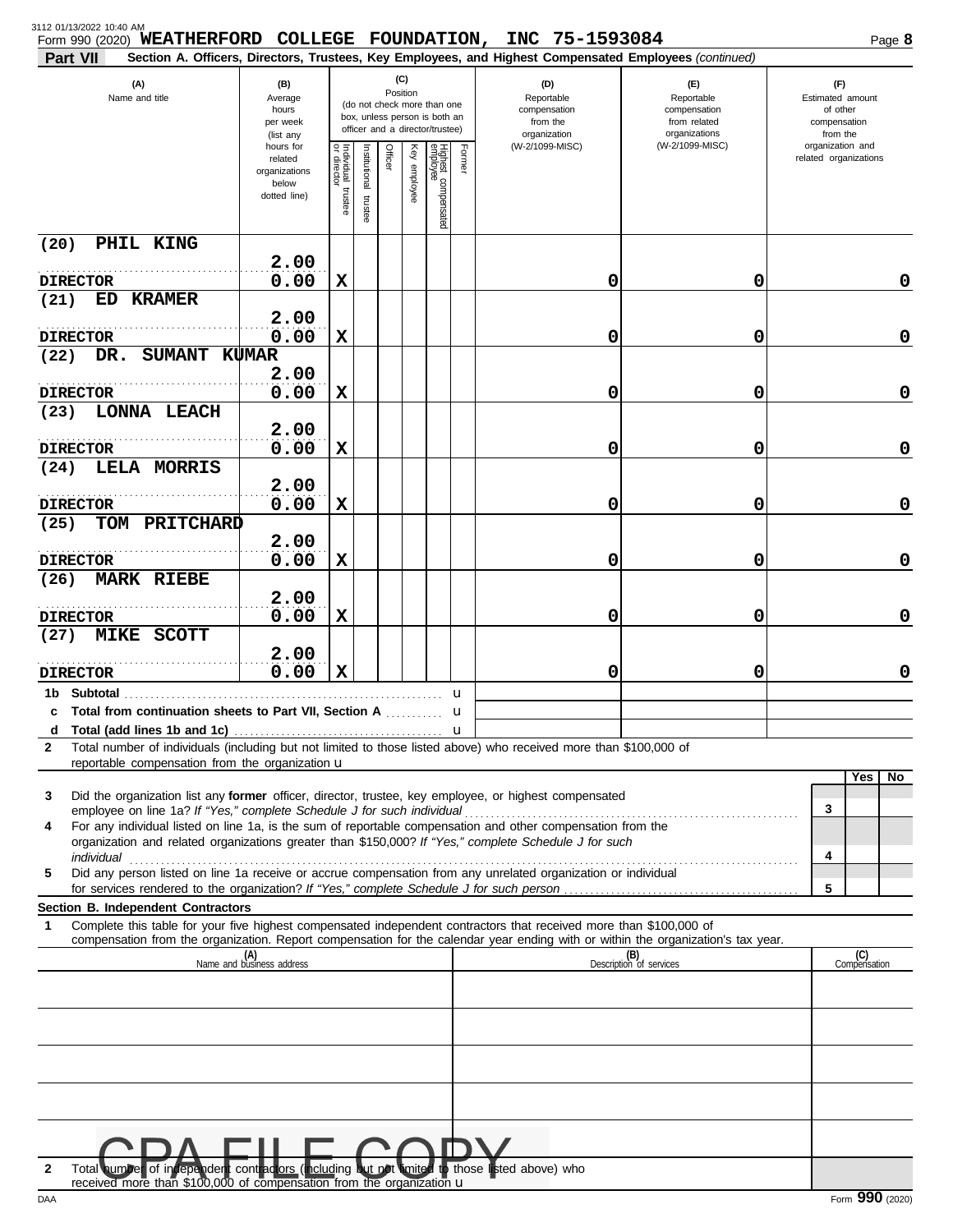| Form 990 (2020) WEATHERFORD COLLEGE FOUNDATION,                                                                                                                                                                                                             |                                                                |                                        |                      |         |                 |                                                                                                 |        | INC 75-1593084                                                                                         |                                                                    | Page 8                                                          |
|-------------------------------------------------------------------------------------------------------------------------------------------------------------------------------------------------------------------------------------------------------------|----------------------------------------------------------------|----------------------------------------|----------------------|---------|-----------------|-------------------------------------------------------------------------------------------------|--------|--------------------------------------------------------------------------------------------------------|--------------------------------------------------------------------|-----------------------------------------------------------------|
| Part VII                                                                                                                                                                                                                                                    |                                                                |                                        |                      |         |                 |                                                                                                 |        | Section A. Officers, Directors, Trustees, Key Employees, and Highest Compensated Employees (continued) |                                                                    |                                                                 |
| (A)<br>Name and title                                                                                                                                                                                                                                       | (B)<br>Average<br>hours<br>per week<br>(list any               |                                        |                      |         | (C)<br>Position | (do not check more than one<br>box, unless person is both an<br>officer and a director/trustee) |        | (D)<br>Reportable<br>compensation<br>from the<br>organization                                          | (F)<br>Reportable<br>compensation<br>from related<br>organizations | (F)<br>Estimated amount<br>of other<br>compensation<br>from the |
|                                                                                                                                                                                                                                                             | hours for<br>related<br>organizations<br>below<br>dotted line) | Individual 1<br>or director<br>trustee | nstitutional trustee | Officer | Key employee    | Highest compensated<br>employee                                                                 | Former | (W-2/1099-MISC)                                                                                        | (W-2/1099-MISC)                                                    | organization and<br>related organizations                       |
| NANCY STUART<br>(28)                                                                                                                                                                                                                                        | 2.00                                                           |                                        |                      |         |                 |                                                                                                 |        |                                                                                                        |                                                                    |                                                                 |
| <b>VICE-PRESIDENT</b>                                                                                                                                                                                                                                       | 0.00                                                           | $\mathbf x$                            |                      | X       |                 |                                                                                                 |        | 0                                                                                                      | 0                                                                  | 0                                                               |
|                                                                                                                                                                                                                                                             |                                                                |                                        |                      |         |                 |                                                                                                 |        |                                                                                                        |                                                                    |                                                                 |
|                                                                                                                                                                                                                                                             |                                                                |                                        |                      |         |                 |                                                                                                 |        |                                                                                                        |                                                                    |                                                                 |
|                                                                                                                                                                                                                                                             |                                                                |                                        |                      |         |                 |                                                                                                 |        |                                                                                                        |                                                                    |                                                                 |
|                                                                                                                                                                                                                                                             |                                                                |                                        |                      |         |                 |                                                                                                 |        |                                                                                                        |                                                                    |                                                                 |
|                                                                                                                                                                                                                                                             |                                                                |                                        |                      |         |                 |                                                                                                 |        |                                                                                                        |                                                                    |                                                                 |
|                                                                                                                                                                                                                                                             |                                                                |                                        |                      |         |                 |                                                                                                 |        |                                                                                                        |                                                                    |                                                                 |
|                                                                                                                                                                                                                                                             |                                                                |                                        |                      |         |                 |                                                                                                 |        |                                                                                                        |                                                                    |                                                                 |
|                                                                                                                                                                                                                                                             |                                                                |                                        |                      |         |                 | . <b>. u</b>                                                                                    |        |                                                                                                        |                                                                    |                                                                 |
| Total from continuation sheets to Part VII, Section A  u<br>c                                                                                                                                                                                               |                                                                |                                        |                      |         |                 |                                                                                                 |        |                                                                                                        |                                                                    |                                                                 |
|                                                                                                                                                                                                                                                             |                                                                |                                        |                      |         |                 |                                                                                                 |        |                                                                                                        |                                                                    |                                                                 |
| Total number of individuals (including but not limited to those listed above) who received more than \$100,000 of<br>$\mathbf{2}$<br>reportable compensation from the organization u                                                                        |                                                                |                                        |                      |         |                 |                                                                                                 |        |                                                                                                        |                                                                    |                                                                 |
| Did the organization list any former officer, director, trustee, key employee, or highest compensated<br>3                                                                                                                                                  |                                                                |                                        |                      |         |                 |                                                                                                 |        |                                                                                                        |                                                                    | Yes<br>No                                                       |
| For any individual listed on line 1a, is the sum of reportable compensation and other compensation from the<br>4<br>organization and related organizations greater than \$150,000? If "Yes," complete Schedule J for such                                   |                                                                |                                        |                      |         |                 |                                                                                                 |        |                                                                                                        |                                                                    | 3                                                               |
| Did any person listed on line 1a receive or accrue compensation from any unrelated organization or individual<br>5                                                                                                                                          |                                                                |                                        |                      |         |                 |                                                                                                 |        |                                                                                                        |                                                                    | 4                                                               |
| Section B. Independent Contractors                                                                                                                                                                                                                          |                                                                |                                        |                      |         |                 |                                                                                                 |        |                                                                                                        |                                                                    | 5                                                               |
| Complete this table for your five highest compensated independent contractors that received more than \$100,000 of<br>1<br>compensation from the organization. Report compensation for the calendar year ending with or within the organization's tax year. |                                                                |                                        |                      |         |                 |                                                                                                 |        |                                                                                                        |                                                                    |                                                                 |
|                                                                                                                                                                                                                                                             | (A)<br>Name and business address                               |                                        |                      |         |                 |                                                                                                 |        |                                                                                                        | (B)<br>Description of services                                     | (C)<br>Compensation                                             |
|                                                                                                                                                                                                                                                             |                                                                |                                        |                      |         |                 |                                                                                                 |        |                                                                                                        |                                                                    |                                                                 |
|                                                                                                                                                                                                                                                             |                                                                |                                        |                      |         |                 |                                                                                                 |        |                                                                                                        |                                                                    |                                                                 |
|                                                                                                                                                                                                                                                             |                                                                |                                        |                      |         |                 |                                                                                                 |        |                                                                                                        |                                                                    |                                                                 |
|                                                                                                                                                                                                                                                             |                                                                |                                        |                      |         |                 |                                                                                                 |        |                                                                                                        |                                                                    |                                                                 |
|                                                                                                                                                                                                                                                             |                                                                |                                        |                      |         |                 |                                                                                                 |        |                                                                                                        |                                                                    |                                                                 |
| Total number of independent contractors (including but not<br>2                                                                                                                                                                                             |                                                                |                                        |                      |         | limited         |                                                                                                 |        | to those listed above) who                                                                             |                                                                    |                                                                 |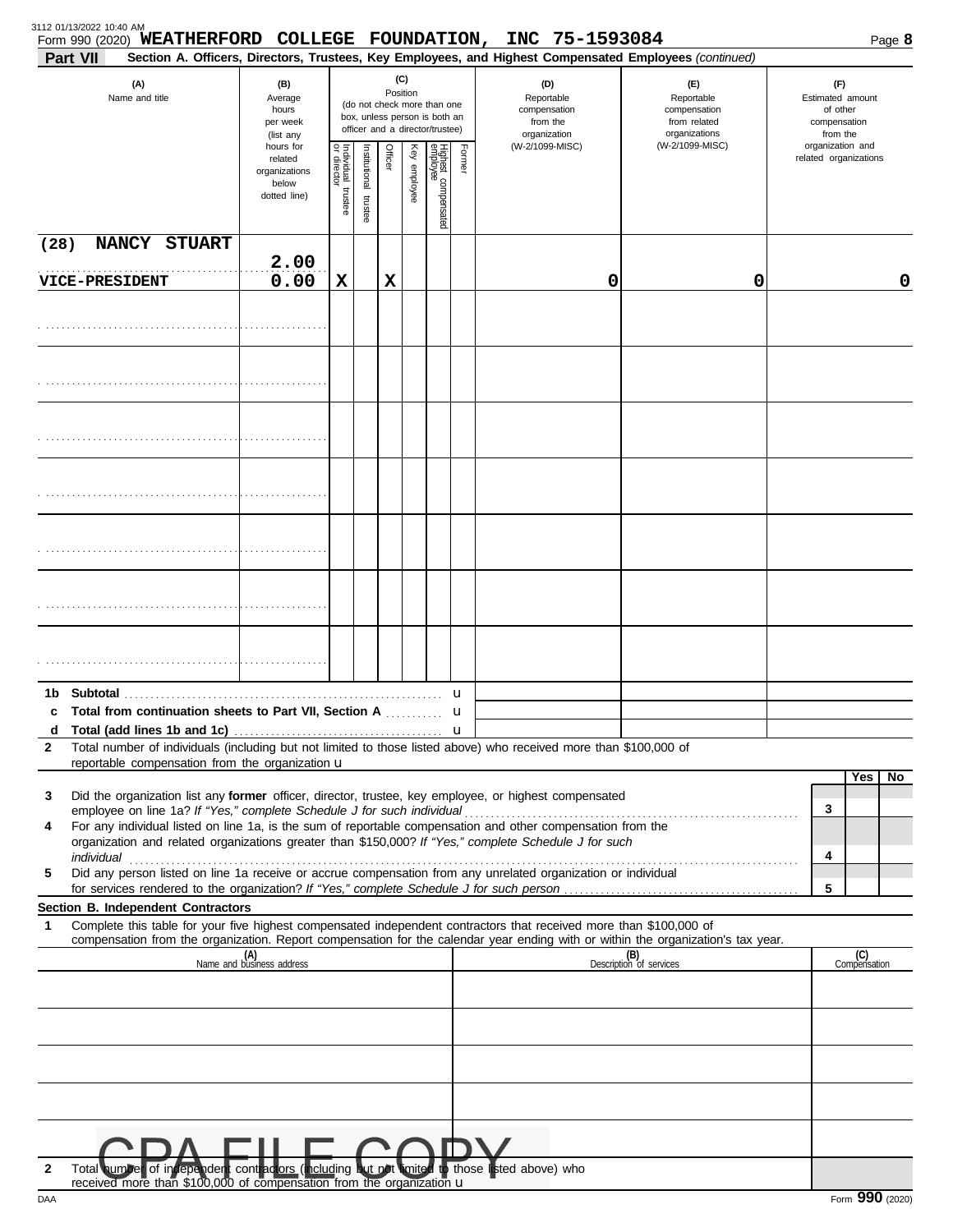| <b>SCHEDULE A</b>          |                                                            | <b>Public Charity Status and Public Support</b>                                                                                                                                                                                                  |                                       |            |                                                                                                                                                                                                                                                                                                                                                                                                    | OMB No. 1545-0047                    |
|----------------------------|------------------------------------------------------------|--------------------------------------------------------------------------------------------------------------------------------------------------------------------------------------------------------------------------------------------------|---------------------------------------|------------|----------------------------------------------------------------------------------------------------------------------------------------------------------------------------------------------------------------------------------------------------------------------------------------------------------------------------------------------------------------------------------------------------|--------------------------------------|
| (Form 990 or 990-EZ)       |                                                            | Complete if the organization is a section $501(c)(3)$ organization or a section $4947(a)(1)$ nonexempt charitable trust.                                                                                                                         |                                       |            |                                                                                                                                                                                                                                                                                                                                                                                                    | <b>2020</b>                          |
| Department of the Treasury |                                                            | Lu Attach to Form 990 or Form 990-EZ.                                                                                                                                                                                                            |                                       |            |                                                                                                                                                                                                                                                                                                                                                                                                    | Open to Public                       |
| Internal Revenue Service   |                                                            | <b>u</b> Go to www.irs.gov/Form990 for instructions and the latest information.                                                                                                                                                                  |                                       |            |                                                                                                                                                                                                                                                                                                                                                                                                    | Inspection                           |
| Name of the organization   |                                                            |                                                                                                                                                                                                                                                  |                                       |            | Employer identification number                                                                                                                                                                                                                                                                                                                                                                     |                                      |
|                            |                                                            | WEATHERFORD COLLEGE FOUNDATION,                                                                                                                                                                                                                  |                                       | <b>INC</b> | 75-1593084                                                                                                                                                                                                                                                                                                                                                                                         |                                      |
| Part I                     |                                                            | Reason for Public Charity Status. (All organizations must complete this part.)<br>The organization is not a private foundation because it is: (For lines 1 through 12, check only one box.)                                                      |                                       |            | See instructions.                                                                                                                                                                                                                                                                                                                                                                                  |                                      |
| 1                          |                                                            | A church, convention of churches, or association of churches described in section 170(b)(1)(A)(i).                                                                                                                                               |                                       |            |                                                                                                                                                                                                                                                                                                                                                                                                    |                                      |
| 2                          |                                                            | A school described in section 170(b)(1)(A)(ii). (Attach Schedule E (Form 990 or 990-EZ).)                                                                                                                                                        |                                       |            |                                                                                                                                                                                                                                                                                                                                                                                                    |                                      |
| 3                          |                                                            | A hospital or a cooperative hospital service organization described in section 170(b)(1)(A)(iii).                                                                                                                                                |                                       |            |                                                                                                                                                                                                                                                                                                                                                                                                    |                                      |
| 4                          |                                                            |                                                                                                                                                                                                                                                  |                                       |            | A medical research organization operated in conjunction with a hospital described in section 170(b)(1)(A)(iii). Enter the hospital's name,                                                                                                                                                                                                                                                         |                                      |
| city, and state:<br>X<br>5 |                                                            | An organization operated for the benefit of a college or university owned or operated by a governmental unit described in                                                                                                                        |                                       |            |                                                                                                                                                                                                                                                                                                                                                                                                    |                                      |
|                            | section 170(b)(1)(A)(iv). (Complete Part II.)              |                                                                                                                                                                                                                                                  |                                       |            |                                                                                                                                                                                                                                                                                                                                                                                                    |                                      |
| 6                          |                                                            | A federal, state, or local government or governmental unit described in section 170(b)(1)(A)(v).                                                                                                                                                 |                                       |            |                                                                                                                                                                                                                                                                                                                                                                                                    |                                      |
| 7                          | described in section 170(b)(1)(A)(vi). (Complete Part II.) | An organization that normally receives a substantial part of its support from a governmental unit or from the general public                                                                                                                     |                                       |            |                                                                                                                                                                                                                                                                                                                                                                                                    |                                      |
| 8                          |                                                            | A community trust described in section 170(b)(1)(A)(vi). (Complete Part II.)                                                                                                                                                                     |                                       |            |                                                                                                                                                                                                                                                                                                                                                                                                    |                                      |
| 9<br>university:           |                                                            | or university or a non-land-grant college of agriculture (see instructions). Enter the name, city, and state of the college or                                                                                                                   |                                       |            | An agricultural research organization described in section 170(b)(1)(A)(ix) operated in conjunction with a land-grant college                                                                                                                                                                                                                                                                      |                                      |
| 10                         |                                                            | receipts from activities related to its exempt functions, subject to certain exceptions; and (2) no more than 331/3% of its<br>support from gross investment income and unrelated business taxable income (less section 511 tax) from businesses |                                       |            | An organization that normally receives: (1) more than 33 1/3% of its support from contributions, membership fees, and gross                                                                                                                                                                                                                                                                        |                                      |
| 11                         |                                                            | acquired by the organization after June 30, 1975. See section 509(a)(2). (Complete Part III.)<br>An organization organized and operated exclusively to test for public safety. See section 509(a)(4).                                            |                                       |            |                                                                                                                                                                                                                                                                                                                                                                                                    |                                      |
| 12                         |                                                            |                                                                                                                                                                                                                                                  |                                       |            | An organization organized and operated exclusively for the benefit of, to perform the functions of, or to carry out the purposes<br>of one or more publicly supported organizations described in section 509(a)(1) or section 509(a)(2). See section 509(a)(3).<br>Check the box in lines 12a through 12d that describes the type of supporting organization and complete lines 12e, 12f, and 12g. |                                      |
| a                          |                                                            | the supported organization(s) the power to regularly appoint or elect a majority of the directors or trustees of the                                                                                                                             |                                       |            | Type I. A supporting organization operated, supervised, or controlled by its supported organization(s), typically by giving                                                                                                                                                                                                                                                                        |                                      |
| b                          |                                                            | supporting organization. You must complete Part IV, Sections A and B.<br><b>Type II.</b> A supporting organization supervised or controlled in connection with its supported organization(s), by having                                          |                                       |            | control or management of the supporting organization vested in the same persons that control or manage the supported                                                                                                                                                                                                                                                                               |                                      |
| c                          |                                                            | organization(s). You must complete Part IV, Sections A and C.                                                                                                                                                                                    |                                       |            | Type III functionally integrated. A supporting organization operated in connection with, and functionally integrated with,                                                                                                                                                                                                                                                                         |                                      |
| d                          |                                                            | its supported organization(s) (see instructions). You must complete Part IV, Sections A, D, and E.                                                                                                                                               |                                       |            | Type III non-functionally integrated. A supporting organization operated in connection with its supported organization(s)<br>that is not functionally integrated. The organization generally must satisfy a distribution requirement and an attentiveness                                                                                                                                          |                                      |
|                            |                                                            | requirement (see instructions). You must complete Part IV, Sections A and D, and Part V.                                                                                                                                                         |                                       |            |                                                                                                                                                                                                                                                                                                                                                                                                    |                                      |
| е                          |                                                            | Check this box if the organization received a written determination from the IRS that it is a Type I, Type II, Type III                                                                                                                          |                                       |            |                                                                                                                                                                                                                                                                                                                                                                                                    |                                      |
| f                          | Enter the number of supported organizations                | functionally integrated, or Type III non-functionally integrated supporting organization.                                                                                                                                                        |                                       |            |                                                                                                                                                                                                                                                                                                                                                                                                    |                                      |
| g                          |                                                            | Provide the following information about the supported organization(s).                                                                                                                                                                           |                                       |            |                                                                                                                                                                                                                                                                                                                                                                                                    |                                      |
| (i) Name of supported      | (ii) EIN                                                   | (iii) Type of organization                                                                                                                                                                                                                       | (iv) Is the organization              |            | (v) Amount of monetary                                                                                                                                                                                                                                                                                                                                                                             | (vi) Amount of                       |
| organization               |                                                            | (described on lines 1-10<br>above (see instructions))                                                                                                                                                                                            | listed in your governing<br>document? |            | support (see<br>instructions)                                                                                                                                                                                                                                                                                                                                                                      | other support (see<br>instructions)  |
|                            |                                                            |                                                                                                                                                                                                                                                  | Yes                                   | No         |                                                                                                                                                                                                                                                                                                                                                                                                    |                                      |
| (A)                        |                                                            |                                                                                                                                                                                                                                                  |                                       |            |                                                                                                                                                                                                                                                                                                                                                                                                    |                                      |
| (B)                        |                                                            |                                                                                                                                                                                                                                                  |                                       |            |                                                                                                                                                                                                                                                                                                                                                                                                    |                                      |
| (C)                        |                                                            |                                                                                                                                                                                                                                                  |                                       |            |                                                                                                                                                                                                                                                                                                                                                                                                    |                                      |
| (D)                        |                                                            |                                                                                                                                                                                                                                                  |                                       |            |                                                                                                                                                                                                                                                                                                                                                                                                    |                                      |
| (E)                        |                                                            |                                                                                                                                                                                                                                                  |                                       |            |                                                                                                                                                                                                                                                                                                                                                                                                    |                                      |
| Total                      |                                                            |                                                                                                                                                                                                                                                  |                                       |            |                                                                                                                                                                                                                                                                                                                                                                                                    |                                      |
|                            |                                                            | For Paperwork Reduction 44 Notice, see the Instructions for Form 900 and 900 EX                                                                                                                                                                  |                                       |            |                                                                                                                                                                                                                                                                                                                                                                                                    | Schedule A (Form 990 or 990-EZ) 2020 |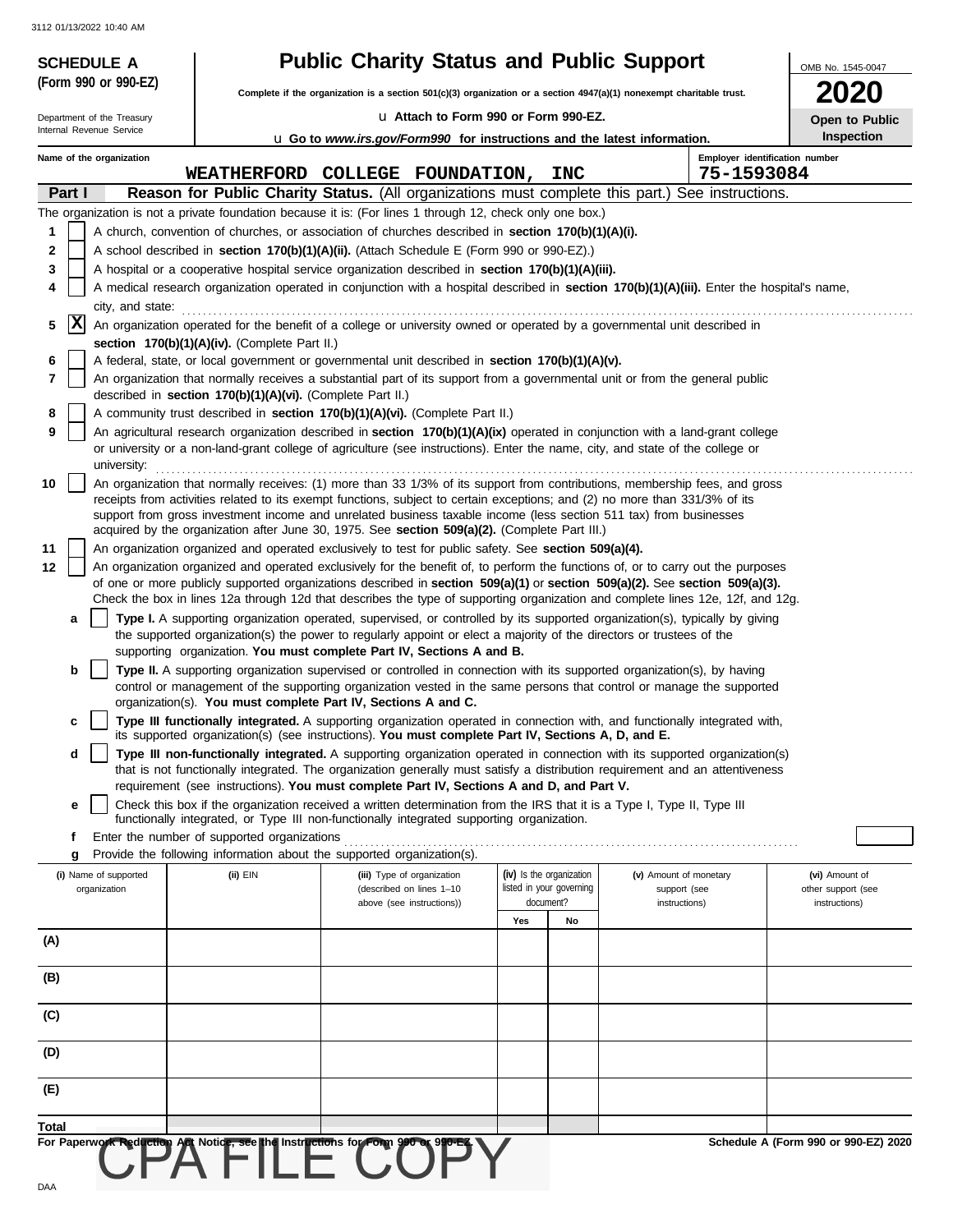### Schedule A (Form 990 or 990-EZ) 2020 **WEATHERFORD COLLEGE FOUNDATION, INC 75-1593084** Page 2

(Complete only if you checked the box on line 5, 7, or 8 of Part I or if the organization failed to qualify under **Part II Support Schedule for Organizations Described in Sections 170(b)(1)(A)(iv) and 170(b)(1)(A)(vi)** Part III. If the organization fails to qualify under the tests listed below, please complete Part III.)

|              | <b>Section A. Public Support</b>                                                                                                                                                                                   |          |          |            |            |                                      |              |
|--------------|--------------------------------------------------------------------------------------------------------------------------------------------------------------------------------------------------------------------|----------|----------|------------|------------|--------------------------------------|--------------|
|              | Calendar year (or fiscal year beginning in)<br>$\mathbf{u}$                                                                                                                                                        | (a) 2016 | (b) 2017 | $(c)$ 2018 | $(d)$ 2019 | (e) 2020                             | (f) Total    |
| 1            | Gifts, grants, contributions, and<br>membership fees received. (Do not<br>include any "unusual grants.")                                                                                                           | 203,573  | 253,858  | 592,118    | 1,289,842  | 2,203,540                            | 4,542,931    |
| $\mathbf{2}$ | Tax revenues levied for the<br>organization's benefit and either paid<br>to or expended on its behalf                                                                                                              |          |          |            |            |                                      |              |
| 3            | The value of services or facilities<br>furnished by a governmental unit to the<br>organization without charge                                                                                                      |          |          |            |            |                                      |              |
| 4            | Total. Add lines 1 through 3                                                                                                                                                                                       | 203,573  | 253,858  | 592,118    | 1,289,842  | 2,203,540                            | 4,542,931    |
| 5            | The portion of total contributions by<br>each person (other than a<br>governmental unit or publicly<br>supported organization) included on<br>line 1 that exceeds 2% of the amount<br>shown on line 11, column (f) |          |          |            |            |                                      |              |
| 6            | Public support. Subtract line 5 from line 4                                                                                                                                                                        |          |          |            |            |                                      | 4,542,931    |
|              | <b>Section B. Total Support</b>                                                                                                                                                                                    |          |          |            |            |                                      |              |
|              | Calendar year (or fiscal year beginning in)<br>$\mathbf{u}$                                                                                                                                                        | (a) 2016 | (b) 2017 | $(c)$ 2018 | $(d)$ 2019 | (e) 2020                             | (f) Total    |
| 7            | Amounts from line 4                                                                                                                                                                                                | 203,573  | 253,858  | 592,118    | 1,289,842  | 2,203,540                            | 4,542,931    |
| 8            | Gross income from interest, dividends,<br>payments received on securities loans,<br>rents, royalties, and income from<br>similar sources                                                                           | 163,355  | 193,196  | 238,429    | 235,981    | 204,129                              | 1,035,090    |
| 9            | Net income from unrelated business<br>activities, whether or not the business<br>is regularly carried on                                                                                                           |          |          |            |            |                                      |              |
| 10           | Other income. Do not include gain or<br>loss from the sale of capital assets<br>(Explain in Part VI.)                                                                                                              |          |          |            |            |                                      |              |
| 11           | Total support. Add lines 7 through 10                                                                                                                                                                              |          |          |            |            |                                      | 5,578,021    |
| 12           | Gross receipts from related activities, etc. (see instructions)                                                                                                                                                    |          |          |            |            | 12                                   | 189          |
| 13           | First 5 years. If the Form 990 is for the organization's first, second, third, fourth, or fifth tax year as a section 501(c)(3)                                                                                    |          |          |            |            |                                      |              |
|              | organization, check this box and stop here<br>Section C. Computation of Public Support Percentage                                                                                                                  |          |          |            |            |                                      |              |
| 14           |                                                                                                                                                                                                                    |          |          |            |            | 14                                   | 81.44%       |
| 15           | Public support percentage from 2019 Schedule A, Part II, line 14                                                                                                                                                   |          |          |            |            | 15                                   | 74.33%       |
|              | 16a 33 1/3% support test-2020. If the organization did not check the box on line 13, and line 14 is 33 1/3% or more, check this                                                                                    |          |          |            |            |                                      |              |
|              | box and stop here. The organization qualifies as a publicly supported organization                                                                                                                                 |          |          |            |            |                                      | $\mathbf{x}$ |
|              | b 33 1/3% support test-2019. If the organization did not check a box on line 13 or 16a, and line 15 is 33 1/3% or more, check                                                                                      |          |          |            |            |                                      |              |
|              |                                                                                                                                                                                                                    |          |          |            |            |                                      |              |
|              | 17a 10%-facts-and-circumstances test-2020. If the organization did not check a box on line 13, 16a, or 16b, and line 14 is                                                                                         |          |          |            |            |                                      |              |
|              | 10% or more, and if the organization meets the "facts-and-circumstances" test, check this box and stop here. Explain in                                                                                            |          |          |            |            |                                      |              |
|              | Part VI how the organization meets the "facts-and-circumstances" test. The organization qualifies as a publicly supported                                                                                          |          |          |            |            |                                      |              |
|              | organization                                                                                                                                                                                                       |          |          |            |            |                                      |              |
| b            | 10%-facts-and-circumstances test-2019. If the organization did not check a box on line 13, 16a, 16b, or 17a, and line                                                                                              |          |          |            |            |                                      |              |
|              | 15 is 10% or more, and if the organization meets the "facts-and-circumstances" test, check this box and stop here. Explain                                                                                         |          |          |            |            |                                      |              |
|              | in Part VI how the organization meets the "facts-and-circumstances" test. The organization qualifies as a publicly supported                                                                                       |          |          |            |            |                                      |              |
|              | organization                                                                                                                                                                                                       |          |          |            |            |                                      |              |
| 18           | Private foundation. If the organization did not check a box on line 13, 16a, 16b, 17a, or 17b, check this box and see                                                                                              |          |          |            |            |                                      |              |
|              | instructions                                                                                                                                                                                                       |          |          |            |            |                                      |              |
|              |                                                                                                                                                                                                                    |          |          |            |            | Schedule A (Form 990 or 990-EZ) 2020 |              |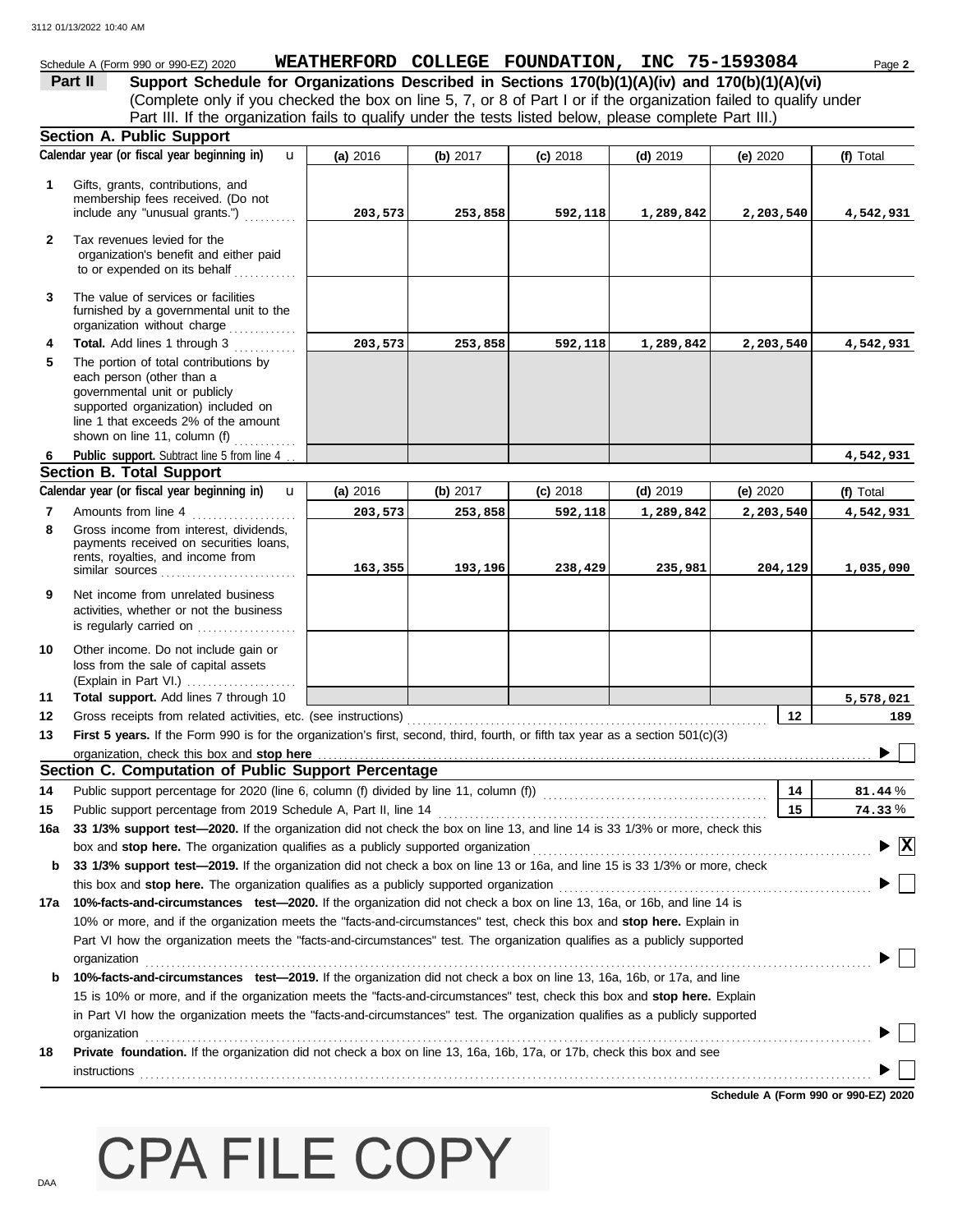### Schedule A (Form 990 or 990-EZ) 2020 Page **3 WEATHERFORD COLLEGE FOUNDATION, INC 75-1593084**

**Part III** Support Schedule for Organizations Described in Section 509(a)(2) (Complete only if you checked the box on line 10 of Part I or if the organization failed to qualify under Part II. If the organization fails to qualify under the tests listed below, please complete Part II.)

|              | Section A. Public Support                                                                                                                                                         |          |          |            |            |          |    |                                      |
|--------------|-----------------------------------------------------------------------------------------------------------------------------------------------------------------------------------|----------|----------|------------|------------|----------|----|--------------------------------------|
|              | Calendar year (or fiscal year beginning in)<br>u                                                                                                                                  | (a) 2016 | (b) 2017 | $(c)$ 2018 | $(d)$ 2019 | (e) 2020 |    | (f) Total                            |
| $\mathbf{1}$ | Gifts, grants, contributions, and membership fees<br>received. (Do not include any "unusual grants.")<br>.                                                                        |          |          |            |            |          |    |                                      |
| 2            | Gross receipts from admissions, merchandise<br>sold or services performed, or facilities<br>furnished in any activity that is related to the<br>organization's tax-exempt purpose |          |          |            |            |          |    |                                      |
| 3            | Gross receipts from activities that are not an<br>unrelated trade or business under section 513                                                                                   |          |          |            |            |          |    |                                      |
| 4            | Tax revenues levied for the<br>organization's benefit and either paid                                                                                                             |          |          |            |            |          |    |                                      |
| 5            | The value of services or facilities<br>furnished by a governmental unit to the<br>organization without charge                                                                     |          |          |            |            |          |    |                                      |
| 6            | Total. Add lines 1 through 5                                                                                                                                                      |          |          |            |            |          |    |                                      |
| 7a           | Amounts included on lines 1, 2, and 3<br>received from disqualified persons                                                                                                       |          |          |            |            |          |    |                                      |
| b            | Amounts included on lines 2 and 3<br>received from other than disqualified<br>persons that exceed the greater of \$5,000<br>or 1% of the amount on line 13 for the year           |          |          |            |            |          |    |                                      |
| c            | Add lines 7a and 7b<br>.                                                                                                                                                          |          |          |            |            |          |    |                                      |
| 8            | Public support. (Subtract line 7c from<br>line 6.) $\ldots$ $\ldots$ $\ldots$ $\ldots$ $\ldots$ $\ldots$ $\ldots$                                                                 |          |          |            |            |          |    |                                      |
|              | <b>Section B. Total Support</b>                                                                                                                                                   |          |          |            |            |          |    |                                      |
|              | Calendar year (or fiscal year beginning in)<br>$\mathbf{u}$                                                                                                                       | (a) 2016 | (b) 2017 | $(c)$ 2018 | $(d)$ 2019 | (e) 2020 |    | (f) Total                            |
| 9            | Amounts from line 6                                                                                                                                                               |          |          |            |            |          |    |                                      |
| 10a          | Gross income from interest, dividends,<br>payments received on securities loans, rents,<br>royalties, and income from similar sources                                             |          |          |            |            |          |    |                                      |
| b            | Unrelated business taxable income (less<br>section 511 taxes) from businesses<br>acquired after June 30, 1975                                                                     |          |          |            |            |          |    |                                      |
| C            | Add lines 10a and 10b                                                                                                                                                             |          |          |            |            |          |    |                                      |
| 11           | Net income from unrelated business<br>activities not included in line 10b, whether<br>or not the business is regularly carried on                                                 |          |          |            |            |          |    |                                      |
| 12           | Other income. Do not include gain or<br>loss from the sale of capital assets<br>(Explain in Part VI.)<br>.                                                                        |          |          |            |            |          |    |                                      |
| 13           | Total support. (Add lines 9, 10c, 11,                                                                                                                                             |          |          |            |            |          |    |                                      |
|              |                                                                                                                                                                                   |          |          |            |            |          |    |                                      |
| 14           | First 5 years. If the Form 990 is for the organization's first, second, third, fourth, or fifth tax year as a section 501(c)(3)                                                   |          |          |            |            |          |    |                                      |
|              | organization, check this box and stop here                                                                                                                                        |          |          |            |            |          |    |                                      |
|              | Section C. Computation of Public Support Percentage                                                                                                                               |          |          |            |            |          |    |                                      |
| 15           |                                                                                                                                                                                   |          |          |            |            |          | 15 | %                                    |
| 16           | Section D. Computation of Investment Income Percentage                                                                                                                            |          |          |            |            |          | 16 | %                                    |
| 17           |                                                                                                                                                                                   |          |          |            |            |          | 17 | %                                    |
| 18           | Investment income percentage from 2019 Schedule A, Part III, line 17                                                                                                              |          |          |            |            |          | 18 | %                                    |
| 19a          | 33 1/3% support tests-2020. If the organization did not check the box on line 14, and line 15 is more than 33 1/3%, and line                                                      |          |          |            |            |          |    |                                      |
|              |                                                                                                                                                                                   |          |          |            |            |          |    |                                      |
| b            | 33 1/3% support tests—2019. If the organization did not check a box on line 14 or line 19a, and line 16 is more than 33 1/3%, and                                                 |          |          |            |            |          |    |                                      |
|              | line 18 is not more than 33 1/3%, check this box and stop here. The organization qualifies as a publicly supported organization $\ldots$                                          |          |          |            |            |          |    |                                      |
| 20           |                                                                                                                                                                                   |          |          |            |            |          |    |                                      |
|              |                                                                                                                                                                                   |          |          |            |            |          |    | Schedule A (Form 990 or 990-EZ) 2020 |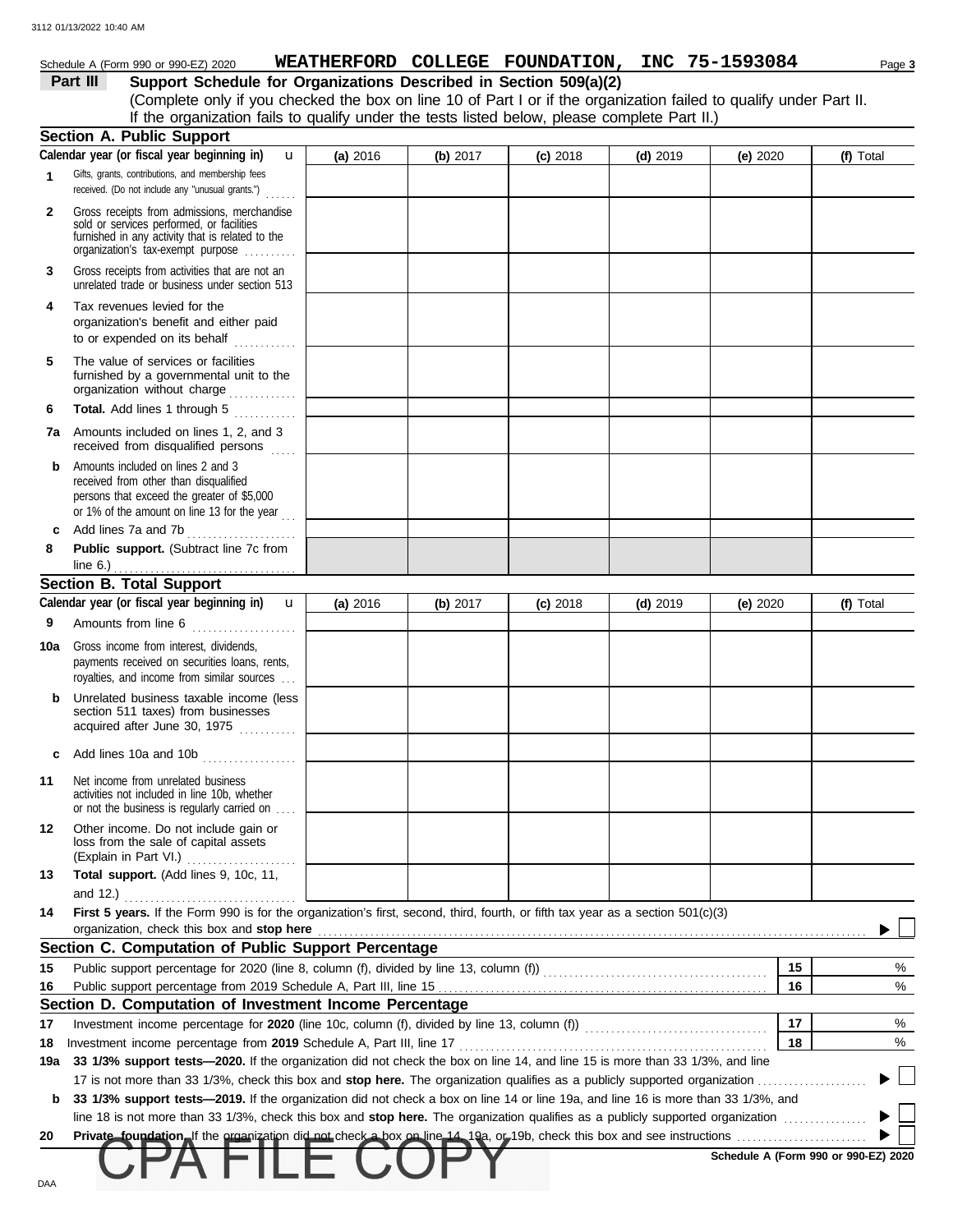|     | Part IV<br><b>Supporting Organizations</b>                                                                               |                 |     |    |
|-----|--------------------------------------------------------------------------------------------------------------------------|-----------------|-----|----|
|     | (Complete only if you checked a box in line 12 on Part I. If you checked box 12a, Part I, complete Sections A            |                 |     |    |
|     | and B. If you checked box 12b, Part I, complete Sections A and C. If you checked box 12c, Part I, complete               |                 |     |    |
|     | Sections A, D, and E. If you checked box 12d, Part I, complete Sections A and D, and complete Part V.)                   |                 |     |    |
|     | Section A. All Supporting Organizations                                                                                  |                 |     |    |
|     |                                                                                                                          |                 | Yes | No |
| 1   | Are all of the organization's supported organizations listed by name in the organization's governing                     |                 |     |    |
|     | documents? If "No," describe in Part VI how the supported organizations are designated. If designated by                 |                 |     |    |
|     | class or purpose, describe the designation. If historic and continuing relationship, explain.                            | 1               |     |    |
| 2   | Did the organization have any supported organization that does not have an IRS determination of status                   |                 |     |    |
|     | under section 509(a)(1) or (2)? If "Yes," explain in Part VI how the organization determined that the supported          |                 |     |    |
|     | organization was described in section 509(a)(1) or (2).                                                                  | 2               |     |    |
| За  | Did the organization have a supported organization described in section $501(c)(4)$ , (5), or (6)? If "Yes," answer      |                 |     |    |
|     | lines 3b and 3c below.                                                                                                   | За              |     |    |
| b   | Did the organization confirm that each supported organization qualified under section $501(c)(4)$ , $(5)$ , or $(6)$ and |                 |     |    |
|     | satisfied the public support tests under section 509(a)(2)? If "Yes," describe in Part VI when and how the               |                 |     |    |
|     | organization made the determination.                                                                                     | 3b              |     |    |
| c   | Did the organization ensure that all support to such organizations was used exclusively for section $170(c)(2)(B)$       |                 |     |    |
|     | purposes? If "Yes," explain in Part VI what controls the organization put in place to ensure such use.                   | 3c              |     |    |
| 4a  | Was any supported organization not organized in the United States ("foreign supported organization")? If                 |                 |     |    |
|     | "Yes," and if you checked 12a or 12b in Part I, answer (b) and (c) below.                                                | 4a              |     |    |
| b   | Did the organization have ultimate control and discretion in deciding whether to make grants to the foreign              |                 |     |    |
|     | supported organization? If "Yes," describe in Part VI how the organization had such control and discretion               |                 |     |    |
|     | despite being controlled or supervised by or in connection with its supported organizations.                             | 4b              |     |    |
| c   | Did the organization support any foreign supported organization that does not have an IRS determination                  |                 |     |    |
|     | under sections $501(c)(3)$ and $509(a)(1)$ or (2)? If "Yes," explain in Part VI what controls the organization used      |                 |     |    |
|     | to ensure that all support to the foreign supported organization was used exclusively for section $170(c)(2)(B)$         |                 |     |    |
|     | purposes.                                                                                                                | 4c              |     |    |
| 5а  | Did the organization add, substitute, or remove any supported organizations during the tax year? If "Yes,"               |                 |     |    |
|     | answer lines 5b and 5c below (if applicable). Also, provide detail in Part VI, including (i) the names and EIN           |                 |     |    |
|     | numbers of the supported organizations added, substituted, or removed; (ii) the reasons for each such action;            |                 |     |    |
|     | (iii) the authority under the organization's organizing document authorizing such action; and (iv) how the action        |                 |     |    |
|     | was accomplished (such as by amendment to the organizing document).                                                      | 5a              |     |    |
| b   | Type I or Type II only. Was any added or substituted supported organization part of a class already                      |                 |     |    |
|     | designated in the organization's organizing document?                                                                    | 5b              |     |    |
| c   | Substitutions only. Was the substitution the result of an event beyond the organization's control?                       | 5c              |     |    |
| 6   | Did the organization provide support (whether in the form of grants or the provision of services or facilities) to       |                 |     |    |
|     | anyone other than (i) its supported organizations, (ii) individuals that are part of the charitable class benefited      |                 |     |    |
|     | by one or more of its supported organizations, or (iii) other supporting organizations that also support or              |                 |     |    |
|     | benefit one or more of the filing organization's supported organizations? If "Yes," provide detail in Part VI.           | 6               |     |    |
| 7   | Did the organization provide a grant, loan, compensation, or other similar payment to a substantial contributor          |                 |     |    |
|     | (as defined in section $4958(c)(3)(C)$ ), a family member of a substantial contributor, or a 35% controlled entity       |                 |     |    |
|     | with regard to a substantial contributor? If "Yes," complete Part I of Schedule L (Form 990 or 990-EZ).                  | 7               |     |    |
| 8   | Did the organization make a loan to a disqualified person (as defined in section 4958) not described in line 7?          |                 |     |    |
|     | If "Yes," complete Part I of Schedule L (Form 990 or 990-EZ).                                                            | 8               |     |    |
| 9а  | Was the organization controlled directly or indirectly at any time during the tax year by one or more                    |                 |     |    |
|     | disqualified persons, as defined in section 4946 (other than foundation managers and organizations                       |                 |     |    |
|     | described in section 509(a)(1) or (2))? If "Yes," provide detail in Part VI.                                             | 9a              |     |    |
| b   | Did one or more disqualified persons (as defined in line 9a) hold a controlling interest in any entity in which          |                 |     |    |
|     | the supporting organization had an interest? If "Yes," provide detail in Part VI.                                        | 9b              |     |    |
| c   | Did a disqualified person (as defined in line 9a) have an ownership interest in, or derive any personal benefit          |                 |     |    |
|     | from, assets in which the supporting organization also had an interest? If "Yes," provide detail in Part VI.             | 9c              |     |    |
| 10a | Was the organization subject to the excess business holdings rules of section 4943 because of section                    |                 |     |    |
|     | 4943(f) (regarding certain Type II supporting organizations, and all Type III non-functionally integrated                |                 |     |    |
|     | supporting organizations)? If "Yes," answer line 10b below.                                                              | 10a             |     |    |
| b   | Did the organization have any excess business holdings in the tax year? (Use Schedule C, Form 4720, to                   |                 |     |    |
|     | determine whether the organization had excess business holdings.)                                                        | 10 <sub>b</sub> |     |    |

*determine whether the organization had excess business holdings.)*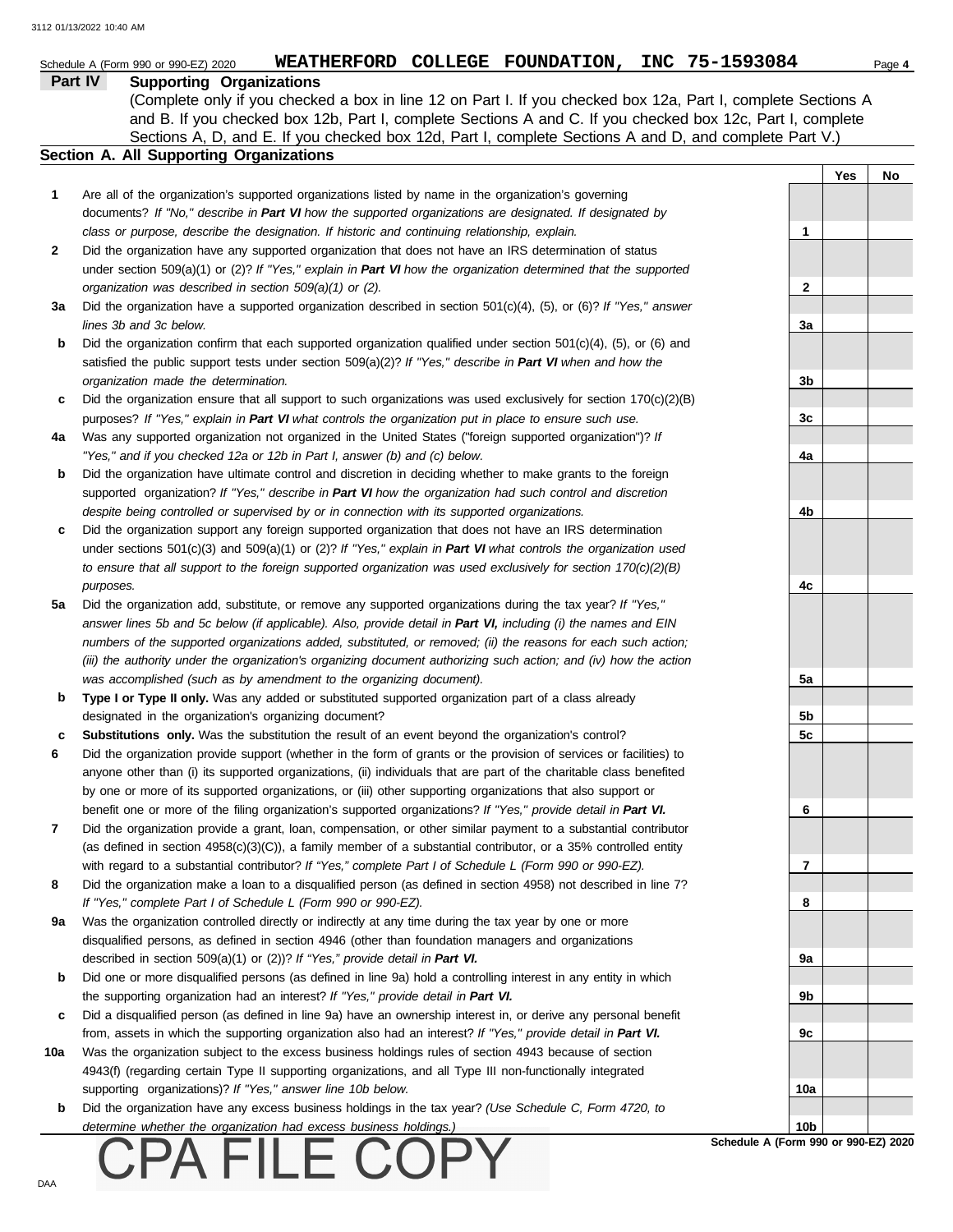#### **Part IV Supporting Organizations** *(continued)* Schedule A (Form 990 or 990-EZ) 2020 **WEATHERFORD COLLEGE FOUNDATION, INC 75-1593084** Page 5 **Yes No 1** more supported organizations have the power to regularly appoint or elect at least a majority of the organization's officers, **Section B. Type I Supporting Organizations 11 c** A 35% controlled entity of a person described in line 11a or 11b above? *If "Yes" to line 11a, 11b, or 11c, provide* **b** A family member of a person described in line 11a above? **a** A person who directly or indirectly controls, either alone or together with persons described in lines 11b and Has the organization accepted a gift or contribution from any of the following persons? 11c below, the governing body of a supported organization? *detail in Part VI.* **11a 11b 11c** Did the governing body, members of the governing body, officers acting in their official capacity, or membership of one or **Yes No COLLEGE FOUNDATION,**

**2** *supported organizations and what conditions or restrictions, if any, applied to such powers during the tax year. organization, describe how the powers to appoint and/or remove officers, directors, or trustees were allocated among the effectively operated, supervised, or controlled the organization's activities. If the organization had more than one supported* directors, or trustees at all times during the tax year? *If "No," describe in Part VI how the supported organization(s)* Did the organization operate for the benefit of any supported organization other than the supported organization(s) that operated, supervised, or controlled the supporting organization? *If "Yes," explain in Part VI how providing such benefit carried out the purposes of the supported organization(s) that operated, supervised, or controlled the supporting organization.* **2 1**

#### **Section C. Type II Supporting Organizations** Were a majority of the organization's directors or trustees during the tax year also a majority of the directors or trustees of each of the organization's supported organization(s)? *If "No," describe in Part VI how control* **1** *or management of the supporting organization was vested in the same persons that controlled or managed the supported organization(s).* **Yes No 1**

#### **Section D. All Type III Supporting Organizations**

|                |                                                                                                                        |   | Yes | No |
|----------------|------------------------------------------------------------------------------------------------------------------------|---|-----|----|
| 1              | Did the organization provide to each of its supported organizations, by the last day of the fifth month of the         |   |     |    |
|                | organization's tax year, (i) a written notice describing the type and amount of support provided during the prior tax  |   |     |    |
|                | year, (ii) a copy of the Form 990 that was most recently filed as of the date of notification, and (iii) copies of the |   |     |    |
|                | organization's governing documents in effect on the date of notification, to the extent not previously provided?       |   |     |    |
| $\overline{2}$ | Were any of the organization's officers, directors, or trustees either (i) appointed or elected by the supported       |   |     |    |
|                | organization(s) or (ii) serving on the governing body of a supported organization? If "No," explain in Part VI how     |   |     |    |
|                | the organization maintained a close and continuous working relationship with the supported organization(s).            | 2 |     |    |
| $\mathbf{3}$   | By reason of the relationship described in line 2, above, did the organization's supported organizations have          |   |     |    |
|                | a significant voice in the organization's investment policies and in directing the use of the organization's           |   |     |    |
|                | income or assets at all times during the tax year? If "Yes," describe in Part VI the role the organization's           |   |     |    |
|                | supported organizations played in this regard.                                                                         | 3 |     |    |

#### **Section E. Type III Functionally-Integrated Supporting Organizations**

- **1** *Check the box next to the method that the organization used to satisfy the Integral Part Test during the year (see instructions).*
	- The organization satisfied the Activities Test. *Complete line 2 below.* **a**
	- The organization is the parent of each of its supported organizations. *Complete line 3 below.* **b**

|  |  | c   The organization supported a governmental entity. Describe in Part VI how you supported a governmental entity (see instructions) |  |  |  |  |  |  |  |  |  |  |  |  |
|--|--|--------------------------------------------------------------------------------------------------------------------------------------|--|--|--|--|--|--|--|--|--|--|--|--|
|--|--|--------------------------------------------------------------------------------------------------------------------------------------|--|--|--|--|--|--|--|--|--|--|--|--|

- **2** Activities Test. *Answer lines 2a and 2b below.*
- **a** Did substantially all of the organization's activities during the tax year directly further the exempt purposes of the supported organization(s) to which the organization was responsive? *If "Yes," then in Part VI identify those supported organizations and explain how these activities directly furthered their exempt purposes,*  how the organization was responsive to those supported organizations, and how the organization determined *that these activities constituted substantially all of its activities.*
- **b** Did the activities described in line 2a, above, constitute activities that, but for the organization's involvement, one or more of the organization's supported organization(s) would have been engaged in? If "Yes," explain in *Part VI the reasons for the organization's position that its supported organization(s) would have engaged in these activities but for the organization's involvement.*
- **3** Parent of Supported Organizations. *Answer lines 3a and 3b below.*
- **a** Did the organization have the power to regularly appoint or elect a majority of the officers, directors, or trustees of each of the supported organizations? *If "Yes" or "No," provide details in Part VI.*
- **b** Did the organization exercise a substantial degree of direction over the policies, programs, and activities of each by the organization in this regard.

**2a**

**2b**

**3a**

**Yes No**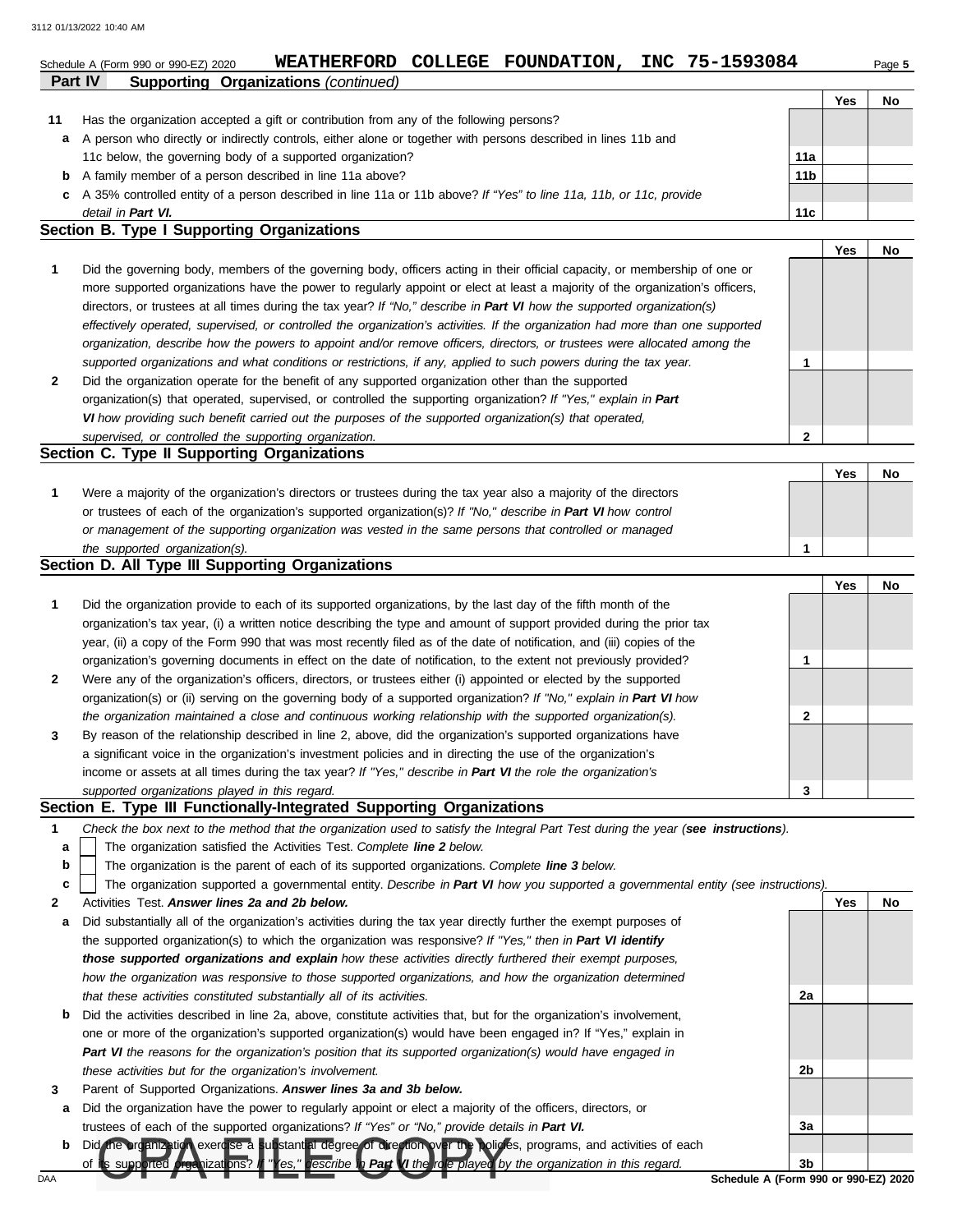|                | WEATHERFORD COLLEGE FOUNDATION, INC 75-1593084<br>Schedule A (Form 990 or 990-EZ) 2020                                           |                         |                | Page 6                         |
|----------------|----------------------------------------------------------------------------------------------------------------------------------|-------------------------|----------------|--------------------------------|
| <b>Part V</b>  | Type III Non-Functionally Integrated 509(a)(3) Supporting Organizations                                                          |                         |                |                                |
| $\mathbf{1}$   | Check here if the organization satisfied the Integral Part Test as a qualifying trust on Nov. 20, 1970 (explain in Part VI). See |                         |                |                                |
|                | <b>instructions.</b> All other Type III non-functionally integrated supporting organizations must complete Sections A through E. |                         |                |                                |
|                | Section A - Adjusted Net Income                                                                                                  |                         | (A) Prior Year | (B) Current Year               |
|                |                                                                                                                                  |                         |                | (optional)                     |
| 1              | Net short-term capital gain                                                                                                      | $\mathbf{1}$            |                |                                |
| $\mathbf{2}$   | Recoveries of prior-year distributions                                                                                           | $\mathbf{2}$            |                |                                |
| 3              | Other gross income (see instructions)                                                                                            | 3                       |                |                                |
| 4              | Add lines 1 through 3.                                                                                                           | 4                       |                |                                |
| 5              | Depreciation and depletion                                                                                                       | 5                       |                |                                |
| 6              | Portion of operating expenses paid or incurred for production or collection of                                                   |                         |                |                                |
|                | gross income or for management, conservation, or maintenance of property                                                         |                         |                |                                |
|                | held for production of income (see instructions)                                                                                 | 6                       |                |                                |
| 7              | Other expenses (see instructions)                                                                                                | $\overline{7}$          |                |                                |
| 8              | <b>Adjusted Net Income</b> (subtract lines 5, 6, and 7 from line 4)                                                              | 8                       |                |                                |
|                | Section B - Minimum Asset Amount                                                                                                 |                         | (A) Prior Year | (B) Current Year<br>(optional) |
| $\mathbf 1$    | Aggregate fair market value of all non-exempt-use assets (see                                                                    |                         |                |                                |
|                | instructions for short tax year or assets held for part of year):                                                                |                         |                |                                |
|                | a Average monthly value of securities                                                                                            | 1a                      |                |                                |
|                | <b>b</b> Average monthly cash balances                                                                                           | 1b                      |                |                                |
|                | c Fair market value of other non-exempt-use assets                                                                               | 1 <sub>c</sub>          |                |                                |
|                | d Total (add lines 1a, 1b, and 1c)                                                                                               | 1d                      |                |                                |
|                | <b>e</b> Discount claimed for blockage or other factors                                                                          |                         |                |                                |
|                | (explain in detail in Part VI):                                                                                                  |                         |                |                                |
| $\mathbf{2}$   | Acquisition indebtedness applicable to non-exempt-use assets                                                                     | $\mathbf{2}$            |                |                                |
| 3              | Subtract line 2 from line 1d.                                                                                                    | 3                       |                |                                |
| 4              | Cash deemed held for exempt use. Enter 0.015 of line 3 (for greater amount,                                                      |                         |                |                                |
|                | see instructions).                                                                                                               | 4                       |                |                                |
| 5.             | Net value of non-exempt-use assets (subtract line 4 from line 3)                                                                 | 5                       |                |                                |
| 6              | Multiply line 5 by 0.035.                                                                                                        | 6                       |                |                                |
| $\overline{7}$ | Recoveries of prior-year distributions                                                                                           | $\overline{7}$          |                |                                |
| 8              | Minimum Asset Amount (add line 7 to line 6)                                                                                      | 8                       |                |                                |
|                | Section C - Distributable Amount                                                                                                 |                         |                | <b>Current Year</b>            |
| 1              | Adjusted net income for prior year (from Section A, line 8, column A)                                                            | 1                       |                |                                |
| $\mathbf{2}$   | Enter 0.85 of line 1.                                                                                                            | $\mathbf{2}$            |                |                                |
| 3              | Minimum asset amount for prior year (from Section B, line 8, column A)                                                           | 3                       |                |                                |
| 4              | Enter greater of line 2 or line 3.                                                                                               | $\overline{\mathbf{4}}$ |                |                                |
| 5              | Income tax imposed in prior year                                                                                                 | 5                       |                |                                |
| 6              | <b>Distributable Amount.</b> Subtract line 5 from line 4, unless subject to                                                      |                         |                |                                |
|                | emergency temporary reduction (see instructions).                                                                                | 6                       |                |                                |
|                | يباط<br>the contract of the contract of the contract of the contract of the contract of<br>$\sim$ $\sim$ $\sim$<br>$\cdots$      |                         |                |                                |

**7** | Check here if the current year is the organization's first as a non-functionally integrated Type III supporting organization (see instructions).

**Schedule A (Form 990 or 990-EZ) 2020**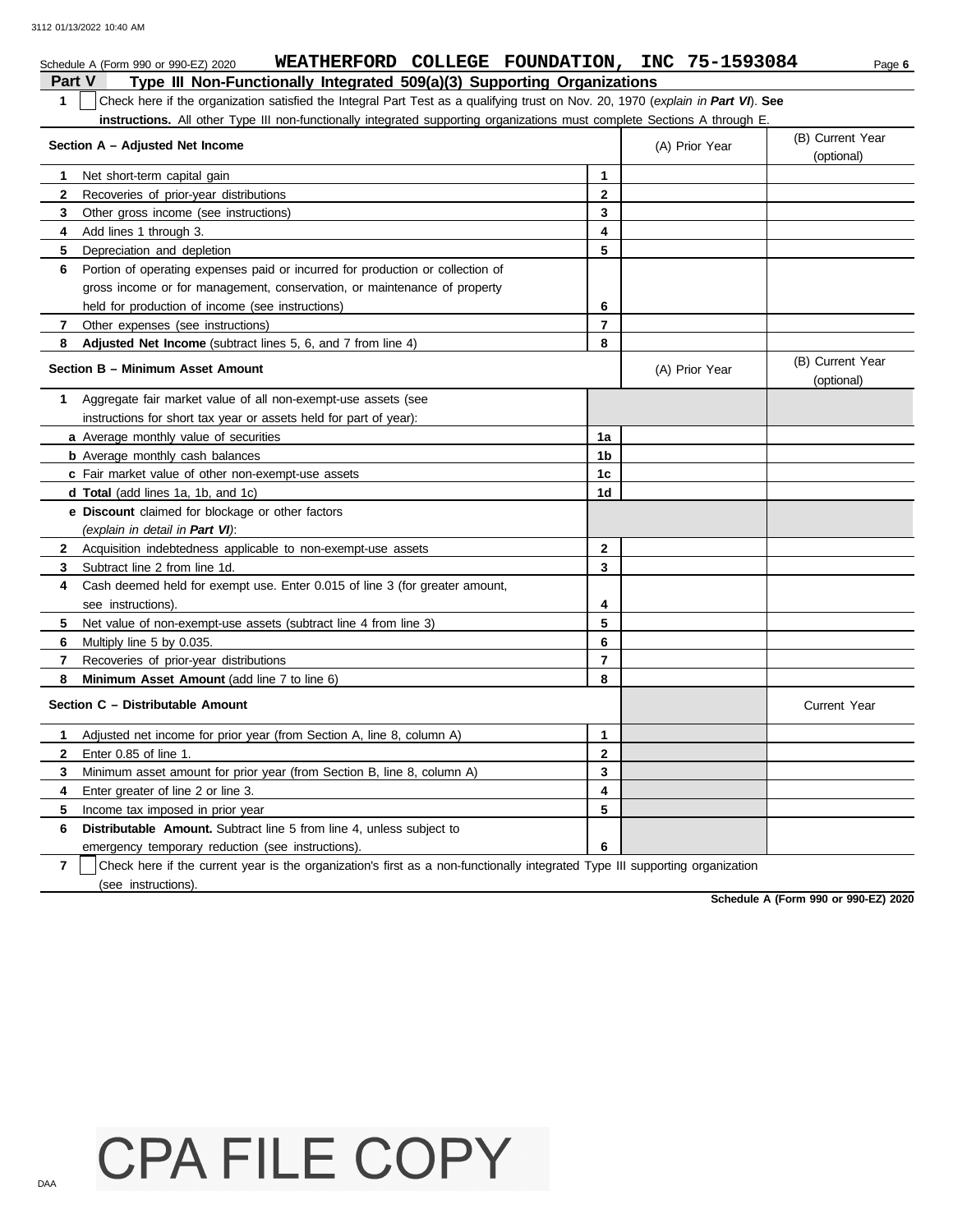### Schedule A (Form 990 or 990-EZ) 2020 **WEATHERFORD COLLEGE FOUNDATION, INC 75-1593084** Page 7

| Part V       | Type III Non-Functionally Integrated 509(a)(3) Supporting Organizations (continued)                                         |                                    |                                               |                                                  |
|--------------|-----------------------------------------------------------------------------------------------------------------------------|------------------------------------|-----------------------------------------------|--------------------------------------------------|
|              | Section D - Distributions                                                                                                   |                                    |                                               | <b>Current Year</b>                              |
| 1.           | Amounts paid to supported organizations to accomplish exempt purposes                                                       |                                    |                                               |                                                  |
| $\mathbf{2}$ | Amounts paid to perform activity that directly furthers exempt purposes of supported                                        |                                    |                                               |                                                  |
|              | organizations, in excess of income from activity                                                                            |                                    |                                               |                                                  |
| 3            | Administrative expenses paid to accomplish exempt purposes of supported organizations                                       |                                    |                                               |                                                  |
| 4            | Amounts paid to acquire exempt-use assets                                                                                   |                                    |                                               |                                                  |
| 5            | Qualified set-aside amounts (prior IRS approval required—provide details in Part VI)                                        |                                    |                                               |                                                  |
| 6            | Other distributions (describe in Part VI). See instructions.                                                                |                                    |                                               |                                                  |
| 7            | Total annual distributions. Add lines 1 through 6.                                                                          |                                    |                                               |                                                  |
| 8            | Distributions to attentive supported organizations to which the organization is responsive                                  |                                    |                                               |                                                  |
|              | (provide details in Part VI). See instructions.                                                                             |                                    |                                               |                                                  |
| 9            | Distributable amount for 2020 from Section C, line 6                                                                        |                                    |                                               |                                                  |
| 10           | Line 8 amount divided by line 9 amount                                                                                      |                                    |                                               |                                                  |
|              | <b>Section E - Distribution Allocations (see instructions)</b>                                                              | (i)<br><b>Excess Distributions</b> | (ii)<br><b>Underdistributions</b><br>Pre-2020 | (iii)<br><b>Distributable</b><br>Amount for 2020 |
| 1            | Distributable amount for 2020 from Section C, line 6                                                                        |                                    |                                               |                                                  |
| $\mathbf{2}$ | Underdistributions, if any, for years prior to 2020<br>(reasonable cause required-explain in Part VI). See<br>instructions. |                                    |                                               |                                                  |
| 3            | Excess distributions carryover, if any, to 2020                                                                             |                                    |                                               |                                                  |
|              |                                                                                                                             |                                    |                                               |                                                  |
|              |                                                                                                                             |                                    |                                               |                                                  |
|              |                                                                                                                             |                                    |                                               |                                                  |
|              |                                                                                                                             |                                    |                                               |                                                  |
|              |                                                                                                                             |                                    |                                               |                                                  |
|              | f Total of lines 3a through 3e                                                                                              |                                    |                                               |                                                  |
|              | g Applied to underdistributions of prior years                                                                              |                                    |                                               |                                                  |
|              | h Applied to 2020 distributable amount                                                                                      |                                    |                                               |                                                  |
|              | <i>i</i> Carryover from 2015 not applied (see instructions)                                                                 |                                    |                                               |                                                  |
|              | Remainder. Subtract lines 3g, 3h, and 3i from line 3f.                                                                      |                                    |                                               |                                                  |
| 4            | Distributions for 2020 from                                                                                                 |                                    |                                               |                                                  |
|              | \$<br>Section D, line 7:                                                                                                    |                                    |                                               |                                                  |
|              | <b>a</b> Applied to underdistributions of prior years                                                                       |                                    |                                               |                                                  |
|              | <b>b</b> Applied to 2020 distributable amount                                                                               |                                    |                                               |                                                  |
|              | <b>c</b> Remainder. Subtract lines 4a and 4b from line 4.                                                                   |                                    |                                               |                                                  |
| 5            | Remaining underdistributions for years prior to 2020, if                                                                    |                                    |                                               |                                                  |
|              | any. Subtract lines 3q and 4a from line 2. For result                                                                       |                                    |                                               |                                                  |
|              | greater than zero, explain in Part VI. See instructions.                                                                    |                                    |                                               |                                                  |
| 6            | Remaining underdistributions for 2020 Subtract lines 3h                                                                     |                                    |                                               |                                                  |
|              | and 4b from line 1. For result greater than zero, explain in                                                                |                                    |                                               |                                                  |
|              | Part VI. See instructions.                                                                                                  |                                    |                                               |                                                  |
| 7            | Excess distributions carryover to 2021. Add lines 3j                                                                        |                                    |                                               |                                                  |
|              | and 4c.                                                                                                                     |                                    |                                               |                                                  |
| 8            | Breakdown of line 7:                                                                                                        |                                    |                                               |                                                  |
|              |                                                                                                                             |                                    |                                               |                                                  |
|              | <b>b</b> Excess from 2017                                                                                                   |                                    |                                               |                                                  |
|              |                                                                                                                             |                                    |                                               |                                                  |
|              | e Excess from 2020                                                                                                          |                                    |                                               |                                                  |
|              |                                                                                                                             |                                    |                                               |                                                  |

**Schedule A (Form 990 or 990-EZ) 2020**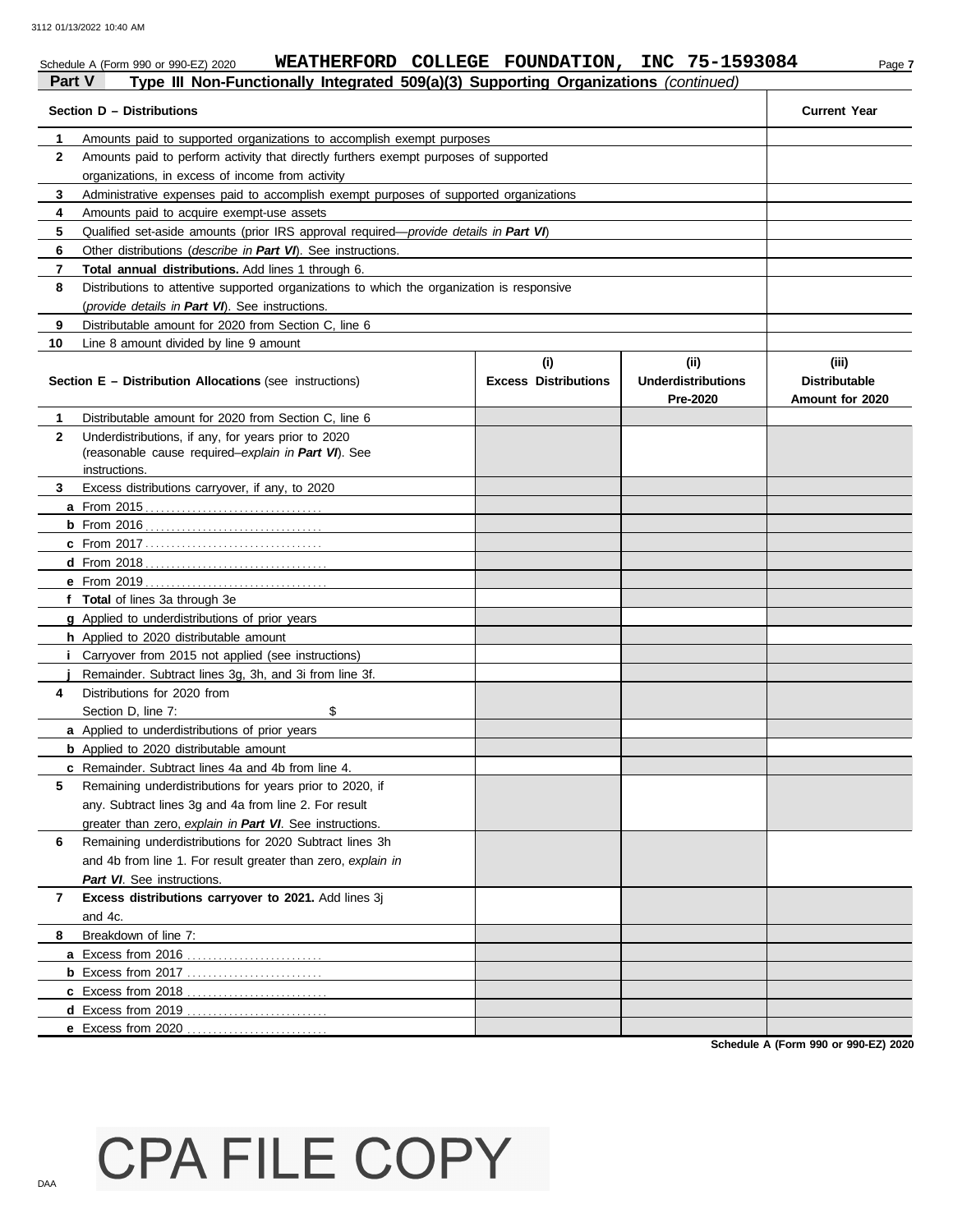|         | Schedule A (Form 990 or 990-EZ) 2020 | WEATHERFORD COLLEGE FOUNDATION, INC 75-1593084                                                                                                                                                                                                                                                                                                                                                                                                                                                                                                                                              |  |                                      | Page 8 |
|---------|--------------------------------------|---------------------------------------------------------------------------------------------------------------------------------------------------------------------------------------------------------------------------------------------------------------------------------------------------------------------------------------------------------------------------------------------------------------------------------------------------------------------------------------------------------------------------------------------------------------------------------------------|--|--------------------------------------|--------|
| Part VI |                                      | Supplemental Information. Provide the explanations required by Part II, line 10; Part II, line 17a or 17b; Part<br>III, line 12; Part IV, Section A, lines 1, 2, 3b, 3c, 4b, 4c, 5a, 6, 9a, 9b, 9c, 11a, 11b, and 11c; Part IV, Section<br>B, lines 1 and 2; Part IV, Section C, line 1; Part IV, Section D, lines 2 and 3; Part IV, Section E, lines 1c, 2a, 2b,<br>3a, and 3b; Part V, line 1; Part V, Section B, line 1e; Part V, Section D, lines 5, 6, and 8; and Part V, Section E,<br>lines 2, 5, and 6. Also complete this part for any additional information. (See instructions.) |  |                                      |        |
|         |                                      |                                                                                                                                                                                                                                                                                                                                                                                                                                                                                                                                                                                             |  |                                      |        |
|         |                                      |                                                                                                                                                                                                                                                                                                                                                                                                                                                                                                                                                                                             |  |                                      |        |
|         |                                      |                                                                                                                                                                                                                                                                                                                                                                                                                                                                                                                                                                                             |  |                                      |        |
|         |                                      |                                                                                                                                                                                                                                                                                                                                                                                                                                                                                                                                                                                             |  |                                      |        |
|         |                                      |                                                                                                                                                                                                                                                                                                                                                                                                                                                                                                                                                                                             |  |                                      |        |
|         |                                      |                                                                                                                                                                                                                                                                                                                                                                                                                                                                                                                                                                                             |  |                                      |        |
|         |                                      |                                                                                                                                                                                                                                                                                                                                                                                                                                                                                                                                                                                             |  |                                      |        |
|         |                                      |                                                                                                                                                                                                                                                                                                                                                                                                                                                                                                                                                                                             |  |                                      |        |
|         |                                      |                                                                                                                                                                                                                                                                                                                                                                                                                                                                                                                                                                                             |  |                                      |        |
|         |                                      |                                                                                                                                                                                                                                                                                                                                                                                                                                                                                                                                                                                             |  |                                      |        |
|         |                                      |                                                                                                                                                                                                                                                                                                                                                                                                                                                                                                                                                                                             |  |                                      |        |
|         |                                      |                                                                                                                                                                                                                                                                                                                                                                                                                                                                                                                                                                                             |  |                                      |        |
|         |                                      |                                                                                                                                                                                                                                                                                                                                                                                                                                                                                                                                                                                             |  |                                      |        |
|         |                                      |                                                                                                                                                                                                                                                                                                                                                                                                                                                                                                                                                                                             |  |                                      |        |
|         |                                      |                                                                                                                                                                                                                                                                                                                                                                                                                                                                                                                                                                                             |  |                                      |        |
|         |                                      |                                                                                                                                                                                                                                                                                                                                                                                                                                                                                                                                                                                             |  |                                      |        |
|         |                                      |                                                                                                                                                                                                                                                                                                                                                                                                                                                                                                                                                                                             |  |                                      |        |
|         |                                      |                                                                                                                                                                                                                                                                                                                                                                                                                                                                                                                                                                                             |  |                                      |        |
|         |                                      |                                                                                                                                                                                                                                                                                                                                                                                                                                                                                                                                                                                             |  |                                      |        |
|         |                                      |                                                                                                                                                                                                                                                                                                                                                                                                                                                                                                                                                                                             |  |                                      |        |
|         |                                      |                                                                                                                                                                                                                                                                                                                                                                                                                                                                                                                                                                                             |  |                                      |        |
|         |                                      |                                                                                                                                                                                                                                                                                                                                                                                                                                                                                                                                                                                             |  |                                      |        |
|         |                                      |                                                                                                                                                                                                                                                                                                                                                                                                                                                                                                                                                                                             |  |                                      |        |
|         |                                      |                                                                                                                                                                                                                                                                                                                                                                                                                                                                                                                                                                                             |  |                                      |        |
|         |                                      |                                                                                                                                                                                                                                                                                                                                                                                                                                                                                                                                                                                             |  |                                      |        |
|         |                                      |                                                                                                                                                                                                                                                                                                                                                                                                                                                                                                                                                                                             |  |                                      |        |
|         |                                      |                                                                                                                                                                                                                                                                                                                                                                                                                                                                                                                                                                                             |  |                                      |        |
|         |                                      |                                                                                                                                                                                                                                                                                                                                                                                                                                                                                                                                                                                             |  |                                      |        |
|         |                                      |                                                                                                                                                                                                                                                                                                                                                                                                                                                                                                                                                                                             |  |                                      |        |
|         |                                      |                                                                                                                                                                                                                                                                                                                                                                                                                                                                                                                                                                                             |  |                                      |        |
|         |                                      |                                                                                                                                                                                                                                                                                                                                                                                                                                                                                                                                                                                             |  |                                      |        |
| DAA     |                                      | CPA FILE COPY                                                                                                                                                                                                                                                                                                                                                                                                                                                                                                                                                                               |  | Schedule A (Form 990 or 990-EZ) 2020 |        |
|         |                                      |                                                                                                                                                                                                                                                                                                                                                                                                                                                                                                                                                                                             |  |                                      |        |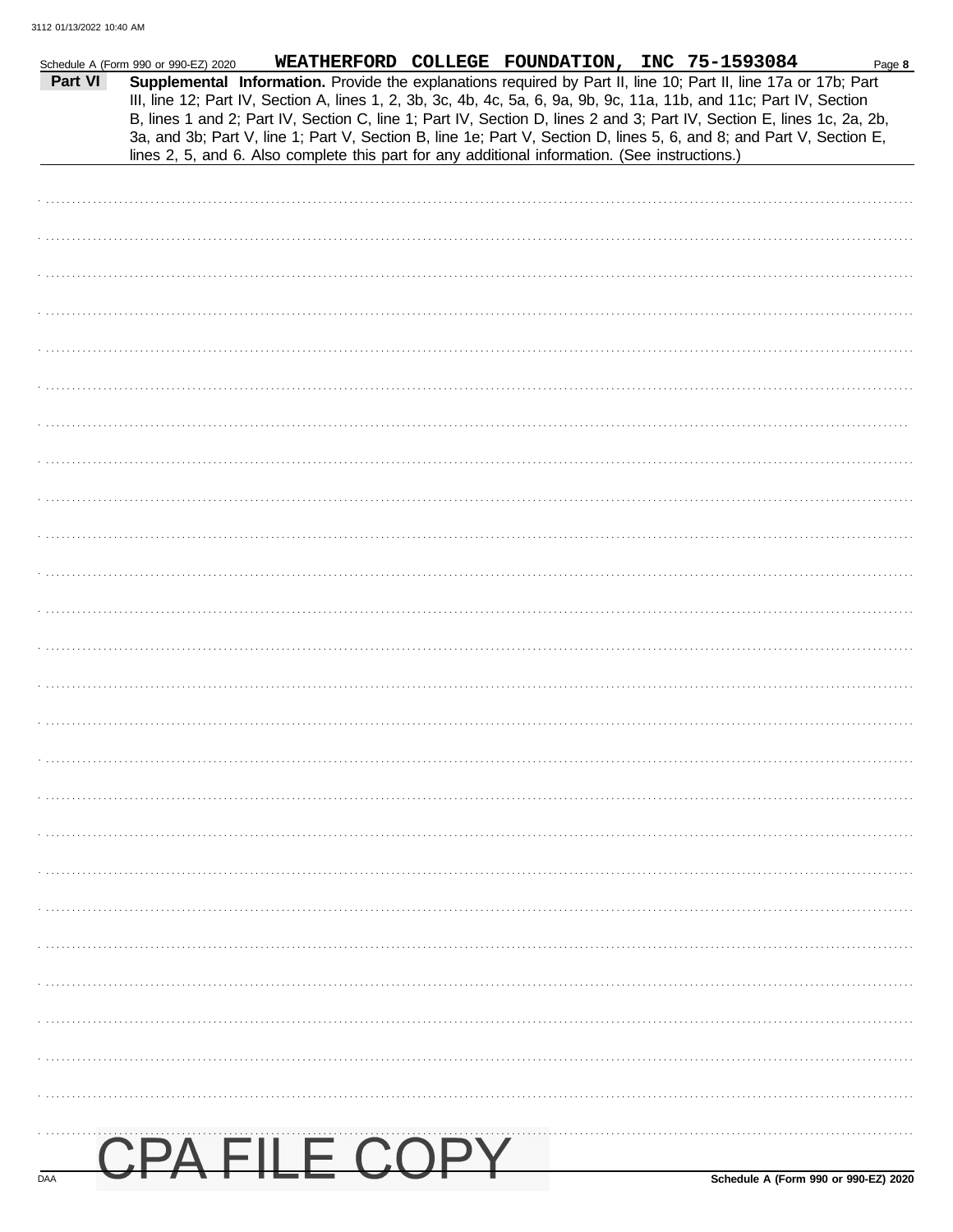#### OMB No. 1545-0047 Department of the Treasury Internal Revenue Service Name of the organization **2020 Schedule of Contributors Schedule B (Form 990, 990-EZ, or 990-PF)** u **Attach to Form 990, Form 990-EZ, or Form 990-PF. Employer identification number Organization type** (check one): **Filers of: Section:** Form 990 or 990-EZ  $|\mathbf{X}|$  501(c)( 3) (enter number) organization 4947(a)(1) nonexempt charitable trust **not** treated as a private foundation 527 political organization Form 990-PF 1501(c)(3) exempt private foundation 4947(a)(1) nonexempt charitable trust treated as a private foundation u **Go to** *www.irs.gov/Form990* **for the latest information. WEATHERFORD COLLEGE FOUNDATION, INC 75-1593084**  $|\mathbf{X}|$  501(c)(

501(c)(3) taxable private foundation

Check if your organization is covered by the **General Rule** or a **Special Rule. Note:** Only a section 501(c)(7), (8), or (10) organization can check boxes for both the General Rule and a Special Rule. See instructions.

#### **General Rule**

For an organization filing Form 990, 990-EZ, or 990-PF that received, during the year, contributions totaling \$5,000 or more (in money or property) from any one contributor. Complete Parts I and II. See instructions for determining a contributor's total contributions.

#### **Special Rules**

 $\overline{X}$  For an organization described in section 501(c)(3) filing Form 990 or 990-EZ that met the 33<sup>1</sup>/3% support test of the regulations under sections 509(a)(1) and 170(b)(1)(A)(vi), that checked Schedule A (Form 990 or 990-EZ), Part II, line 13, 16a, or 16b, and that received from any one contributor, during the year, total contributions of the greater of **(1)** \$5,000; or **(2)** 2% of the amount on (i) Form 990, Part VIII, line 1h; or (ii) Form 990-EZ, line 1. Complete Parts I and II.

literary, or educational purposes, or for the prevention of cruelty to children or animals. Complete Parts I (entering For an organization described in section 501(c)(7), (8), or (10) filing Form 990 or 990-EZ that received from any one contributor, during the year, total contributions of more than \$1,000 *exclusively* for religious, charitable, scientific, "N/A" in column (b) instead of the contributor name and address), II, and III.

For an organization described in section 501(c)(7), (8), or (10) filing Form 990 or 990-EZ that received from any one contributor, during the year, contributions *exclusively* for religious, charitable, etc., purposes, but no such contributions totaled more than \$1,000. If this box is checked, enter here the total contributions that were received during the year for an *exclusively* religious, charitable, etc., purpose. Don't complete any of the parts unless the **General Rule** applies to this organization because it received *nonexclusively* religious, charitable, etc., contributions totaling \$5,000 or more during the year . . . . . . . . . . . . . . . . . . . . . . . . . . . . . . . . . . . . . . . . . . . . . . . . . . . . . . . . . . . . . . . . . . . . . . . . . . . . . . . .

990-EZ, or 990-PF), but it **must** answer "No" on Part IV, line 2, of its Form 990; or check the box on line H of its Form 990-EZ or on its Form 990-PF, Part I, line 2, to certify that it doesn't meet the filing requirements of Schedule B (Form 990, 990-EZ, or 990-PF). **Caution:** An organization that isn't covered by the General Rule and/or the Special Rules doesn't file Schedule B (Form 990,

**For Paperwork Reduction Act Notice, see the instructions for Form 990, 990-EZ, or 990-PF.**

\$ . . . . . . . . . . . . . . . . . . . . . . . . . . . .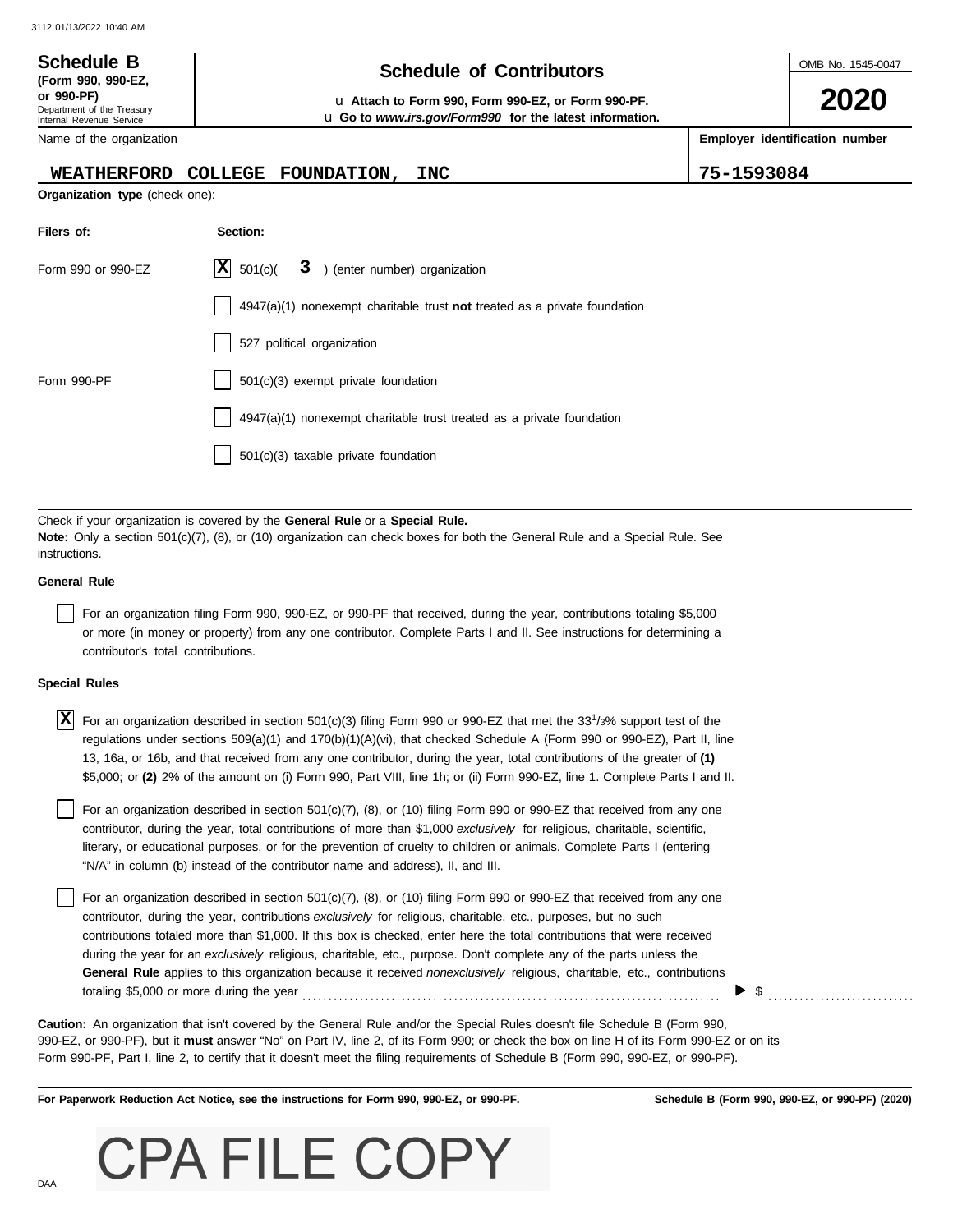DAA

|                | Schedule B (Form 990, 990-EZ, or 990-PF) (2020)<br>Name of organization<br><b>WEATHERFORD</b><br>COLLEGE FOUNDATION, INC |                                   | PAGE 1 OF 1<br>Page 2<br>Employer identification number<br>75-1593084                         |
|----------------|--------------------------------------------------------------------------------------------------------------------------|-----------------------------------|-----------------------------------------------------------------------------------------------|
| Part I         | Contributors (see instructions). Use duplicate copies of Part I if additional space is needed.                           |                                   |                                                                                               |
| (a)<br>No.     | (b)<br>Name, address, and ZIP + 4                                                                                        | (c)<br><b>Total contributions</b> | (d)<br>Type of contribution                                                                   |
| $\mathbf{1}$ . | JERRY & VICKIE DURANT<br>1500 HIGHLAKE LANE<br>TX 76087<br><b>WEATHERFORD</b>                                            | 110,000<br>\$                     | x<br>Person<br>Payroll<br><b>Noncash</b><br>(Complete Part II for<br>noncash contributions.)  |
| (a)            | (b)                                                                                                                      | (c)                               | (d)                                                                                           |
| No.            | Name, address, and ZIP + 4                                                                                               | <b>Total contributions</b>        | Type of contribution                                                                          |
| $\overline{2}$ | RICHARD & NANCY STUART<br>PO BOX 1309<br>TX 76068<br>MINERAL WELLS                                                       | 215,000<br>\$                     | Ιx<br>Person<br>Payroll<br><b>Noncash</b><br>(Complete Part II for<br>noncash contributions.) |
| (a)<br>No.     | (b)<br>Name, address, and ZIP + 4                                                                                        | (c)<br><b>Total contributions</b> | (d)<br>Type of contribution                                                                   |
| $\overline{3}$ | BRETT AND ALESIA WIGGS<br>2000 STANOLIND AVE<br>TX 79705<br><b>MIDLAND</b>                                               | 1,000,000<br>\$                   | ΙX<br>Person<br>Payroll<br><b>Noncash</b><br>(Complete Part II for<br>noncash contributions.) |
| (a)<br>No.     | (b)<br>Name, address, and ZIP + 4                                                                                        | (c)<br><b>Total contributions</b> | (d)<br>Type of contribution                                                                   |
| 4              | WILLIAM LILES<br>1219<br>HOLLAND LAKE DR<br>TX 76086<br><b>WEATHERFORD</b>                                               | 242,203<br>\$                     | Ιx<br>Person<br>Payroll<br>Noncash<br>(Complete Part II for<br>noncash contributions.)        |
| (a)<br>No.     | (b)<br>Name, address, and ZIP + 4                                                                                        | (c)<br><b>Total contributions</b> | (d)<br>Type of contribution                                                                   |
|                |                                                                                                                          | \$                                | Person<br>Payroll<br>Noncash<br>(Complete Part II for<br>noncash contributions.)              |
| (a)<br>No.     | (b)<br>Name, address, and ZIP + 4                                                                                        | (c)<br><b>Total contributions</b> | (d)<br>Type of contribution                                                                   |
|                |                                                                                                                          | \$                                | Person<br>Payroll<br>Noncash<br>(Complete Part II for<br>noncash contributions.)              |
|                |                                                                                                                          |                                   | Schedule B (Form 990, 990-EZ, or 990-PF) (2020)                                               |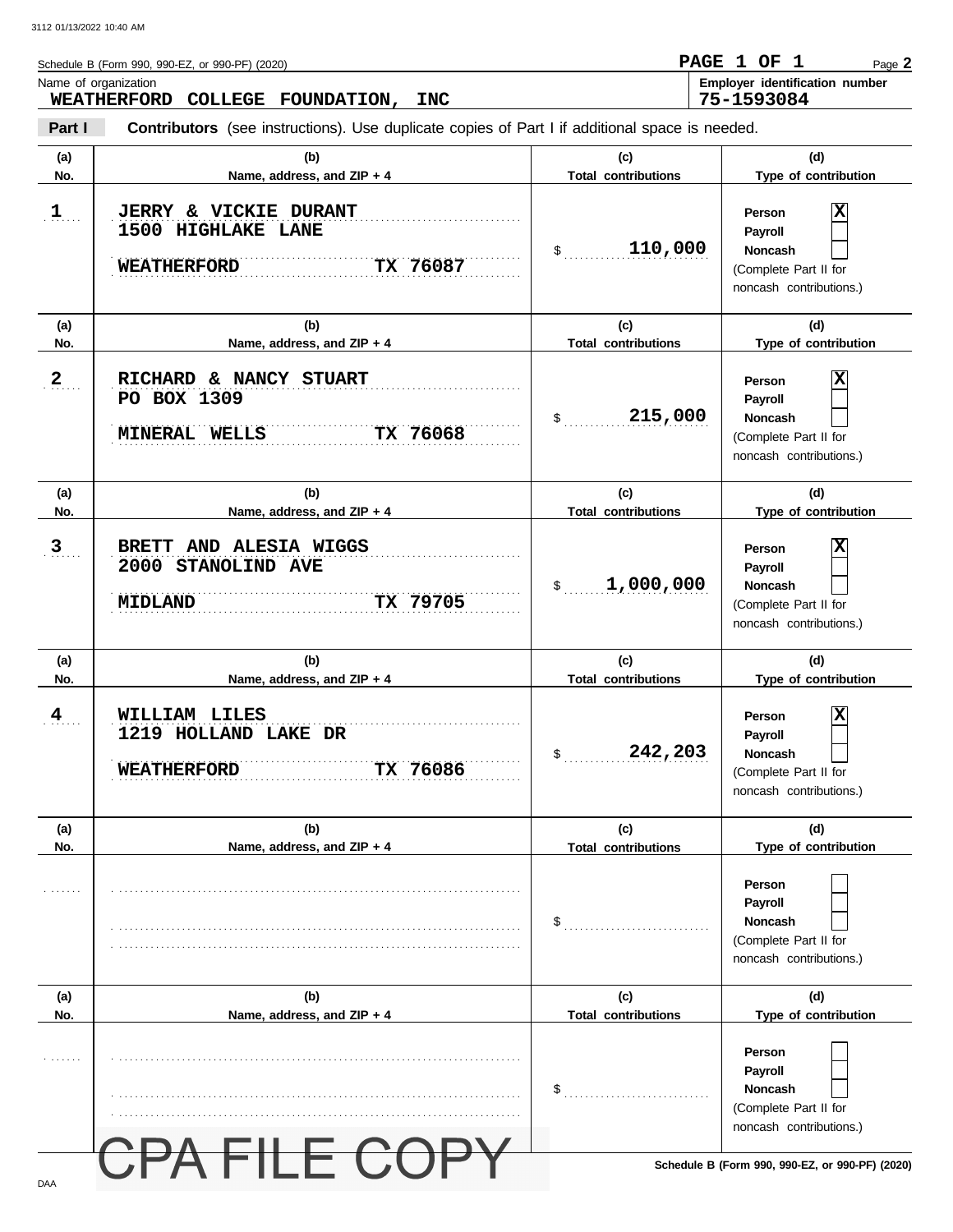Department of the Treasury Internal Revenue Service

**(Form 990)**

| Schedule d | <b>Supplemental Financial Statements</b> |  |
|------------|------------------------------------------|--|
|            |                                          |  |

**Part IV, line 6, 7, 8, 9, 10, 11a, 11b, 11c, 11d, 11e, 11f, 12a, or 12b.** u **Complete if the organization answered "Yes" on Form 990,**

u **Attach to Form 990.**  u **Go to** *www.irs.gov/Form990* **for instructions and the latest information.**

**Employer identification number Inspection**

**2020**

**Open to Public**

OMB No. 1545-0047

|   | Name of the organization                                                                                                                                                                                                                      |                                                    | Employer identification number  |
|---|-----------------------------------------------------------------------------------------------------------------------------------------------------------------------------------------------------------------------------------------------|----------------------------------------------------|---------------------------------|
|   | WEATHERFORD COLLEGE FOUNDATION, INC                                                                                                                                                                                                           |                                                    | 75-1593084                      |
|   | Organizations Maintaining Donor Advised Funds or Other Similar Funds or Accounts.<br>Part I<br>Complete if the organization answered "Yes" on Form 990, Part IV, line 6.                                                                      |                                                    |                                 |
|   |                                                                                                                                                                                                                                               | (a) Donor advised funds                            | (b) Funds and other accounts    |
| 1 | Total number at end of year                                                                                                                                                                                                                   |                                                    |                                 |
| 2 |                                                                                                                                                                                                                                               |                                                    |                                 |
| 3 | Aggregate value of grants from (during year) Mathematical Mathematical Mathematical Mathematical Mathematical M                                                                                                                               |                                                    |                                 |
|   |                                                                                                                                                                                                                                               |                                                    |                                 |
| 5 | Did the organization inform all donors and donor advisors in writing that the assets held in donor advised                                                                                                                                    |                                                    |                                 |
|   |                                                                                                                                                                                                                                               |                                                    | Yes<br>No                       |
| 6 | Did the organization inform all grantees, donors, and donor advisors in writing that grant funds can be used                                                                                                                                  |                                                    |                                 |
|   | only for charitable purposes and not for the benefit of the donor or donor advisor, or for any other purpose                                                                                                                                  |                                                    |                                 |
|   |                                                                                                                                                                                                                                               |                                                    | <b>Yes</b><br>No                |
|   | Part II<br><b>Conservation Easements.</b><br>Complete if the organization answered "Yes" on Form 990, Part IV, line 7.                                                                                                                        |                                                    |                                 |
|   | Purpose(s) of conservation easements held by the organization (check all that apply).                                                                                                                                                         |                                                    |                                 |
|   | Preservation of land for public use (for example, recreation or education)                                                                                                                                                                    | Preservation of a historically important land area |                                 |
|   | Protection of natural habitat                                                                                                                                                                                                                 | Preservation of a certified historic structure     |                                 |
|   | Preservation of open space                                                                                                                                                                                                                    |                                                    |                                 |
| 2 | Complete lines 2a through 2d if the organization held a qualified conservation contribution in the form of a conservation                                                                                                                     |                                                    |                                 |
|   | easement on the last day of the tax year.                                                                                                                                                                                                     |                                                    | Held at the End of the Tax Year |
| a | Total number of conservation easements                                                                                                                                                                                                        |                                                    | 2a                              |
|   |                                                                                                                                                                                                                                               |                                                    | 2b                              |
| с | Number of conservation easements on a certified historic structure included in (a) [[[[[ [ [ ]]]                                                                                                                                              |                                                    | 2c                              |
| d | Number of conservation easements included in (c) acquired after 7/25/06, and not on a                                                                                                                                                         |                                                    |                                 |
|   | historic structure listed in the National Register                                                                                                                                                                                            |                                                    | 2d                              |
| 3 | Number of conservation easements modified, transferred, released, extinguished, or terminated by the organization during the                                                                                                                  |                                                    |                                 |
|   | tax year <b>u</b>                                                                                                                                                                                                                             |                                                    |                                 |
|   | Number of states where property subject to conservation easement is located u                                                                                                                                                                 |                                                    |                                 |
| 5 | Does the organization have a written policy regarding the periodic monitoring, inspection, handling of                                                                                                                                        |                                                    |                                 |
|   |                                                                                                                                                                                                                                               |                                                    | <b>Yes</b><br>No                |
| 6 | Staff and volunteer hours devoted to monitoring, inspecting, handling of violations, and enforcing conservation easements during the year                                                                                                     |                                                    |                                 |
|   | u<br>.                                                                                                                                                                                                                                        |                                                    |                                 |
|   | Amount of expenses incurred in monitoring, inspecting, handling of violations, and enforcing conservation easements during the year                                                                                                           |                                                    |                                 |
|   | u \$                                                                                                                                                                                                                                          |                                                    |                                 |
|   | Does each conservation easement reported on line 2(d) above satisfy the requirements of section 170(h)(4)(B)(i)                                                                                                                               |                                                    | Yes<br>No                       |
|   | and section $170(h)(4)(B)(ii)?$<br>In Part XIII, describe how the organization reports conservation easements in its revenue and expense statement and                                                                                        |                                                    |                                 |
| 9 | balance sheet, and include, if applicable, the text of the footnote to the organization's financial statements that describes the                                                                                                             |                                                    |                                 |
|   | organization's accounting for conservation easements.                                                                                                                                                                                         |                                                    |                                 |
|   | Organizations Maintaining Collections of Art, Historical Treasures, or Other Similar Assets.<br>Part III                                                                                                                                      |                                                    |                                 |
|   | Complete if the organization answered "Yes" on Form 990, Part IV, line 8.                                                                                                                                                                     |                                                    |                                 |
|   | 1a If the organization elected, as permitted under FASB ASC 958, not to report in its revenue statement and balance sheet works                                                                                                               |                                                    |                                 |
|   | of art, historical treasures, or other similar assets held for public exhibition, education, or research in furtherance of public                                                                                                             |                                                    |                                 |
| b | service, provide in Part XIII the text of the footnote to its financial statements that describes these items.<br>If the organization elected, as permitted under FASB ASC 958, to report in its revenue statement and balance sheet works of |                                                    |                                 |
|   | art, historical treasures, or other similar assets held for public exhibition, education, or research in furtherance of public service,                                                                                                       |                                                    |                                 |
|   | provide the following amounts relating to these items:                                                                                                                                                                                        |                                                    |                                 |
|   |                                                                                                                                                                                                                                               |                                                    | u \$                            |
|   | (ii) Assets included in Form 990, Part X                                                                                                                                                                                                      |                                                    | u <sub>s</sub>                  |
| 2 | If the organization received or held works of art, historical treasures, or other similar assets for financial gain, provide the                                                                                                              |                                                    |                                 |
|   | following amounts required to be reported under FASB ASC 958 relating to these items:                                                                                                                                                         |                                                    |                                 |
| a | Reveride included on Form 990, Part VIII, line 1                                                                                                                                                                                              |                                                    | u <sub>s</sub>                  |
| b | Assets included in Form 990, Part X                                                                                                                                                                                                           |                                                    | u \$                            |
|   | For Paperwork Reduction Act Notice, see the instructions for Form 990.                                                                                                                                                                        |                                                    | Schedule D (Form 990) 2020      |

DAA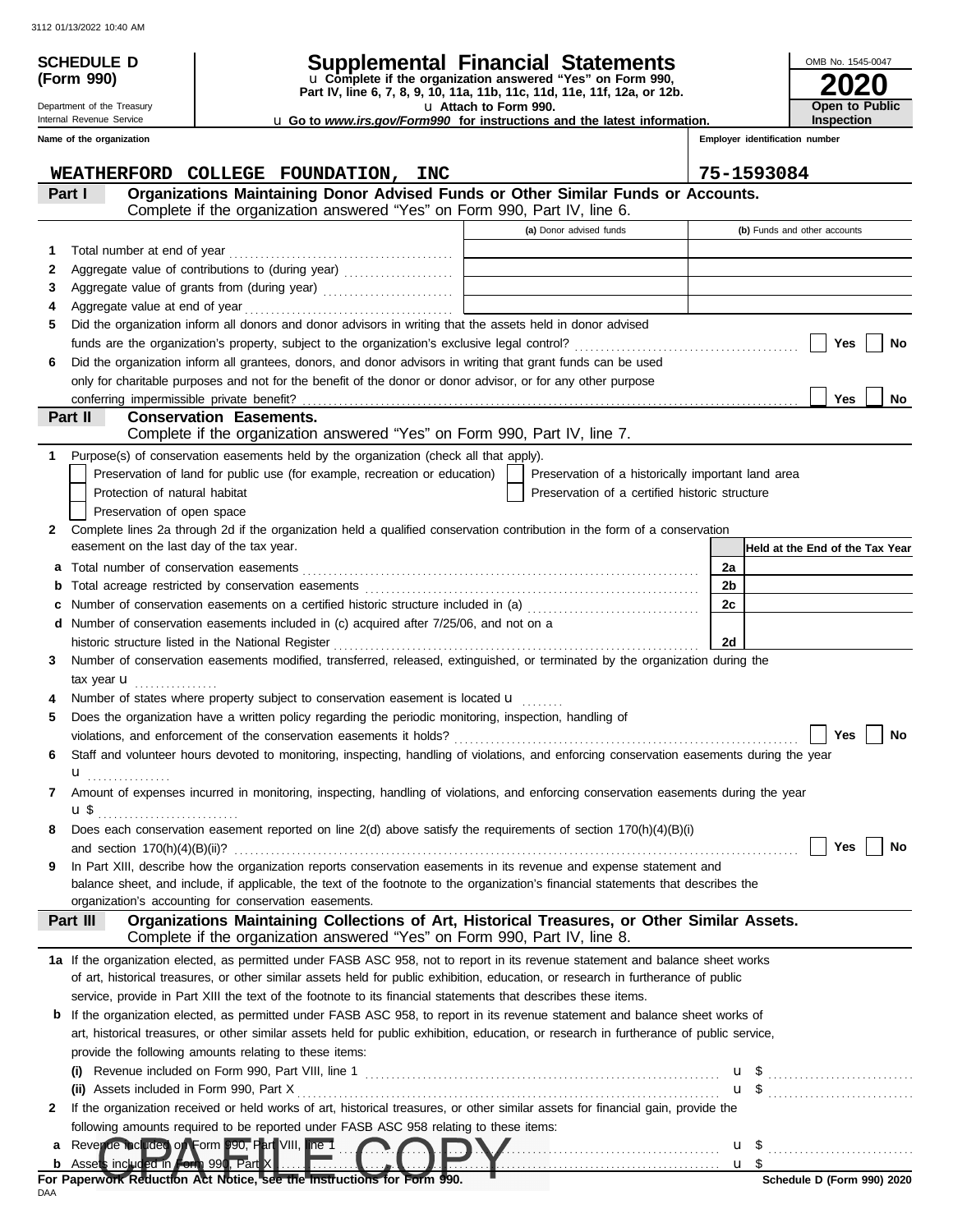|   | Schedule D (Form 990) 2020 WEATHERFORD COLLEGE FOUNDATION, INC 75-1593084                                                                                                                                                      |                         |                          |                    |                 |                      | Page 2                |
|---|--------------------------------------------------------------------------------------------------------------------------------------------------------------------------------------------------------------------------------|-------------------------|--------------------------|--------------------|-----------------|----------------------|-----------------------|
|   | Organizations Maintaining Collections of Art, Historical Treasures, or Other Similar Assets (continued)<br>Part III                                                                                                            |                         |                          |                    |                 |                      |                       |
|   | 3 Using the organization's acquisition, accession, and other records, check any of the following that make significant use of its<br>collection items (check all that apply):                                                  |                         |                          |                    |                 |                      |                       |
| a | Public exhibition                                                                                                                                                                                                              | d                       | Loan or exchange program |                    |                 |                      |                       |
| b | Scholarly research                                                                                                                                                                                                             | е                       |                          |                    |                 |                      |                       |
| с | Preservation for future generations                                                                                                                                                                                            |                         |                          |                    |                 |                      |                       |
|   | Provide a description of the organization's collections and explain how they further the organization's exempt purpose in Part                                                                                                 |                         |                          |                    |                 |                      |                       |
|   | XIII.                                                                                                                                                                                                                          |                         |                          |                    |                 |                      |                       |
| 5 |                                                                                                                                                                                                                                |                         |                          |                    |                 |                      |                       |
|   | During the year, did the organization solicit or receive donations of art, historical treasures, or other similar                                                                                                              |                         |                          |                    |                 |                      | <b>Yes</b><br>No      |
|   | Part IV<br><b>Escrow and Custodial Arrangements.</b>                                                                                                                                                                           |                         |                          |                    |                 |                      |                       |
|   |                                                                                                                                                                                                                                |                         |                          |                    |                 |                      |                       |
|   | Complete if the organization answered "Yes" on Form 990, Part IV, line 9, or reported an amount on Form                                                                                                                        |                         |                          |                    |                 |                      |                       |
|   | 990, Part X, line 21.                                                                                                                                                                                                          |                         |                          |                    |                 |                      |                       |
|   | 1a Is the organization an agent, trustee, custodian or other intermediary for contributions or other assets not                                                                                                                |                         |                          |                    |                 |                      |                       |
|   |                                                                                                                                                                                                                                |                         |                          |                    |                 |                      | <b>Yes</b><br>No      |
|   | <b>b</b> If "Yes," explain the arrangement in Part XIII and complete the following table:                                                                                                                                      |                         |                          |                    |                 |                      |                       |
|   |                                                                                                                                                                                                                                |                         |                          |                    |                 |                      | Amount                |
|   | c Beginning balance                                                                                                                                                                                                            |                         |                          |                    |                 | 1c                   |                       |
|   |                                                                                                                                                                                                                                |                         |                          |                    |                 | 1d                   |                       |
|   |                                                                                                                                                                                                                                |                         |                          |                    |                 | 1е                   |                       |
|   | Ending balance contains and account of the contact of the contact of the contact of the contact of the contact of the contact of the contact of the contact of the contact of the contact of the contact of the contact of the |                         |                          |                    |                 | 1f                   |                       |
|   | 2a Did the organization include an amount on Form 990, Part X, line 21, for escrow or custodial account liability?                                                                                                             |                         |                          |                    |                 |                      | <b>Yes</b><br>No      |
|   |                                                                                                                                                                                                                                |                         |                          |                    |                 |                      |                       |
|   | Part V<br><b>Endowment Funds.</b>                                                                                                                                                                                              |                         |                          |                    |                 |                      |                       |
|   | Complete if the organization answered "Yes" on Form 990, Part IV, line 10.                                                                                                                                                     |                         |                          |                    |                 |                      |                       |
|   |                                                                                                                                                                                                                                | (a) Current year        | (b) Prior year           | (c) Two years back |                 | (d) Three years back | (e) Four years back   |
|   | 1a Beginning of year balance                                                                                                                                                                                                   | 7,441,822               | 6,870,899                |                    |                 |                      |                       |
|   | <b>b</b> Contributions <b>contributions</b>                                                                                                                                                                                    | 153,945                 | 164,191                  |                    |                 |                      |                       |
|   | c Net investment earnings, gains, and                                                                                                                                                                                          |                         |                          |                    |                 |                      |                       |
|   | losses                                                                                                                                                                                                                         | 951,424                 | 689,979                  |                    |                 |                      |                       |
|   | d Grants or scholarships<br><u> 1999 - Alexandr Alexandr Alexandr Alexandr Alexandr Alexandr Alexandr Alexandr Alexandr Alexandr Alexandr Alex</u>                                                                             |                         |                          |                    |                 |                      |                       |
|   | e Other expenditures for facilities and                                                                                                                                                                                        |                         |                          |                    |                 |                      |                       |
|   |                                                                                                                                                                                                                                | 374,455                 | 283,247                  |                    |                 |                      |                       |
|   | f Administrative expenses                                                                                                                                                                                                      |                         |                          |                    |                 |                      |                       |
|   | g End of year balance                                                                                                                                                                                                          | 8,172,736               | 7,441,822                |                    |                 |                      |                       |
|   | 2 Provide the estimated percentage of the current year end balance (line 1g, column (a)) held as:                                                                                                                              |                         |                          |                    |                 |                      |                       |
|   | Board designated or quasi-endowment u %                                                                                                                                                                                        |                         |                          |                    |                 |                      |                       |
|   | <b>b</b> Permanent endowment <b>u</b>                                                                                                                                                                                          |                         |                          |                    |                 |                      |                       |
|   | c Term endowment $u$ 100.00 %                                                                                                                                                                                                  |                         |                          |                    |                 |                      |                       |
|   | The percentages on lines 2a, 2b, and 2c should equal 100%.                                                                                                                                                                     |                         |                          |                    |                 |                      |                       |
|   | 3a Are there endowment funds not in the possession of the organization that are held and administered for the                                                                                                                  |                         |                          |                    |                 |                      |                       |
|   | organization by:                                                                                                                                                                                                               |                         |                          |                    |                 |                      | Yes<br>No             |
|   |                                                                                                                                                                                                                                |                         |                          |                    |                 |                      | X<br>3a(i)            |
|   |                                                                                                                                                                                                                                |                         |                          |                    |                 |                      | $\mathbf x$<br>3a(ii) |
|   |                                                                                                                                                                                                                                |                         |                          |                    |                 |                      | 3b                    |
|   | Describe in Part XIII the intended uses of the organization's endowment funds.                                                                                                                                                 |                         |                          |                    |                 |                      |                       |
|   | Part VI<br>Land, Buildings, and Equipment.                                                                                                                                                                                     |                         |                          |                    |                 |                      |                       |
|   | Complete if the organization answered "Yes" on Form 990, Part IV, line 11a. See Form 990, Part X, line 10.                                                                                                                     |                         |                          |                    |                 |                      |                       |
|   | Description of property                                                                                                                                                                                                        | (a) Cost or other basis | (b) Cost or other basis  |                    | (c) Accumulated |                      | (d) Book value        |
|   |                                                                                                                                                                                                                                | (investment)            | (other)                  |                    | depreciation    |                      |                       |
|   | <b>1a</b> Land                                                                                                                                                                                                                 |                         |                          |                    |                 |                      |                       |
|   |                                                                                                                                                                                                                                |                         |                          |                    |                 |                      |                       |
|   | c Leasehold improvements                                                                                                                                                                                                       |                         |                          |                    |                 |                      |                       |
|   |                                                                                                                                                                                                                                |                         |                          | 77,958             |                 | 77,958               |                       |
|   |                                                                                                                                                                                                                                |                         |                          |                    |                 |                      |                       |
|   | Total. Add lines 1a through 1e. (Column (d) must equal Form 990, Part X, column (B), line 10c.)                                                                                                                                |                         |                          |                    |                 | u                    |                       |
|   |                                                                                                                                                                                                                                |                         |                          |                    |                 |                      |                       |

## CPA FILE COPY

DAA

**Schedule D (Form 990) 2020**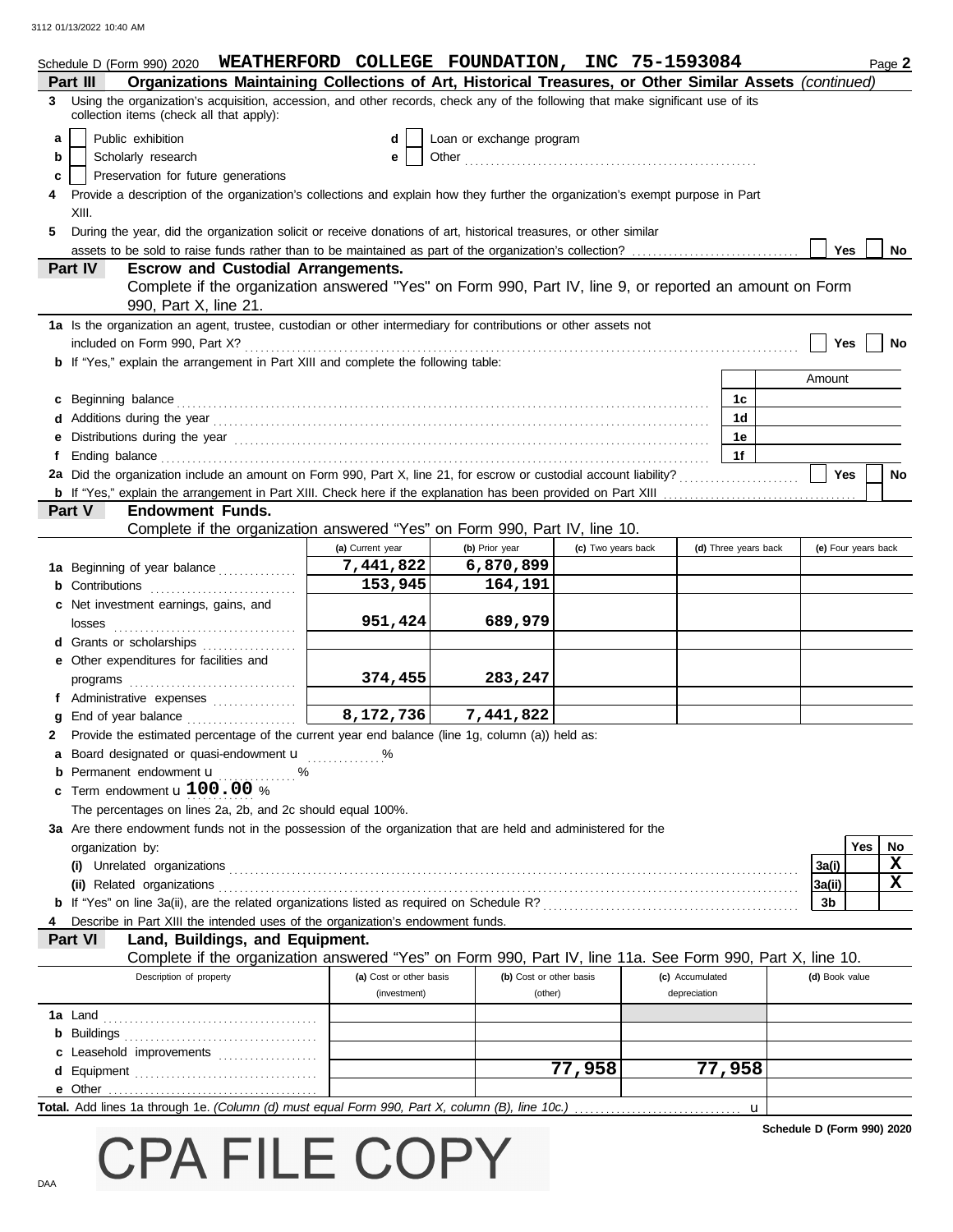DAA

|                           | WEATHERFORD COLLEGE FOUNDATION,<br>Schedule D (Form 990) 2020                                                                                        |                | INC 75-1593084                                                      | Page 3         |
|---------------------------|------------------------------------------------------------------------------------------------------------------------------------------------------|----------------|---------------------------------------------------------------------|----------------|
| <b>Part VII</b>           | <b>Investments - Other Securities.</b><br>Complete if the organization answered "Yes" on Form 990, Part IV, line 11b. See Form 990, Part X, line 12. |                |                                                                     |                |
|                           | (a) Description of security or category                                                                                                              | (b) Book value | (c) Method of valuation:                                            |                |
|                           | (including name of security)                                                                                                                         |                | Cost or end-of-year market value                                    |                |
| (1) Financial derivatives |                                                                                                                                                      |                |                                                                     |                |
|                           |                                                                                                                                                      |                |                                                                     |                |
| $(3)$ Other               |                                                                                                                                                      |                |                                                                     |                |
| $(A)$ .                   |                                                                                                                                                      |                |                                                                     |                |
|                           |                                                                                                                                                      |                |                                                                     |                |
| (C)                       |                                                                                                                                                      |                |                                                                     |                |
| $(D)$ .                   |                                                                                                                                                      |                |                                                                     |                |
| (E)                       |                                                                                                                                                      |                |                                                                     |                |
| (F)                       |                                                                                                                                                      |                |                                                                     |                |
| (G)                       |                                                                                                                                                      |                |                                                                     |                |
| (H)                       | Total. (Column (b) must equal Form 990, Part X, col. (B) line 12.) $\ldots$ u                                                                        |                |                                                                     |                |
| Part VIII                 | <b>Investments - Program Related.</b>                                                                                                                |                |                                                                     |                |
|                           | Complete if the organization answered "Yes" on Form 990, Part IV, line 11c. See Form 990, Part X, line 13.                                           |                |                                                                     |                |
|                           | (a) Description of investment                                                                                                                        | (b) Book value | (c) Method of valuation:                                            |                |
|                           |                                                                                                                                                      |                | Cost or end-of-year market value                                    |                |
| (1)                       |                                                                                                                                                      |                |                                                                     |                |
| (2)                       |                                                                                                                                                      |                |                                                                     |                |
| (3)                       |                                                                                                                                                      |                |                                                                     |                |
| (4)                       |                                                                                                                                                      |                |                                                                     |                |
| (5)                       |                                                                                                                                                      |                |                                                                     |                |
| (6)                       |                                                                                                                                                      |                |                                                                     |                |
| (7)                       |                                                                                                                                                      |                |                                                                     |                |
| (8)                       |                                                                                                                                                      |                |                                                                     |                |
| (9)                       |                                                                                                                                                      |                |                                                                     |                |
| Part IX                   | Total. (Column (b) must equal Form 990, Part X, col. (B) line 13.)<br>$\mathbf{u}$<br>Other Assets.                                                  |                |                                                                     |                |
|                           | Complete if the organization answered "Yes" on Form 990, Part IV, line 11d. See Form 990, Part X, line 15.                                           |                |                                                                     |                |
|                           | (a) Description                                                                                                                                      |                |                                                                     | (b) Book value |
| (1)                       |                                                                                                                                                      |                |                                                                     |                |
| (2)                       |                                                                                                                                                      |                |                                                                     |                |
| (3)                       |                                                                                                                                                      |                |                                                                     |                |
| (4)                       |                                                                                                                                                      |                |                                                                     |                |
| (5)                       |                                                                                                                                                      |                |                                                                     |                |
| (6)                       |                                                                                                                                                      |                |                                                                     |                |
| (7)                       |                                                                                                                                                      |                |                                                                     |                |
| (8)                       |                                                                                                                                                      |                |                                                                     |                |
| (9)                       |                                                                                                                                                      |                |                                                                     |                |
|                           | Total. (Column (b) must equal Form 990, Part X, col. (B) line 15.)                                                                                   |                | u                                                                   |                |
| Part X                    | Other Liabilities.                                                                                                                                   |                |                                                                     |                |
|                           | Complete if the organization answered "Yes" on Form 990, Part IV, line 11e or 11f. See Form 990, Part X,<br>line $25$ .                              |                |                                                                     |                |
| 1.                        | (a) Description of liability                                                                                                                         |                |                                                                     | (b) Book value |
| (1)                       | Federal income taxes                                                                                                                                 |                |                                                                     |                |
| (2)                       |                                                                                                                                                      |                |                                                                     |                |
| (3)                       |                                                                                                                                                      |                |                                                                     |                |
| (4)                       |                                                                                                                                                      |                |                                                                     |                |
| (5)                       |                                                                                                                                                      |                |                                                                     |                |
| (6)                       |                                                                                                                                                      |                |                                                                     |                |
| (7)                       |                                                                                                                                                      |                |                                                                     |                |
| (8)                       |                                                                                                                                                      |                |                                                                     |                |
| (9)                       |                                                                                                                                                      |                |                                                                     |                |
|                           | Total. (Column (b) must equal Form 990, Part X, col. (B) line 25.)                                                                                   |                | u                                                                   |                |
|                           | 2. Liability for unce tain tax positions. In Part XIII provide the exi of the poti pic to the organization's financial statements that reports the   |                |                                                                     |                |
|                           | organization's liability for <i>uncertain</i> tax positions under FASB ASO<br>740.                                                                   |                | eck here if the text of the footnote has been provided in Part XIII |                |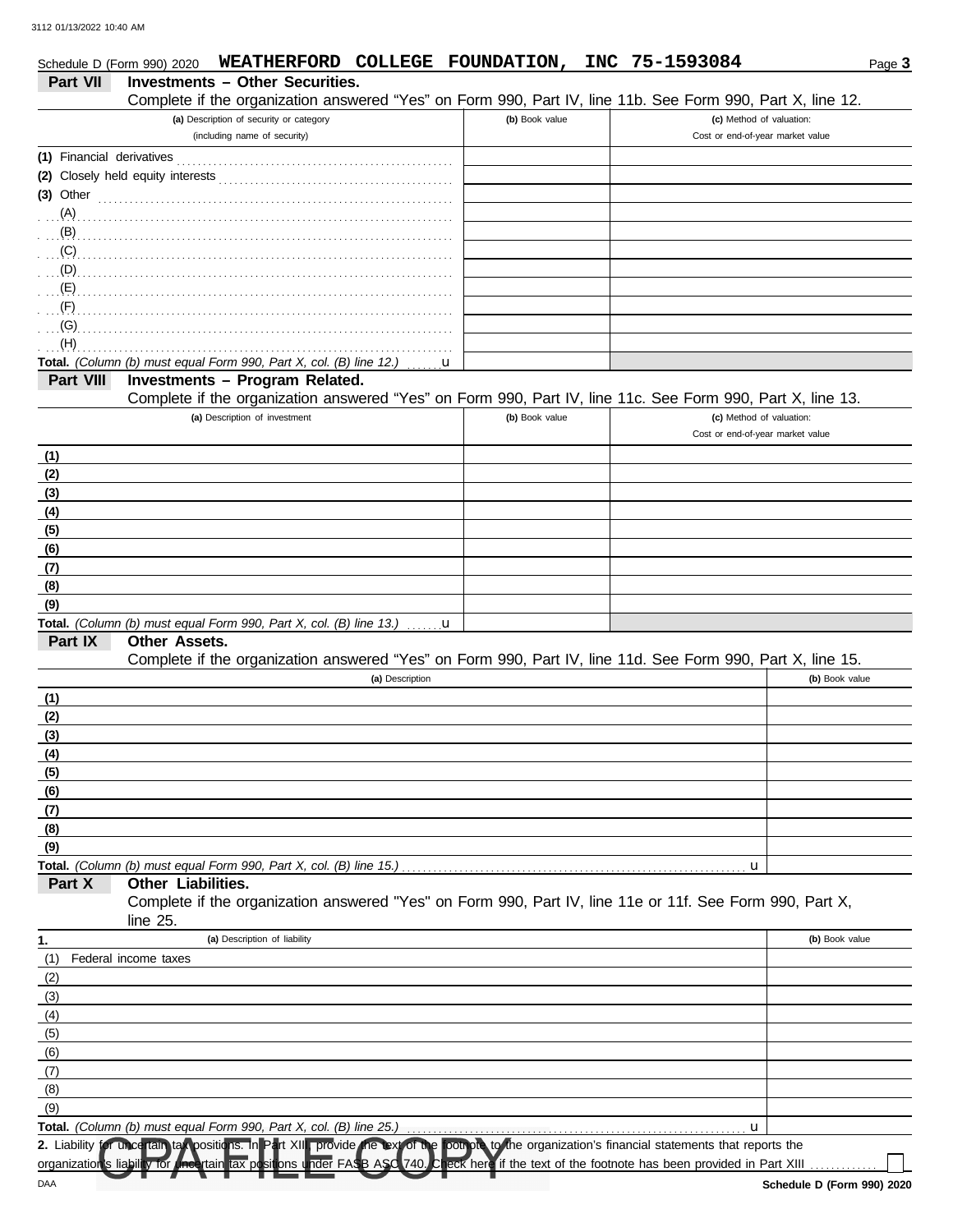|              | Schedule D (Form 990) 2020 WEATHERFORD COLLEGE FOUNDATION, INC 75-1593084                                                                                                                                                                |                |         |              | Page 4                     |
|--------------|------------------------------------------------------------------------------------------------------------------------------------------------------------------------------------------------------------------------------------------|----------------|---------|--------------|----------------------------|
|              | Reconciliation of Revenue per Audited Financial Statements With Revenue per Return.<br>Part XI                                                                                                                                           |                |         |              |                            |
|              | Complete if the organization answered "Yes" on Form 990, Part IV, line 12a.                                                                                                                                                              |                |         |              |                            |
| 1            |                                                                                                                                                                                                                                          |                |         | $\mathbf{1}$ | 3,249,879                  |
| $\mathbf{2}$ | Amounts included on line 1 but not on Form 990, Part VIII, line 12:                                                                                                                                                                      |                |         |              |                            |
| a            |                                                                                                                                                                                                                                          | 2a             | 264,039 |              |                            |
| b            |                                                                                                                                                                                                                                          | 2 <sub>b</sub> |         |              |                            |
| c            |                                                                                                                                                                                                                                          | 2c             |         |              |                            |
| d            |                                                                                                                                                                                                                                          | 2d             |         |              | 264,039                    |
| е<br>3       | Add lines 2a through 2d [11] March 2014 [12] March 2014 [12] March 2014 [12] March 2014 [12] March 2014 [12] March 2014 [12] March 2014 [12] March 2014 [12] March 2014 [12] March 2014 [12] March 2014 [12] March 2014 [12] M           |                |         | 2е<br>3      | 2,985,840                  |
| 4            | Amounts included on Form 990, Part VIII, line 12, but not on line 1:                                                                                                                                                                     |                |         |              |                            |
| a            |                                                                                                                                                                                                                                          | 4a             | 28,615  |              |                            |
| b            |                                                                                                                                                                                                                                          | 4b             |         |              |                            |
| c            | Add lines 4a and 4b                                                                                                                                                                                                                      |                |         | 4c           | 28,615                     |
|              |                                                                                                                                                                                                                                          |                |         | 5            | 3,014,455                  |
|              | Reconciliation of Expenses per Audited Financial Statements With Expenses per Return.<br>Part XII                                                                                                                                        |                |         |              |                            |
|              | Complete if the organization answered "Yes" on Form 990, Part IV, line 12a.                                                                                                                                                              |                |         |              |                            |
| 1            |                                                                                                                                                                                                                                          |                |         | 1            | 921,300                    |
| 2            | Amounts included on line 1 but not on Form 990, Part IX, line 25:                                                                                                                                                                        |                |         |              |                            |
| a            |                                                                                                                                                                                                                                          | 2a             |         |              |                            |
| b            |                                                                                                                                                                                                                                          | 2b             |         |              |                            |
| С            |                                                                                                                                                                                                                                          | 2c             |         |              |                            |
| d            |                                                                                                                                                                                                                                          | 2d             |         |              |                            |
| е            | Add lines 2a through 2d [11] March 2014 [12] March 2014 [12] March 2014 [12] March 2014 [12] March 2014 [12] March 2014 [12] March 2014 [12] March 2014 [12] March 2014 [12] March 2014 [12] March 2014 [12] March 2014 [12] M           |                |         | 2e           |                            |
| 3            |                                                                                                                                                                                                                                          |                |         | 3            | 921,300                    |
| 4            | Amounts included on Form 990, Part IX, line 25, but not on line 1:                                                                                                                                                                       |                |         |              |                            |
|              |                                                                                                                                                                                                                                          | 4a             | 28,615  |              |                            |
|              | <b>b</b> Other (Describe in Part XIII.) <b>CONSIDENT</b> 2014 12:00 12:00 12:00 12:00 12:00 12:00 12:00 12:00 12:00 12:00 12:00 12:00 12:00 12:00 12:00 12:00 12:00 12:00 12:00 12:00 12:00 12:00 12:00 12:00 12:00 12:00 12:00 12:00 12 | 4b             |         |              |                            |
|              |                                                                                                                                                                                                                                          |                |         |              |                            |
|              | c Add lines 4a and 4b                                                                                                                                                                                                                    |                |         | 4с           | 28,615                     |
|              |                                                                                                                                                                                                                                          |                |         | 5            | 949,915                    |
|              | Part XIII Supplemental Information.                                                                                                                                                                                                      |                |         |              |                            |
|              | Provide the descriptions required for Part II, lines 3, 5, and 9; Part III, lines 1a and 4; Part IV, lines 1b and 2b; Part V, line 4; Part X, line                                                                                       |                |         |              |                            |
|              | 2; Part XI, lines 2d and 4b; and Part XII, lines 2d and 4b. Also complete this part to provide any additional information.                                                                                                               |                |         |              |                            |
|              | PART V, LINE 4 - INTENDED USES FOR ENDOWMENT FUNDS                                                                                                                                                                                       |                |         |              |                            |
|              |                                                                                                                                                                                                                                          |                |         |              |                            |
|              | INTENDED USES ARE FOR SCHOLARSHIPS AND OTHER ACTIVITIES.                                                                                                                                                                                 |                |         |              |                            |
|              |                                                                                                                                                                                                                                          |                |         |              |                            |
|              |                                                                                                                                                                                                                                          |                |         |              |                            |
|              |                                                                                                                                                                                                                                          |                |         |              |                            |
|              |                                                                                                                                                                                                                                          |                |         |              |                            |
|              |                                                                                                                                                                                                                                          |                |         |              |                            |
|              |                                                                                                                                                                                                                                          |                |         |              |                            |
|              |                                                                                                                                                                                                                                          |                |         |              |                            |
|              |                                                                                                                                                                                                                                          |                |         |              |                            |
|              |                                                                                                                                                                                                                                          |                |         |              |                            |
|              |                                                                                                                                                                                                                                          |                |         |              |                            |
|              |                                                                                                                                                                                                                                          |                |         |              |                            |
|              |                                                                                                                                                                                                                                          |                |         |              |                            |
|              |                                                                                                                                                                                                                                          |                |         |              |                            |
|              |                                                                                                                                                                                                                                          |                |         |              |                            |
|              |                                                                                                                                                                                                                                          |                |         |              |                            |
|              |                                                                                                                                                                                                                                          |                |         |              |                            |
|              |                                                                                                                                                                                                                                          |                |         |              |                            |
|              |                                                                                                                                                                                                                                          |                |         |              |                            |
|              |                                                                                                                                                                                                                                          |                |         |              |                            |
|              |                                                                                                                                                                                                                                          |                |         |              |                            |
|              |                                                                                                                                                                                                                                          |                |         |              |                            |
|              | <del>PA FILE COPY</del>                                                                                                                                                                                                                  |                |         |              | Schedule D (Form 990) 2020 |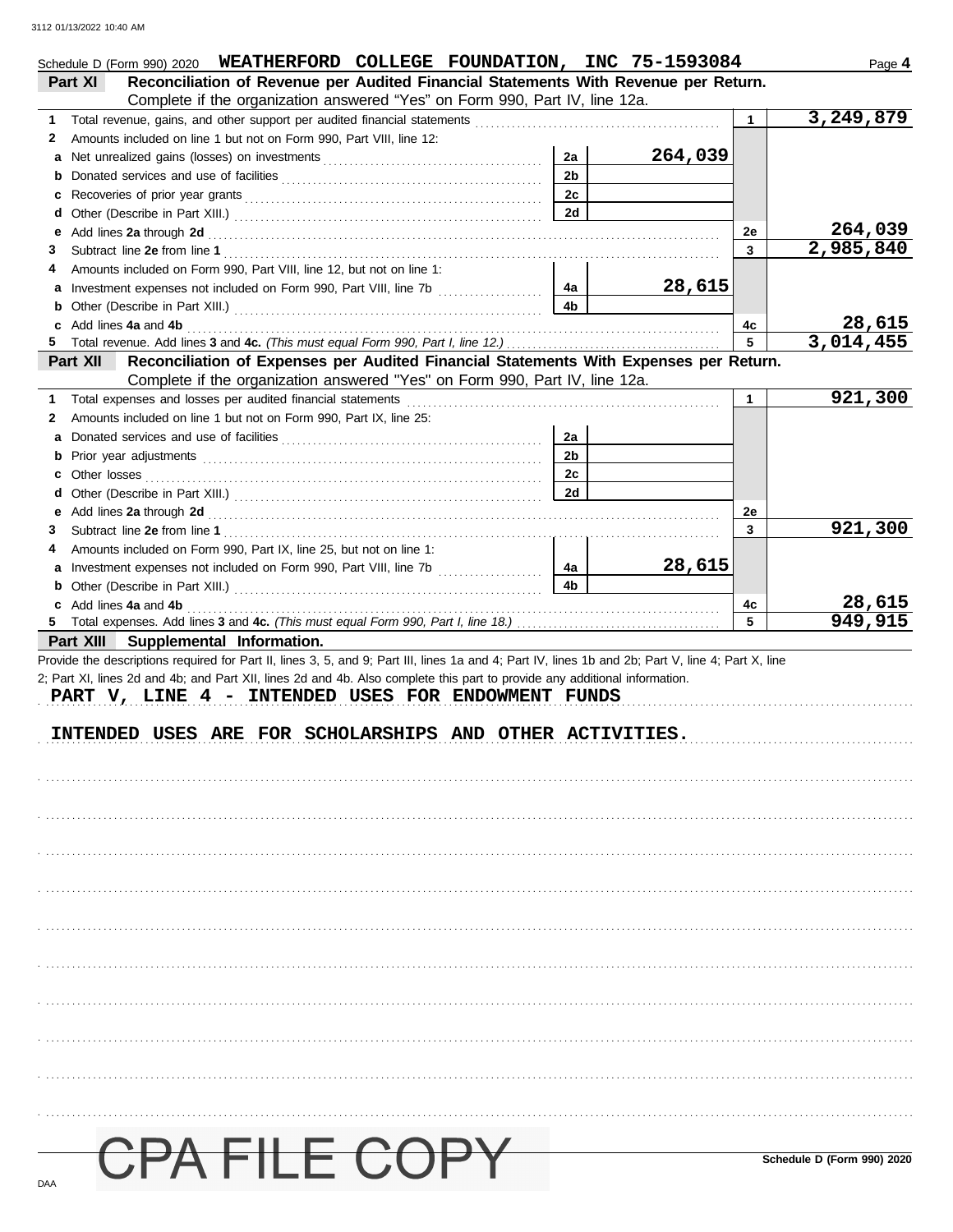|  |                                                       | Schedule D (Form 990) 2020 WEATHERFORD COLLEGE FOUNDATION, INC 75-1593084 |  | Page $5$ |
|--|-------------------------------------------------------|---------------------------------------------------------------------------|--|----------|
|  | <b>Part XIII Supplemental Information (continued)</b> |                                                                           |  |          |
|  |                                                       |                                                                           |  |          |
|  |                                                       |                                                                           |  |          |
|  |                                                       |                                                                           |  |          |
|  |                                                       |                                                                           |  |          |
|  |                                                       |                                                                           |  |          |
|  |                                                       |                                                                           |  |          |
|  |                                                       |                                                                           |  |          |
|  |                                                       |                                                                           |  |          |
|  |                                                       |                                                                           |  |          |
|  |                                                       |                                                                           |  |          |
|  |                                                       |                                                                           |  |          |
|  |                                                       |                                                                           |  |          |
|  |                                                       |                                                                           |  |          |
|  |                                                       |                                                                           |  |          |
|  |                                                       |                                                                           |  |          |
|  |                                                       |                                                                           |  |          |
|  |                                                       |                                                                           |  |          |
|  |                                                       |                                                                           |  |          |
|  |                                                       |                                                                           |  |          |
|  |                                                       |                                                                           |  |          |
|  |                                                       |                                                                           |  |          |
|  |                                                       |                                                                           |  |          |
|  |                                                       |                                                                           |  |          |
|  |                                                       |                                                                           |  |          |
|  |                                                       |                                                                           |  |          |
|  |                                                       |                                                                           |  |          |
|  |                                                       |                                                                           |  |          |
|  |                                                       |                                                                           |  |          |
|  |                                                       |                                                                           |  |          |
|  |                                                       |                                                                           |  |          |
|  |                                                       |                                                                           |  |          |
|  |                                                       |                                                                           |  |          |
|  |                                                       |                                                                           |  |          |
|  |                                                       |                                                                           |  |          |
|  |                                                       |                                                                           |  |          |
|  |                                                       |                                                                           |  |          |
|  |                                                       |                                                                           |  |          |
|  |                                                       |                                                                           |  |          |
|  |                                                       |                                                                           |  |          |
|  |                                                       |                                                                           |  |          |
|  |                                                       |                                                                           |  |          |
|  |                                                       |                                                                           |  |          |
|  |                                                       |                                                                           |  |          |
|  |                                                       |                                                                           |  |          |
|  |                                                       |                                                                           |  |          |
|  |                                                       |                                                                           |  |          |
|  |                                                       |                                                                           |  |          |
|  |                                                       |                                                                           |  |          |
|  |                                                       |                                                                           |  |          |
|  |                                                       |                                                                           |  |          |
|  |                                                       |                                                                           |  |          |
|  |                                                       |                                                                           |  |          |
|  |                                                       |                                                                           |  |          |
|  |                                                       |                                                                           |  |          |
|  |                                                       |                                                                           |  |          |
|  |                                                       |                                                                           |  |          |
|  |                                                       |                                                                           |  |          |
|  |                                                       |                                                                           |  |          |

# **CPA FILE COPY**

DAA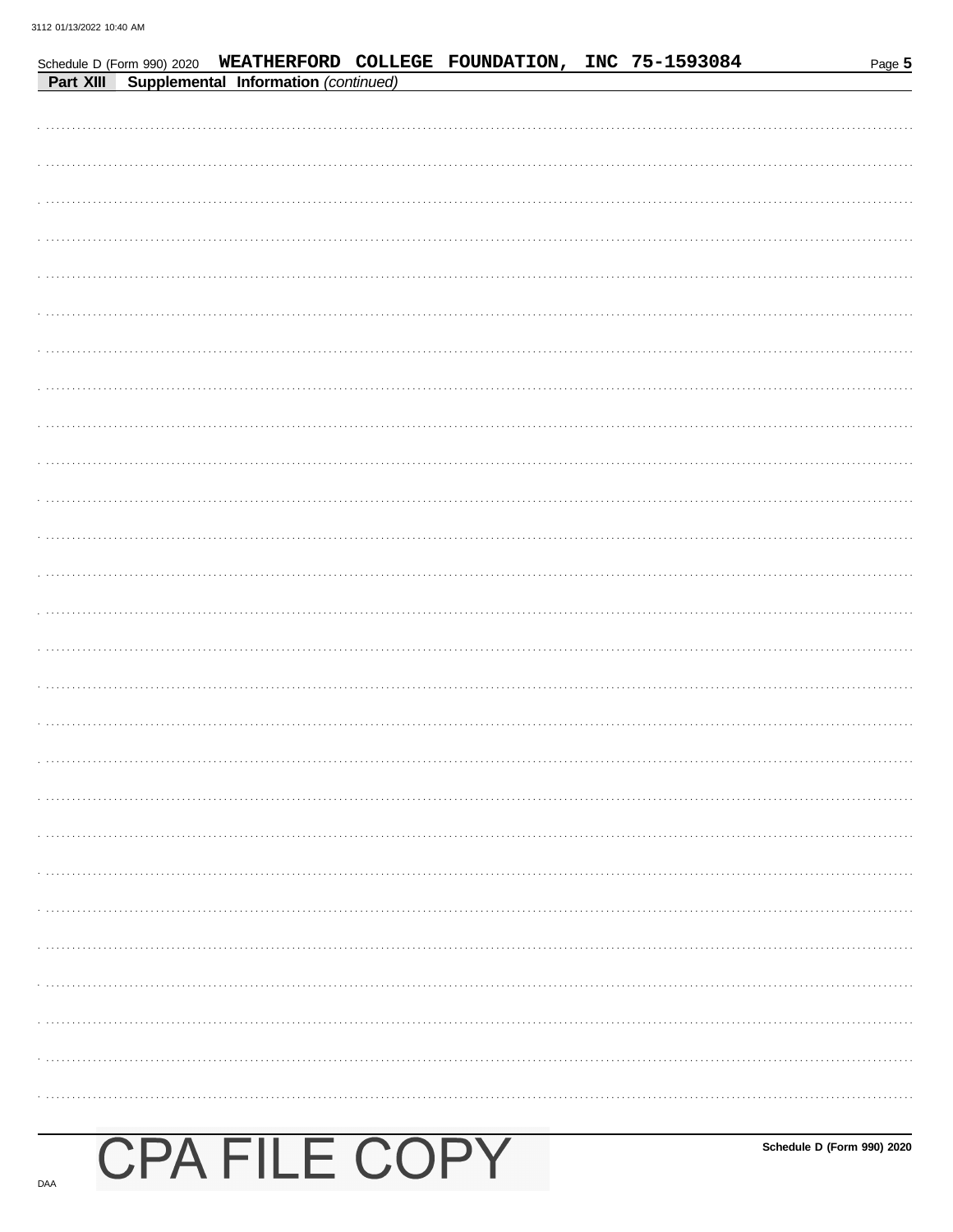| <b>SCHEDULE I</b>          |                                                                                                                                                                           |           |                      | Grants and Other Assistance to Organizations,                                                                                         |                    |                                                   |                    |                                              | OMB No. 1545-0047            |                   |
|----------------------------|---------------------------------------------------------------------------------------------------------------------------------------------------------------------------|-----------|----------------------|---------------------------------------------------------------------------------------------------------------------------------------|--------------------|---------------------------------------------------|--------------------|----------------------------------------------|------------------------------|-------------------|
| (Form 990)                 |                                                                                                                                                                           |           |                      | Governments, and Individuals in the United States<br>Complete if the organization answered "Yes" on Form 990, Part IV, line 21 or 22. |                    |                                                   |                    |                                              |                              |                   |
| Department of the Treasury |                                                                                                                                                                           |           |                      | La Attach to Form 990.                                                                                                                |                    |                                                   |                    |                                              | <b>Open to Public</b>        |                   |
| Internal Revenue Service   |                                                                                                                                                                           |           |                      | u Go to www.irs.gov/Form990 for the latest information.                                                                               |                    |                                                   |                    |                                              | Inspection                   |                   |
| Name of the organization   | WEATHERFORD COLLEGE FOUNDATION,                                                                                                                                           |           |                      | <b>INC</b>                                                                                                                            |                    |                                                   |                    | Employer identification number<br>75-1593084 |                              |                   |
| Part I                     | <b>General Information on Grants and Assistance</b>                                                                                                                       |           |                      |                                                                                                                                       |                    |                                                   |                    |                                              |                              |                   |
| 1                          | Does the organization maintain records to substantiate the amount of the grants or assistance, the grantees' eligibility for the grants or assistance, and                |           |                      |                                                                                                                                       |                    |                                                   |                    |                                              |                              |                   |
|                            | 2 Describe in Part IV the organization's procedures for monitoring the use of grant funds in the United States.                                                           |           |                      |                                                                                                                                       |                    |                                                   |                    |                                              | Yes                          | $ \mathbf{X} $ No |
| Part II                    | Grants and Other Assistance to Domestic Organizations and Domestic Governments. Complete if the organization answered "Yes" on Form 990,                                  |           |                      |                                                                                                                                       |                    |                                                   |                    |                                              |                              |                   |
|                            | Part IV, line 21, for any recipient that received more than \$5,000. Part II can be duplicated if additional space is needed.                                             |           |                      |                                                                                                                                       |                    |                                                   |                    |                                              |                              |                   |
| -1                         | (a) Name and address of organization                                                                                                                                      | $(b)$ EIN | $(c)$ IRC<br>section | (d) Amount of cash                                                                                                                    | (e) Amount of non- | (f) Method of valuation<br>(book, FMV, appraisal, | (q) Description of |                                              | (h) Purpose of grant         |                   |
|                            | or government                                                                                                                                                             |           | (if applicable)      | grant                                                                                                                                 | cash assistance    | other)                                            | noncash assistance |                                              | or assistance                |                   |
| (1)                        |                                                                                                                                                                           |           |                      |                                                                                                                                       |                    |                                                   |                    |                                              |                              |                   |
|                            |                                                                                                                                                                           |           |                      |                                                                                                                                       |                    |                                                   |                    |                                              |                              |                   |
| (2)                        |                                                                                                                                                                           |           |                      |                                                                                                                                       |                    |                                                   |                    |                                              |                              |                   |
|                            |                                                                                                                                                                           |           |                      |                                                                                                                                       |                    |                                                   |                    |                                              |                              |                   |
|                            |                                                                                                                                                                           |           |                      |                                                                                                                                       |                    |                                                   |                    |                                              |                              |                   |
| (3)                        |                                                                                                                                                                           |           |                      |                                                                                                                                       |                    |                                                   |                    |                                              |                              |                   |
|                            |                                                                                                                                                                           |           |                      |                                                                                                                                       |                    |                                                   |                    |                                              |                              |                   |
| (4)                        |                                                                                                                                                                           |           |                      |                                                                                                                                       |                    |                                                   |                    |                                              |                              |                   |
|                            |                                                                                                                                                                           |           |                      |                                                                                                                                       |                    |                                                   |                    |                                              |                              |                   |
| (5)                        |                                                                                                                                                                           |           |                      |                                                                                                                                       |                    |                                                   |                    |                                              |                              |                   |
|                            |                                                                                                                                                                           |           |                      |                                                                                                                                       |                    |                                                   |                    |                                              |                              |                   |
|                            |                                                                                                                                                                           |           |                      |                                                                                                                                       |                    |                                                   |                    |                                              |                              |                   |
| (6)                        |                                                                                                                                                                           |           |                      |                                                                                                                                       |                    |                                                   |                    |                                              |                              |                   |
|                            |                                                                                                                                                                           |           |                      |                                                                                                                                       |                    |                                                   |                    |                                              |                              |                   |
| (7)                        |                                                                                                                                                                           |           |                      |                                                                                                                                       |                    |                                                   |                    |                                              |                              |                   |
|                            |                                                                                                                                                                           |           |                      |                                                                                                                                       |                    |                                                   |                    |                                              |                              |                   |
|                            |                                                                                                                                                                           |           |                      |                                                                                                                                       |                    |                                                   |                    |                                              |                              |                   |
| (8)                        |                                                                                                                                                                           |           |                      |                                                                                                                                       |                    |                                                   |                    |                                              |                              |                   |
|                            |                                                                                                                                                                           |           |                      |                                                                                                                                       |                    |                                                   |                    |                                              |                              |                   |
| (9)                        |                                                                                                                                                                           |           |                      |                                                                                                                                       |                    |                                                   |                    |                                              |                              |                   |
|                            |                                                                                                                                                                           |           |                      |                                                                                                                                       |                    |                                                   |                    |                                              |                              |                   |
|                            |                                                                                                                                                                           |           |                      |                                                                                                                                       |                    |                                                   |                    |                                              |                              |                   |
| $\mathbf{2}$<br>3          | Enter total number of section $501(c)(3)$ and government organizations listed in the line 1 table<br>Enter total number of other organizations listed in the line 1 table |           |                      |                                                                                                                                       |                    |                                                   |                    | u                                            |                              |                   |
|                            | For Paperwork Reduction Act Notice, see the Instructions for Form 990.                                                                                                    |           |                      |                                                                                                                                       |                    |                                                   |                    | $\ldots$ u                                   |                              |                   |
| DAA                        | CPA FILE COPY                                                                                                                                                             |           |                      |                                                                                                                                       |                    |                                                   |                    |                                              | Schedule I (Form 990) (2020) |                   |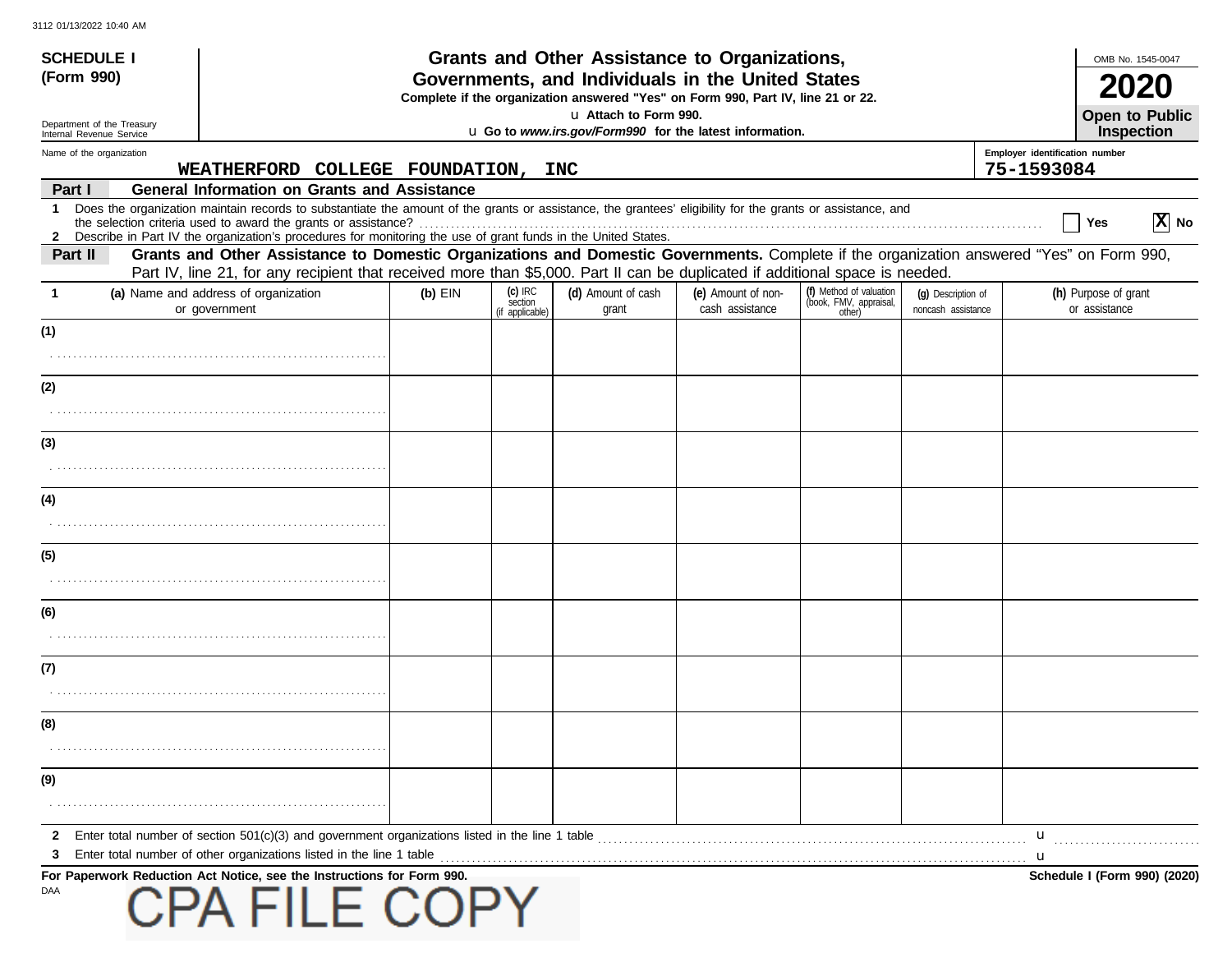#### Schedule I (Form 990) (2020) WEATHERFORD COLLEGE FOUNDATION, INC 75-1593084

Grants and Other Assistance to Domestic Individuals. Complete if the organization answered "Yes" on Form 990, Part IV, line 22. Part III Part III can be duplicated if additional space is needed

| <b>I all ill carl be duplicated if additional space is hecaca.</b><br>(a) Type of grant or assistance                                                                                                                                                                                                  | (b) Number of<br>recipients | (c) Amount of<br>cash grant | (d) Amount of<br>noncash assistance | (e) Method of valuation (book,<br>FMV, appraisal, other) | (f) Description of noncash assistance |
|--------------------------------------------------------------------------------------------------------------------------------------------------------------------------------------------------------------------------------------------------------------------------------------------------------|-----------------------------|-----------------------------|-------------------------------------|----------------------------------------------------------|---------------------------------------|
| 1 SCHOLARSHIP FUNDS DIST.                                                                                                                                                                                                                                                                              |                             | 371,664                     |                                     |                                                          |                                       |
| 2 PRIOR YR PLEDGES DIST                                                                                                                                                                                                                                                                                |                             | 429,142                     |                                     |                                                          |                                       |
| $\frac{3}{2}$                                                                                                                                                                                                                                                                                          |                             |                             |                                     |                                                          |                                       |
|                                                                                                                                                                                                                                                                                                        |                             |                             |                                     |                                                          |                                       |
|                                                                                                                                                                                                                                                                                                        |                             |                             |                                     |                                                          |                                       |
| 6                                                                                                                                                                                                                                                                                                      |                             |                             |                                     |                                                          |                                       |
|                                                                                                                                                                                                                                                                                                        |                             |                             |                                     |                                                          |                                       |
| Supplemental Information. Provide the information required in Part I, line 2; Part III, column (b); and any other additional information.<br>Part IV                                                                                                                                                   |                             |                             |                                     |                                                          |                                       |
| PART I, LINE 2 - PROCEDURES FOR MONITORING THE USE OF GRANT FUNDS<br>THE DETERMINATION THAT RECIPIENTS OF SCHOLARSHIPS ARE ELIGIBLE IS MADE BY<br>THE WEATHERFORD COLLEGE FINANCIAL AID OFFICE FOR STUDENTS ENROLLED AT<br>WEATHERFORD COLLEGE, APPLYING FOR FINANCIAL AID AND BASED ON FINANCIAL NEED |                             |                             |                                     |                                                          |                                       |
| AND MEETING THE SPECIFIC REQUIREMENTS OF THE CONTRIBUTORS.                                                                                                                                                                                                                                             |                             |                             |                                     |                                                          |                                       |
|                                                                                                                                                                                                                                                                                                        |                             |                             |                                     |                                                          |                                       |
|                                                                                                                                                                                                                                                                                                        |                             |                             |                                     |                                                          |                                       |
|                                                                                                                                                                                                                                                                                                        |                             |                             |                                     |                                                          |                                       |
|                                                                                                                                                                                                                                                                                                        |                             |                             |                                     |                                                          |                                       |
|                                                                                                                                                                                                                                                                                                        |                             |                             |                                     |                                                          |                                       |
|                                                                                                                                                                                                                                                                                                        |                             |                             |                                     |                                                          | Schedule I (Form 990) (2020)          |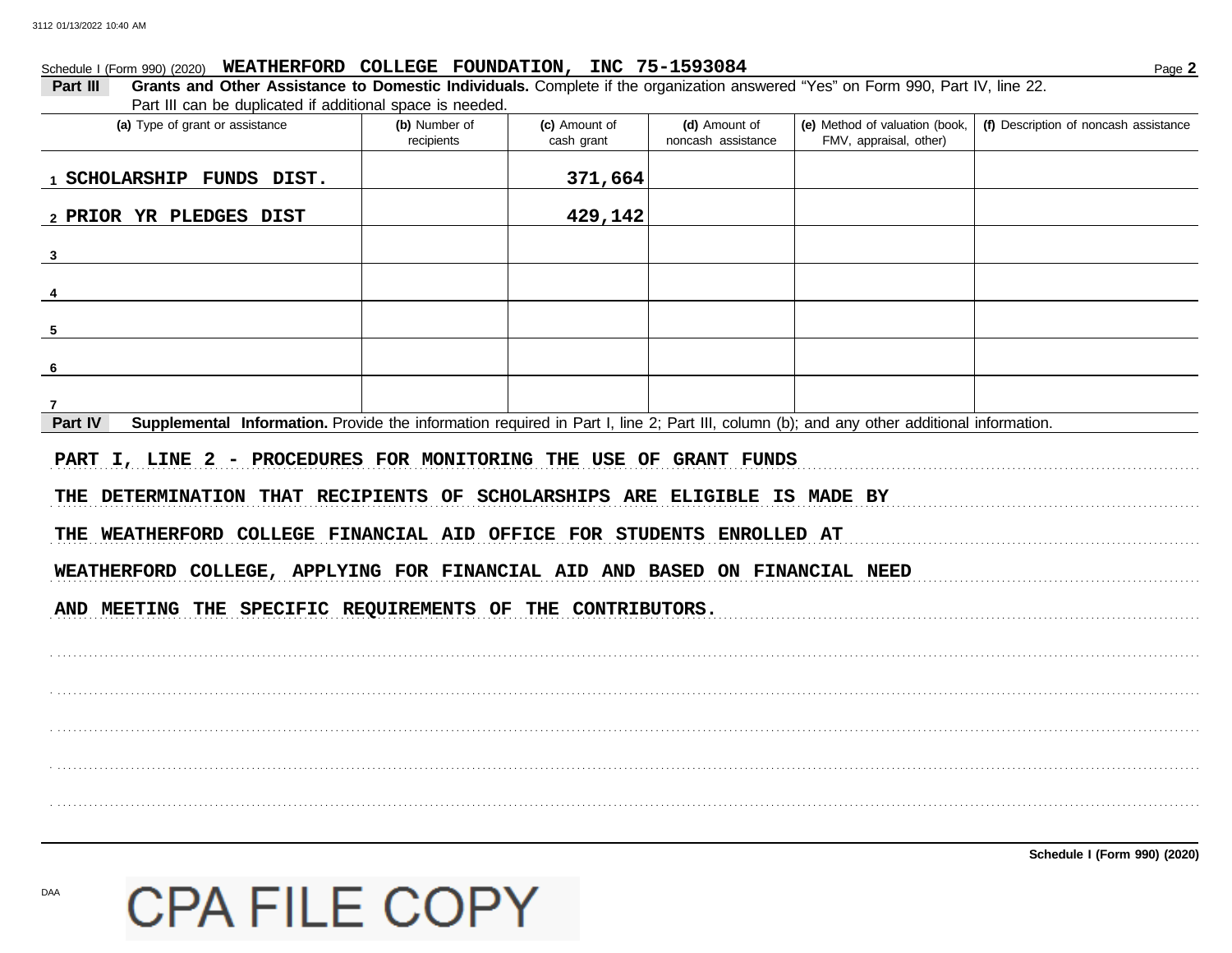| OMB No. 1545-0047<br>For certain Officers, Directors, Trustees, Key Employees, and Highest<br>(Form 990)<br><b>2020</b><br><b>Compensated Employees</b><br>u Complete if the organization answered "Yes" on Form 990, Part IV, line 23.<br>Open to Public<br>u Attach to Form 990.<br>Department of the Treasury<br><b>Inspection</b><br><b>uGo to www.irs.gov/Form990 for instructions and the latest information.</b><br>Internal Revenue Service<br>Employer identification number<br>Name of the organization<br>75-1593084<br>WEATHERFORD COLLEGE FOUNDATION,<br><b>INC</b><br>Part I<br>Questions Regarding Compensation<br>Yes<br>No<br>1a Check the appropriate box(es) if the organization provided any of the following to or for a person listed on Form<br>990, Part VII, Section A, line 1a. Complete Part III to provide any relevant information regarding these items.<br>First-class or charter travel<br>Housing allowance or residence for personal use<br>Travel for companions<br>Payments for business use of personal residence<br>Tax indemnification and gross-up payments<br>Health or social club dues or initiation fees<br>Discretionary spending account<br>Personal services (such as maid, chauffeur, chef)<br><b>b</b> If any of the boxes on line 1a are checked, did the organization follow a written policy regarding payment<br>or reimbursement or provision of all of the expenses described above? If "No," complete Part III to<br>1b<br>Did the organization require substantiation prior to reimbursing or allowing expenses incurred by all<br>2<br>directors, trustees, and officers, including the CEO/Executive Director, regarding the items checked on line<br>2<br>Indicate which, if any, of the following the organization used to establish the compensation of the<br>3<br>organization's CEO/Executive Director. Check all that apply. Do not check any boxes for methods used by a<br>related organization to establish compensation of the CEO/Executive Director, but explain in Part III.<br>Compensation committee<br>Written employment contract<br>Independent compensation consultant<br>Compensation survey or study<br>Form 990 of other organizations<br>Approval by the board or compensation committee<br>During the year, did any person listed on Form 990, Part VII, Section A, line 1a, with respect to the filing<br>4<br>organization or a related organization:<br>X<br>a Receive a severance payment or change-of-control payment?<br>4a<br>$\mathbf x$<br>4b<br>$\mathbf x$<br>4c<br>If "Yes" to any of lines 4a-c, list the persons and provide the applicable amounts for each item in Part III.<br>Only section $501(c)(3)$ , $501(c)(4)$ , and $501(c)(29)$ organizations must complete lines $5-9$ .<br>For persons listed on Form 990, Part VII, Section A, line 1a, did the organization pay or accrue any<br>5<br>compensation contingent on the revenues of:<br>x<br>5а<br>X<br>5b<br>If "Yes" on line 5a or 5b, describe in Part III.<br>For persons listed on Form 990, Part VII, Section A, line 1a, did the organization pay or accrue any<br>6<br>compensation contingent on the net earnings of:<br>X<br>6a<br>X<br>6b<br>If "Yes" on line 6a or 6b, describe in Part III.<br>For persons listed on Form 990, Part VII, Section A, line 1a, did the organization provide any nonfixed<br>7<br>X.<br>7<br>Were any amounts reported on Form 990, Part VII, paid or accrued pursuant to a contract that was subject<br>8<br>to the initial contract exception described in Regulations section 53.4958-4(a)(3)? If "Yes," describe<br>x<br>8<br>$\ $ n Part III $\ $<br>If "Yes" on line 8, did the organization also follow the rebuttable presumption procedure described in<br>9<br>Regulations section 53.4958-6(c)?<br>9<br><u> Estados de la contrada de la contrada de la contrada de la contrada de la contrada de la contrada de la contrad</u><br>For Paperwork Reduction Act Notice, see the Instructions for Form<br>Schedule J (Form 990) 2020<br>DAA | <b>SCHEDULE J</b> | <b>Compensation Information</b> |  |  |
|---------------------------------------------------------------------------------------------------------------------------------------------------------------------------------------------------------------------------------------------------------------------------------------------------------------------------------------------------------------------------------------------------------------------------------------------------------------------------------------------------------------------------------------------------------------------------------------------------------------------------------------------------------------------------------------------------------------------------------------------------------------------------------------------------------------------------------------------------------------------------------------------------------------------------------------------------------------------------------------------------------------------------------------------------------------------------------------------------------------------------------------------------------------------------------------------------------------------------------------------------------------------------------------------------------------------------------------------------------------------------------------------------------------------------------------------------------------------------------------------------------------------------------------------------------------------------------------------------------------------------------------------------------------------------------------------------------------------------------------------------------------------------------------------------------------------------------------------------------------------------------------------------------------------------------------------------------------------------------------------------------------------------------------------------------------------------------------------------------------------------------------------------------------------------------------------------------------------------------------------------------------------------------------------------------------------------------------------------------------------------------------------------------------------------------------------------------------------------------------------------------------------------------------------------------------------------------------------------------------------------------------------------------------------------------------------------------------------------------------------------------------------------------------------------------------------------------------------------------------------------------------------------------------------------------------------------------------------------------------------------------------------------------------------------------------------------------------------------------------------------------------------------------------------------------------------------------------------------------------------------------------------------------------------------------------------------------------------------------------------------------------------------------------------------------------------------------------------------------------------------------------------------------------------------------------------------------------------------------------------------------------------------------------------------------------------------------------------------------------------------------------------------------------------------------------------------------------------------------------------------------------------------------------------------------------------------------------------------------------------------------------------------------------------------------------|-------------------|---------------------------------|--|--|
|                                                                                                                                                                                                                                                                                                                                                                                                                                                                                                                                                                                                                                                                                                                                                                                                                                                                                                                                                                                                                                                                                                                                                                                                                                                                                                                                                                                                                                                                                                                                                                                                                                                                                                                                                                                                                                                                                                                                                                                                                                                                                                                                                                                                                                                                                                                                                                                                                                                                                                                                                                                                                                                                                                                                                                                                                                                                                                                                                                                                                                                                                                                                                                                                                                                                                                                                                                                                                                                                                                                                                                                                                                                                                                                                                                                                                                                                                                                                                                                                                                                               |                   |                                 |  |  |
|                                                                                                                                                                                                                                                                                                                                                                                                                                                                                                                                                                                                                                                                                                                                                                                                                                                                                                                                                                                                                                                                                                                                                                                                                                                                                                                                                                                                                                                                                                                                                                                                                                                                                                                                                                                                                                                                                                                                                                                                                                                                                                                                                                                                                                                                                                                                                                                                                                                                                                                                                                                                                                                                                                                                                                                                                                                                                                                                                                                                                                                                                                                                                                                                                                                                                                                                                                                                                                                                                                                                                                                                                                                                                                                                                                                                                                                                                                                                                                                                                                                               |                   |                                 |  |  |
|                                                                                                                                                                                                                                                                                                                                                                                                                                                                                                                                                                                                                                                                                                                                                                                                                                                                                                                                                                                                                                                                                                                                                                                                                                                                                                                                                                                                                                                                                                                                                                                                                                                                                                                                                                                                                                                                                                                                                                                                                                                                                                                                                                                                                                                                                                                                                                                                                                                                                                                                                                                                                                                                                                                                                                                                                                                                                                                                                                                                                                                                                                                                                                                                                                                                                                                                                                                                                                                                                                                                                                                                                                                                                                                                                                                                                                                                                                                                                                                                                                                               |                   |                                 |  |  |
|                                                                                                                                                                                                                                                                                                                                                                                                                                                                                                                                                                                                                                                                                                                                                                                                                                                                                                                                                                                                                                                                                                                                                                                                                                                                                                                                                                                                                                                                                                                                                                                                                                                                                                                                                                                                                                                                                                                                                                                                                                                                                                                                                                                                                                                                                                                                                                                                                                                                                                                                                                                                                                                                                                                                                                                                                                                                                                                                                                                                                                                                                                                                                                                                                                                                                                                                                                                                                                                                                                                                                                                                                                                                                                                                                                                                                                                                                                                                                                                                                                                               |                   |                                 |  |  |
|                                                                                                                                                                                                                                                                                                                                                                                                                                                                                                                                                                                                                                                                                                                                                                                                                                                                                                                                                                                                                                                                                                                                                                                                                                                                                                                                                                                                                                                                                                                                                                                                                                                                                                                                                                                                                                                                                                                                                                                                                                                                                                                                                                                                                                                                                                                                                                                                                                                                                                                                                                                                                                                                                                                                                                                                                                                                                                                                                                                                                                                                                                                                                                                                                                                                                                                                                                                                                                                                                                                                                                                                                                                                                                                                                                                                                                                                                                                                                                                                                                                               |                   |                                 |  |  |
|                                                                                                                                                                                                                                                                                                                                                                                                                                                                                                                                                                                                                                                                                                                                                                                                                                                                                                                                                                                                                                                                                                                                                                                                                                                                                                                                                                                                                                                                                                                                                                                                                                                                                                                                                                                                                                                                                                                                                                                                                                                                                                                                                                                                                                                                                                                                                                                                                                                                                                                                                                                                                                                                                                                                                                                                                                                                                                                                                                                                                                                                                                                                                                                                                                                                                                                                                                                                                                                                                                                                                                                                                                                                                                                                                                                                                                                                                                                                                                                                                                                               |                   |                                 |  |  |
|                                                                                                                                                                                                                                                                                                                                                                                                                                                                                                                                                                                                                                                                                                                                                                                                                                                                                                                                                                                                                                                                                                                                                                                                                                                                                                                                                                                                                                                                                                                                                                                                                                                                                                                                                                                                                                                                                                                                                                                                                                                                                                                                                                                                                                                                                                                                                                                                                                                                                                                                                                                                                                                                                                                                                                                                                                                                                                                                                                                                                                                                                                                                                                                                                                                                                                                                                                                                                                                                                                                                                                                                                                                                                                                                                                                                                                                                                                                                                                                                                                                               |                   |                                 |  |  |
|                                                                                                                                                                                                                                                                                                                                                                                                                                                                                                                                                                                                                                                                                                                                                                                                                                                                                                                                                                                                                                                                                                                                                                                                                                                                                                                                                                                                                                                                                                                                                                                                                                                                                                                                                                                                                                                                                                                                                                                                                                                                                                                                                                                                                                                                                                                                                                                                                                                                                                                                                                                                                                                                                                                                                                                                                                                                                                                                                                                                                                                                                                                                                                                                                                                                                                                                                                                                                                                                                                                                                                                                                                                                                                                                                                                                                                                                                                                                                                                                                                                               |                   |                                 |  |  |
|                                                                                                                                                                                                                                                                                                                                                                                                                                                                                                                                                                                                                                                                                                                                                                                                                                                                                                                                                                                                                                                                                                                                                                                                                                                                                                                                                                                                                                                                                                                                                                                                                                                                                                                                                                                                                                                                                                                                                                                                                                                                                                                                                                                                                                                                                                                                                                                                                                                                                                                                                                                                                                                                                                                                                                                                                                                                                                                                                                                                                                                                                                                                                                                                                                                                                                                                                                                                                                                                                                                                                                                                                                                                                                                                                                                                                                                                                                                                                                                                                                                               |                   |                                 |  |  |
|                                                                                                                                                                                                                                                                                                                                                                                                                                                                                                                                                                                                                                                                                                                                                                                                                                                                                                                                                                                                                                                                                                                                                                                                                                                                                                                                                                                                                                                                                                                                                                                                                                                                                                                                                                                                                                                                                                                                                                                                                                                                                                                                                                                                                                                                                                                                                                                                                                                                                                                                                                                                                                                                                                                                                                                                                                                                                                                                                                                                                                                                                                                                                                                                                                                                                                                                                                                                                                                                                                                                                                                                                                                                                                                                                                                                                                                                                                                                                                                                                                                               |                   |                                 |  |  |
|                                                                                                                                                                                                                                                                                                                                                                                                                                                                                                                                                                                                                                                                                                                                                                                                                                                                                                                                                                                                                                                                                                                                                                                                                                                                                                                                                                                                                                                                                                                                                                                                                                                                                                                                                                                                                                                                                                                                                                                                                                                                                                                                                                                                                                                                                                                                                                                                                                                                                                                                                                                                                                                                                                                                                                                                                                                                                                                                                                                                                                                                                                                                                                                                                                                                                                                                                                                                                                                                                                                                                                                                                                                                                                                                                                                                                                                                                                                                                                                                                                                               |                   |                                 |  |  |
|                                                                                                                                                                                                                                                                                                                                                                                                                                                                                                                                                                                                                                                                                                                                                                                                                                                                                                                                                                                                                                                                                                                                                                                                                                                                                                                                                                                                                                                                                                                                                                                                                                                                                                                                                                                                                                                                                                                                                                                                                                                                                                                                                                                                                                                                                                                                                                                                                                                                                                                                                                                                                                                                                                                                                                                                                                                                                                                                                                                                                                                                                                                                                                                                                                                                                                                                                                                                                                                                                                                                                                                                                                                                                                                                                                                                                                                                                                                                                                                                                                                               |                   |                                 |  |  |
|                                                                                                                                                                                                                                                                                                                                                                                                                                                                                                                                                                                                                                                                                                                                                                                                                                                                                                                                                                                                                                                                                                                                                                                                                                                                                                                                                                                                                                                                                                                                                                                                                                                                                                                                                                                                                                                                                                                                                                                                                                                                                                                                                                                                                                                                                                                                                                                                                                                                                                                                                                                                                                                                                                                                                                                                                                                                                                                                                                                                                                                                                                                                                                                                                                                                                                                                                                                                                                                                                                                                                                                                                                                                                                                                                                                                                                                                                                                                                                                                                                                               |                   |                                 |  |  |
|                                                                                                                                                                                                                                                                                                                                                                                                                                                                                                                                                                                                                                                                                                                                                                                                                                                                                                                                                                                                                                                                                                                                                                                                                                                                                                                                                                                                                                                                                                                                                                                                                                                                                                                                                                                                                                                                                                                                                                                                                                                                                                                                                                                                                                                                                                                                                                                                                                                                                                                                                                                                                                                                                                                                                                                                                                                                                                                                                                                                                                                                                                                                                                                                                                                                                                                                                                                                                                                                                                                                                                                                                                                                                                                                                                                                                                                                                                                                                                                                                                                               |                   |                                 |  |  |
|                                                                                                                                                                                                                                                                                                                                                                                                                                                                                                                                                                                                                                                                                                                                                                                                                                                                                                                                                                                                                                                                                                                                                                                                                                                                                                                                                                                                                                                                                                                                                                                                                                                                                                                                                                                                                                                                                                                                                                                                                                                                                                                                                                                                                                                                                                                                                                                                                                                                                                                                                                                                                                                                                                                                                                                                                                                                                                                                                                                                                                                                                                                                                                                                                                                                                                                                                                                                                                                                                                                                                                                                                                                                                                                                                                                                                                                                                                                                                                                                                                                               |                   |                                 |  |  |
|                                                                                                                                                                                                                                                                                                                                                                                                                                                                                                                                                                                                                                                                                                                                                                                                                                                                                                                                                                                                                                                                                                                                                                                                                                                                                                                                                                                                                                                                                                                                                                                                                                                                                                                                                                                                                                                                                                                                                                                                                                                                                                                                                                                                                                                                                                                                                                                                                                                                                                                                                                                                                                                                                                                                                                                                                                                                                                                                                                                                                                                                                                                                                                                                                                                                                                                                                                                                                                                                                                                                                                                                                                                                                                                                                                                                                                                                                                                                                                                                                                                               |                   |                                 |  |  |
|                                                                                                                                                                                                                                                                                                                                                                                                                                                                                                                                                                                                                                                                                                                                                                                                                                                                                                                                                                                                                                                                                                                                                                                                                                                                                                                                                                                                                                                                                                                                                                                                                                                                                                                                                                                                                                                                                                                                                                                                                                                                                                                                                                                                                                                                                                                                                                                                                                                                                                                                                                                                                                                                                                                                                                                                                                                                                                                                                                                                                                                                                                                                                                                                                                                                                                                                                                                                                                                                                                                                                                                                                                                                                                                                                                                                                                                                                                                                                                                                                                                               |                   |                                 |  |  |
|                                                                                                                                                                                                                                                                                                                                                                                                                                                                                                                                                                                                                                                                                                                                                                                                                                                                                                                                                                                                                                                                                                                                                                                                                                                                                                                                                                                                                                                                                                                                                                                                                                                                                                                                                                                                                                                                                                                                                                                                                                                                                                                                                                                                                                                                                                                                                                                                                                                                                                                                                                                                                                                                                                                                                                                                                                                                                                                                                                                                                                                                                                                                                                                                                                                                                                                                                                                                                                                                                                                                                                                                                                                                                                                                                                                                                                                                                                                                                                                                                                                               |                   |                                 |  |  |
|                                                                                                                                                                                                                                                                                                                                                                                                                                                                                                                                                                                                                                                                                                                                                                                                                                                                                                                                                                                                                                                                                                                                                                                                                                                                                                                                                                                                                                                                                                                                                                                                                                                                                                                                                                                                                                                                                                                                                                                                                                                                                                                                                                                                                                                                                                                                                                                                                                                                                                                                                                                                                                                                                                                                                                                                                                                                                                                                                                                                                                                                                                                                                                                                                                                                                                                                                                                                                                                                                                                                                                                                                                                                                                                                                                                                                                                                                                                                                                                                                                                               |                   |                                 |  |  |
|                                                                                                                                                                                                                                                                                                                                                                                                                                                                                                                                                                                                                                                                                                                                                                                                                                                                                                                                                                                                                                                                                                                                                                                                                                                                                                                                                                                                                                                                                                                                                                                                                                                                                                                                                                                                                                                                                                                                                                                                                                                                                                                                                                                                                                                                                                                                                                                                                                                                                                                                                                                                                                                                                                                                                                                                                                                                                                                                                                                                                                                                                                                                                                                                                                                                                                                                                                                                                                                                                                                                                                                                                                                                                                                                                                                                                                                                                                                                                                                                                                                               |                   |                                 |  |  |
|                                                                                                                                                                                                                                                                                                                                                                                                                                                                                                                                                                                                                                                                                                                                                                                                                                                                                                                                                                                                                                                                                                                                                                                                                                                                                                                                                                                                                                                                                                                                                                                                                                                                                                                                                                                                                                                                                                                                                                                                                                                                                                                                                                                                                                                                                                                                                                                                                                                                                                                                                                                                                                                                                                                                                                                                                                                                                                                                                                                                                                                                                                                                                                                                                                                                                                                                                                                                                                                                                                                                                                                                                                                                                                                                                                                                                                                                                                                                                                                                                                                               |                   |                                 |  |  |
|                                                                                                                                                                                                                                                                                                                                                                                                                                                                                                                                                                                                                                                                                                                                                                                                                                                                                                                                                                                                                                                                                                                                                                                                                                                                                                                                                                                                                                                                                                                                                                                                                                                                                                                                                                                                                                                                                                                                                                                                                                                                                                                                                                                                                                                                                                                                                                                                                                                                                                                                                                                                                                                                                                                                                                                                                                                                                                                                                                                                                                                                                                                                                                                                                                                                                                                                                                                                                                                                                                                                                                                                                                                                                                                                                                                                                                                                                                                                                                                                                                                               |                   |                                 |  |  |
|                                                                                                                                                                                                                                                                                                                                                                                                                                                                                                                                                                                                                                                                                                                                                                                                                                                                                                                                                                                                                                                                                                                                                                                                                                                                                                                                                                                                                                                                                                                                                                                                                                                                                                                                                                                                                                                                                                                                                                                                                                                                                                                                                                                                                                                                                                                                                                                                                                                                                                                                                                                                                                                                                                                                                                                                                                                                                                                                                                                                                                                                                                                                                                                                                                                                                                                                                                                                                                                                                                                                                                                                                                                                                                                                                                                                                                                                                                                                                                                                                                                               |                   |                                 |  |  |
|                                                                                                                                                                                                                                                                                                                                                                                                                                                                                                                                                                                                                                                                                                                                                                                                                                                                                                                                                                                                                                                                                                                                                                                                                                                                                                                                                                                                                                                                                                                                                                                                                                                                                                                                                                                                                                                                                                                                                                                                                                                                                                                                                                                                                                                                                                                                                                                                                                                                                                                                                                                                                                                                                                                                                                                                                                                                                                                                                                                                                                                                                                                                                                                                                                                                                                                                                                                                                                                                                                                                                                                                                                                                                                                                                                                                                                                                                                                                                                                                                                                               |                   |                                 |  |  |
|                                                                                                                                                                                                                                                                                                                                                                                                                                                                                                                                                                                                                                                                                                                                                                                                                                                                                                                                                                                                                                                                                                                                                                                                                                                                                                                                                                                                                                                                                                                                                                                                                                                                                                                                                                                                                                                                                                                                                                                                                                                                                                                                                                                                                                                                                                                                                                                                                                                                                                                                                                                                                                                                                                                                                                                                                                                                                                                                                                                                                                                                                                                                                                                                                                                                                                                                                                                                                                                                                                                                                                                                                                                                                                                                                                                                                                                                                                                                                                                                                                                               |                   |                                 |  |  |
|                                                                                                                                                                                                                                                                                                                                                                                                                                                                                                                                                                                                                                                                                                                                                                                                                                                                                                                                                                                                                                                                                                                                                                                                                                                                                                                                                                                                                                                                                                                                                                                                                                                                                                                                                                                                                                                                                                                                                                                                                                                                                                                                                                                                                                                                                                                                                                                                                                                                                                                                                                                                                                                                                                                                                                                                                                                                                                                                                                                                                                                                                                                                                                                                                                                                                                                                                                                                                                                                                                                                                                                                                                                                                                                                                                                                                                                                                                                                                                                                                                                               |                   |                                 |  |  |
|                                                                                                                                                                                                                                                                                                                                                                                                                                                                                                                                                                                                                                                                                                                                                                                                                                                                                                                                                                                                                                                                                                                                                                                                                                                                                                                                                                                                                                                                                                                                                                                                                                                                                                                                                                                                                                                                                                                                                                                                                                                                                                                                                                                                                                                                                                                                                                                                                                                                                                                                                                                                                                                                                                                                                                                                                                                                                                                                                                                                                                                                                                                                                                                                                                                                                                                                                                                                                                                                                                                                                                                                                                                                                                                                                                                                                                                                                                                                                                                                                                                               |                   |                                 |  |  |
|                                                                                                                                                                                                                                                                                                                                                                                                                                                                                                                                                                                                                                                                                                                                                                                                                                                                                                                                                                                                                                                                                                                                                                                                                                                                                                                                                                                                                                                                                                                                                                                                                                                                                                                                                                                                                                                                                                                                                                                                                                                                                                                                                                                                                                                                                                                                                                                                                                                                                                                                                                                                                                                                                                                                                                                                                                                                                                                                                                                                                                                                                                                                                                                                                                                                                                                                                                                                                                                                                                                                                                                                                                                                                                                                                                                                                                                                                                                                                                                                                                                               |                   |                                 |  |  |
|                                                                                                                                                                                                                                                                                                                                                                                                                                                                                                                                                                                                                                                                                                                                                                                                                                                                                                                                                                                                                                                                                                                                                                                                                                                                                                                                                                                                                                                                                                                                                                                                                                                                                                                                                                                                                                                                                                                                                                                                                                                                                                                                                                                                                                                                                                                                                                                                                                                                                                                                                                                                                                                                                                                                                                                                                                                                                                                                                                                                                                                                                                                                                                                                                                                                                                                                                                                                                                                                                                                                                                                                                                                                                                                                                                                                                                                                                                                                                                                                                                                               |                   |                                 |  |  |
|                                                                                                                                                                                                                                                                                                                                                                                                                                                                                                                                                                                                                                                                                                                                                                                                                                                                                                                                                                                                                                                                                                                                                                                                                                                                                                                                                                                                                                                                                                                                                                                                                                                                                                                                                                                                                                                                                                                                                                                                                                                                                                                                                                                                                                                                                                                                                                                                                                                                                                                                                                                                                                                                                                                                                                                                                                                                                                                                                                                                                                                                                                                                                                                                                                                                                                                                                                                                                                                                                                                                                                                                                                                                                                                                                                                                                                                                                                                                                                                                                                                               |                   |                                 |  |  |
|                                                                                                                                                                                                                                                                                                                                                                                                                                                                                                                                                                                                                                                                                                                                                                                                                                                                                                                                                                                                                                                                                                                                                                                                                                                                                                                                                                                                                                                                                                                                                                                                                                                                                                                                                                                                                                                                                                                                                                                                                                                                                                                                                                                                                                                                                                                                                                                                                                                                                                                                                                                                                                                                                                                                                                                                                                                                                                                                                                                                                                                                                                                                                                                                                                                                                                                                                                                                                                                                                                                                                                                                                                                                                                                                                                                                                                                                                                                                                                                                                                                               |                   |                                 |  |  |
|                                                                                                                                                                                                                                                                                                                                                                                                                                                                                                                                                                                                                                                                                                                                                                                                                                                                                                                                                                                                                                                                                                                                                                                                                                                                                                                                                                                                                                                                                                                                                                                                                                                                                                                                                                                                                                                                                                                                                                                                                                                                                                                                                                                                                                                                                                                                                                                                                                                                                                                                                                                                                                                                                                                                                                                                                                                                                                                                                                                                                                                                                                                                                                                                                                                                                                                                                                                                                                                                                                                                                                                                                                                                                                                                                                                                                                                                                                                                                                                                                                                               |                   |                                 |  |  |
|                                                                                                                                                                                                                                                                                                                                                                                                                                                                                                                                                                                                                                                                                                                                                                                                                                                                                                                                                                                                                                                                                                                                                                                                                                                                                                                                                                                                                                                                                                                                                                                                                                                                                                                                                                                                                                                                                                                                                                                                                                                                                                                                                                                                                                                                                                                                                                                                                                                                                                                                                                                                                                                                                                                                                                                                                                                                                                                                                                                                                                                                                                                                                                                                                                                                                                                                                                                                                                                                                                                                                                                                                                                                                                                                                                                                                                                                                                                                                                                                                                                               |                   |                                 |  |  |
|                                                                                                                                                                                                                                                                                                                                                                                                                                                                                                                                                                                                                                                                                                                                                                                                                                                                                                                                                                                                                                                                                                                                                                                                                                                                                                                                                                                                                                                                                                                                                                                                                                                                                                                                                                                                                                                                                                                                                                                                                                                                                                                                                                                                                                                                                                                                                                                                                                                                                                                                                                                                                                                                                                                                                                                                                                                                                                                                                                                                                                                                                                                                                                                                                                                                                                                                                                                                                                                                                                                                                                                                                                                                                                                                                                                                                                                                                                                                                                                                                                                               |                   |                                 |  |  |
|                                                                                                                                                                                                                                                                                                                                                                                                                                                                                                                                                                                                                                                                                                                                                                                                                                                                                                                                                                                                                                                                                                                                                                                                                                                                                                                                                                                                                                                                                                                                                                                                                                                                                                                                                                                                                                                                                                                                                                                                                                                                                                                                                                                                                                                                                                                                                                                                                                                                                                                                                                                                                                                                                                                                                                                                                                                                                                                                                                                                                                                                                                                                                                                                                                                                                                                                                                                                                                                                                                                                                                                                                                                                                                                                                                                                                                                                                                                                                                                                                                                               |                   |                                 |  |  |
|                                                                                                                                                                                                                                                                                                                                                                                                                                                                                                                                                                                                                                                                                                                                                                                                                                                                                                                                                                                                                                                                                                                                                                                                                                                                                                                                                                                                                                                                                                                                                                                                                                                                                                                                                                                                                                                                                                                                                                                                                                                                                                                                                                                                                                                                                                                                                                                                                                                                                                                                                                                                                                                                                                                                                                                                                                                                                                                                                                                                                                                                                                                                                                                                                                                                                                                                                                                                                                                                                                                                                                                                                                                                                                                                                                                                                                                                                                                                                                                                                                                               |                   |                                 |  |  |
|                                                                                                                                                                                                                                                                                                                                                                                                                                                                                                                                                                                                                                                                                                                                                                                                                                                                                                                                                                                                                                                                                                                                                                                                                                                                                                                                                                                                                                                                                                                                                                                                                                                                                                                                                                                                                                                                                                                                                                                                                                                                                                                                                                                                                                                                                                                                                                                                                                                                                                                                                                                                                                                                                                                                                                                                                                                                                                                                                                                                                                                                                                                                                                                                                                                                                                                                                                                                                                                                                                                                                                                                                                                                                                                                                                                                                                                                                                                                                                                                                                                               |                   |                                 |  |  |
|                                                                                                                                                                                                                                                                                                                                                                                                                                                                                                                                                                                                                                                                                                                                                                                                                                                                                                                                                                                                                                                                                                                                                                                                                                                                                                                                                                                                                                                                                                                                                                                                                                                                                                                                                                                                                                                                                                                                                                                                                                                                                                                                                                                                                                                                                                                                                                                                                                                                                                                                                                                                                                                                                                                                                                                                                                                                                                                                                                                                                                                                                                                                                                                                                                                                                                                                                                                                                                                                                                                                                                                                                                                                                                                                                                                                                                                                                                                                                                                                                                                               |                   |                                 |  |  |
|                                                                                                                                                                                                                                                                                                                                                                                                                                                                                                                                                                                                                                                                                                                                                                                                                                                                                                                                                                                                                                                                                                                                                                                                                                                                                                                                                                                                                                                                                                                                                                                                                                                                                                                                                                                                                                                                                                                                                                                                                                                                                                                                                                                                                                                                                                                                                                                                                                                                                                                                                                                                                                                                                                                                                                                                                                                                                                                                                                                                                                                                                                                                                                                                                                                                                                                                                                                                                                                                                                                                                                                                                                                                                                                                                                                                                                                                                                                                                                                                                                                               |                   |                                 |  |  |
|                                                                                                                                                                                                                                                                                                                                                                                                                                                                                                                                                                                                                                                                                                                                                                                                                                                                                                                                                                                                                                                                                                                                                                                                                                                                                                                                                                                                                                                                                                                                                                                                                                                                                                                                                                                                                                                                                                                                                                                                                                                                                                                                                                                                                                                                                                                                                                                                                                                                                                                                                                                                                                                                                                                                                                                                                                                                                                                                                                                                                                                                                                                                                                                                                                                                                                                                                                                                                                                                                                                                                                                                                                                                                                                                                                                                                                                                                                                                                                                                                                                               |                   |                                 |  |  |
|                                                                                                                                                                                                                                                                                                                                                                                                                                                                                                                                                                                                                                                                                                                                                                                                                                                                                                                                                                                                                                                                                                                                                                                                                                                                                                                                                                                                                                                                                                                                                                                                                                                                                                                                                                                                                                                                                                                                                                                                                                                                                                                                                                                                                                                                                                                                                                                                                                                                                                                                                                                                                                                                                                                                                                                                                                                                                                                                                                                                                                                                                                                                                                                                                                                                                                                                                                                                                                                                                                                                                                                                                                                                                                                                                                                                                                                                                                                                                                                                                                                               |                   |                                 |  |  |
|                                                                                                                                                                                                                                                                                                                                                                                                                                                                                                                                                                                                                                                                                                                                                                                                                                                                                                                                                                                                                                                                                                                                                                                                                                                                                                                                                                                                                                                                                                                                                                                                                                                                                                                                                                                                                                                                                                                                                                                                                                                                                                                                                                                                                                                                                                                                                                                                                                                                                                                                                                                                                                                                                                                                                                                                                                                                                                                                                                                                                                                                                                                                                                                                                                                                                                                                                                                                                                                                                                                                                                                                                                                                                                                                                                                                                                                                                                                                                                                                                                                               |                   |                                 |  |  |
|                                                                                                                                                                                                                                                                                                                                                                                                                                                                                                                                                                                                                                                                                                                                                                                                                                                                                                                                                                                                                                                                                                                                                                                                                                                                                                                                                                                                                                                                                                                                                                                                                                                                                                                                                                                                                                                                                                                                                                                                                                                                                                                                                                                                                                                                                                                                                                                                                                                                                                                                                                                                                                                                                                                                                                                                                                                                                                                                                                                                                                                                                                                                                                                                                                                                                                                                                                                                                                                                                                                                                                                                                                                                                                                                                                                                                                                                                                                                                                                                                                                               |                   |                                 |  |  |
|                                                                                                                                                                                                                                                                                                                                                                                                                                                                                                                                                                                                                                                                                                                                                                                                                                                                                                                                                                                                                                                                                                                                                                                                                                                                                                                                                                                                                                                                                                                                                                                                                                                                                                                                                                                                                                                                                                                                                                                                                                                                                                                                                                                                                                                                                                                                                                                                                                                                                                                                                                                                                                                                                                                                                                                                                                                                                                                                                                                                                                                                                                                                                                                                                                                                                                                                                                                                                                                                                                                                                                                                                                                                                                                                                                                                                                                                                                                                                                                                                                                               |                   |                                 |  |  |
|                                                                                                                                                                                                                                                                                                                                                                                                                                                                                                                                                                                                                                                                                                                                                                                                                                                                                                                                                                                                                                                                                                                                                                                                                                                                                                                                                                                                                                                                                                                                                                                                                                                                                                                                                                                                                                                                                                                                                                                                                                                                                                                                                                                                                                                                                                                                                                                                                                                                                                                                                                                                                                                                                                                                                                                                                                                                                                                                                                                                                                                                                                                                                                                                                                                                                                                                                                                                                                                                                                                                                                                                                                                                                                                                                                                                                                                                                                                                                                                                                                                               |                   |                                 |  |  |
|                                                                                                                                                                                                                                                                                                                                                                                                                                                                                                                                                                                                                                                                                                                                                                                                                                                                                                                                                                                                                                                                                                                                                                                                                                                                                                                                                                                                                                                                                                                                                                                                                                                                                                                                                                                                                                                                                                                                                                                                                                                                                                                                                                                                                                                                                                                                                                                                                                                                                                                                                                                                                                                                                                                                                                                                                                                                                                                                                                                                                                                                                                                                                                                                                                                                                                                                                                                                                                                                                                                                                                                                                                                                                                                                                                                                                                                                                                                                                                                                                                                               |                   |                                 |  |  |
|                                                                                                                                                                                                                                                                                                                                                                                                                                                                                                                                                                                                                                                                                                                                                                                                                                                                                                                                                                                                                                                                                                                                                                                                                                                                                                                                                                                                                                                                                                                                                                                                                                                                                                                                                                                                                                                                                                                                                                                                                                                                                                                                                                                                                                                                                                                                                                                                                                                                                                                                                                                                                                                                                                                                                                                                                                                                                                                                                                                                                                                                                                                                                                                                                                                                                                                                                                                                                                                                                                                                                                                                                                                                                                                                                                                                                                                                                                                                                                                                                                                               |                   |                                 |  |  |
|                                                                                                                                                                                                                                                                                                                                                                                                                                                                                                                                                                                                                                                                                                                                                                                                                                                                                                                                                                                                                                                                                                                                                                                                                                                                                                                                                                                                                                                                                                                                                                                                                                                                                                                                                                                                                                                                                                                                                                                                                                                                                                                                                                                                                                                                                                                                                                                                                                                                                                                                                                                                                                                                                                                                                                                                                                                                                                                                                                                                                                                                                                                                                                                                                                                                                                                                                                                                                                                                                                                                                                                                                                                                                                                                                                                                                                                                                                                                                                                                                                                               |                   |                                 |  |  |
|                                                                                                                                                                                                                                                                                                                                                                                                                                                                                                                                                                                                                                                                                                                                                                                                                                                                                                                                                                                                                                                                                                                                                                                                                                                                                                                                                                                                                                                                                                                                                                                                                                                                                                                                                                                                                                                                                                                                                                                                                                                                                                                                                                                                                                                                                                                                                                                                                                                                                                                                                                                                                                                                                                                                                                                                                                                                                                                                                                                                                                                                                                                                                                                                                                                                                                                                                                                                                                                                                                                                                                                                                                                                                                                                                                                                                                                                                                                                                                                                                                                               |                   |                                 |  |  |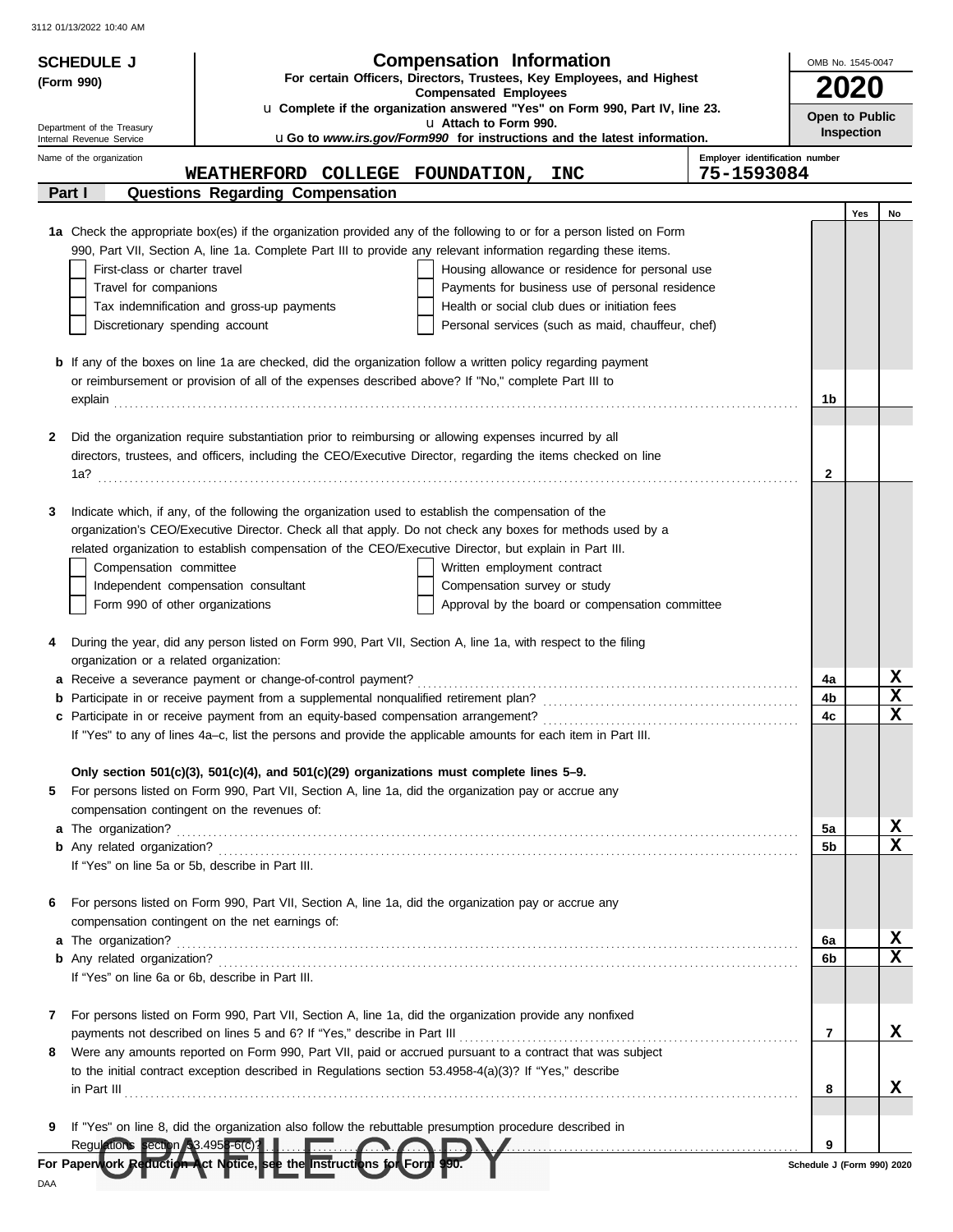#### WEATHERFORD COLLEGE FOUNDATION, INC 75-1593084 Schedule J (Form 990) 2020

#### Officers, Directors, Trustees, Key Employees, and Highest Compensated Employees. Use duplicate copies if additional space is needed. Part II

For each individual whose compensation must be reported on Schedule J, report compensation from the organization on row (i) and from related organizations, described in the instructions, on row (ii). Do not list any individuals that aren't listed on Form 990, Part VII.

Note: The sum of columns (B)(i)-(iii) for each listed individual must equal the total amount of Form 990, Part VII, Section A, line 1a, applicable column (D) and (E) amounts for that individual.

| in column (B) reported<br>other deferred<br>benefits<br>$(B)(i)$ - $(D)$<br>(i) Base<br>compensation<br>(ii) Bonus & incentive<br>compensation<br>(iii) Other<br>reportable<br>compensation<br>(A) Name and Title<br>as deferred on prior<br>compensation<br>Form 990<br>DR. TOD FARMER<br>0<br>0<br>0<br>O<br>309,241<br>309,241<br>1 WC PRESIDENT<br>0<br>0<br>0<br>(ii)<br>0<br>3<br>(i)<br>6<br>(i)<br>$\overline{7}$<br>8<br>9<br>13<br>14<br>(i)<br>15 |    | (B) Breakdown of W-2 and/or 1099-MISC compensation | (C) Retirement and | (D) Nontaxable | (E) Total of columns | (F) Compensation |
|--------------------------------------------------------------------------------------------------------------------------------------------------------------------------------------------------------------------------------------------------------------------------------------------------------------------------------------------------------------------------------------------------------------------------------------------------------------|----|----------------------------------------------------|--------------------|----------------|----------------------|------------------|
|                                                                                                                                                                                                                                                                                                                                                                                                                                                              |    |                                                    |                    |                |                      |                  |
|                                                                                                                                                                                                                                                                                                                                                                                                                                                              |    |                                                    |                    |                |                      |                  |
|                                                                                                                                                                                                                                                                                                                                                                                                                                                              |    |                                                    |                    |                |                      |                  |
|                                                                                                                                                                                                                                                                                                                                                                                                                                                              |    |                                                    |                    |                |                      |                  |
|                                                                                                                                                                                                                                                                                                                                                                                                                                                              |    |                                                    |                    |                |                      |                  |
|                                                                                                                                                                                                                                                                                                                                                                                                                                                              |    |                                                    |                    |                |                      |                  |
|                                                                                                                                                                                                                                                                                                                                                                                                                                                              |    |                                                    |                    |                |                      |                  |
|                                                                                                                                                                                                                                                                                                                                                                                                                                                              |    |                                                    |                    |                |                      |                  |
|                                                                                                                                                                                                                                                                                                                                                                                                                                                              |    |                                                    |                    |                |                      |                  |
|                                                                                                                                                                                                                                                                                                                                                                                                                                                              |    |                                                    |                    |                |                      |                  |
|                                                                                                                                                                                                                                                                                                                                                                                                                                                              |    |                                                    |                    |                |                      |                  |
|                                                                                                                                                                                                                                                                                                                                                                                                                                                              |    |                                                    |                    |                |                      |                  |
|                                                                                                                                                                                                                                                                                                                                                                                                                                                              |    |                                                    |                    |                |                      |                  |
|                                                                                                                                                                                                                                                                                                                                                                                                                                                              |    |                                                    |                    |                |                      |                  |
|                                                                                                                                                                                                                                                                                                                                                                                                                                                              |    |                                                    |                    |                |                      |                  |
|                                                                                                                                                                                                                                                                                                                                                                                                                                                              |    |                                                    |                    |                |                      |                  |
|                                                                                                                                                                                                                                                                                                                                                                                                                                                              |    |                                                    |                    |                |                      |                  |
|                                                                                                                                                                                                                                                                                                                                                                                                                                                              |    |                                                    |                    |                |                      |                  |
|                                                                                                                                                                                                                                                                                                                                                                                                                                                              |    |                                                    |                    |                |                      |                  |
|                                                                                                                                                                                                                                                                                                                                                                                                                                                              |    |                                                    |                    |                |                      |                  |
|                                                                                                                                                                                                                                                                                                                                                                                                                                                              | 10 |                                                    |                    |                |                      |                  |
|                                                                                                                                                                                                                                                                                                                                                                                                                                                              |    |                                                    |                    |                |                      |                  |
|                                                                                                                                                                                                                                                                                                                                                                                                                                                              | 11 |                                                    |                    |                |                      |                  |
|                                                                                                                                                                                                                                                                                                                                                                                                                                                              |    |                                                    |                    |                |                      |                  |
|                                                                                                                                                                                                                                                                                                                                                                                                                                                              | 12 |                                                    |                    |                |                      |                  |
|                                                                                                                                                                                                                                                                                                                                                                                                                                                              |    |                                                    |                    |                |                      |                  |
|                                                                                                                                                                                                                                                                                                                                                                                                                                                              |    |                                                    |                    |                |                      |                  |
|                                                                                                                                                                                                                                                                                                                                                                                                                                                              |    |                                                    |                    |                |                      |                  |
|                                                                                                                                                                                                                                                                                                                                                                                                                                                              |    |                                                    |                    |                |                      |                  |
|                                                                                                                                                                                                                                                                                                                                                                                                                                                              |    |                                                    |                    |                |                      |                  |
|                                                                                                                                                                                                                                                                                                                                                                                                                                                              |    |                                                    |                    |                |                      |                  |
|                                                                                                                                                                                                                                                                                                                                                                                                                                                              |    |                                                    |                    |                |                      |                  |
|                                                                                                                                                                                                                                                                                                                                                                                                                                                              | 16 |                                                    |                    |                |                      |                  |

Schedule J (Form 990) 2020

### **CPA FILE COPY**

DAA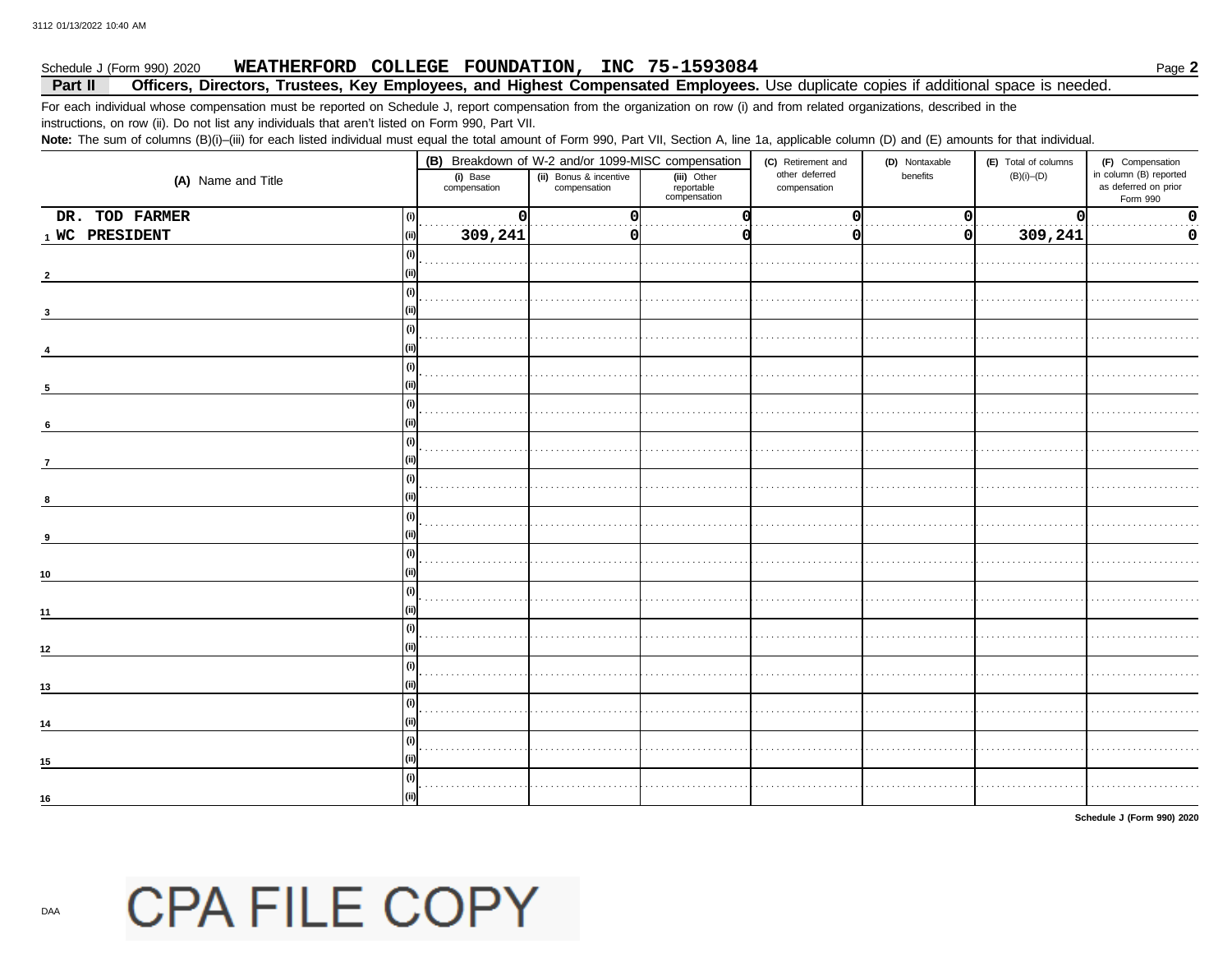#### WEATHERFORD COLLEGE FOUNDATION, INC 75-1593084 Schedule J (Form 990) 2020

Part III **Supplemental Information** 

Provide the information, explanation, or descriptions required for Part I, lines 1a, 1b, 3, 4a, 4b, 4c, 5a, 5b, 6a, 6b, 7, and 8, and for Part II. Also complete this part for any additional information.

| Schedule J (Form 990) 2020 |
|----------------------------|